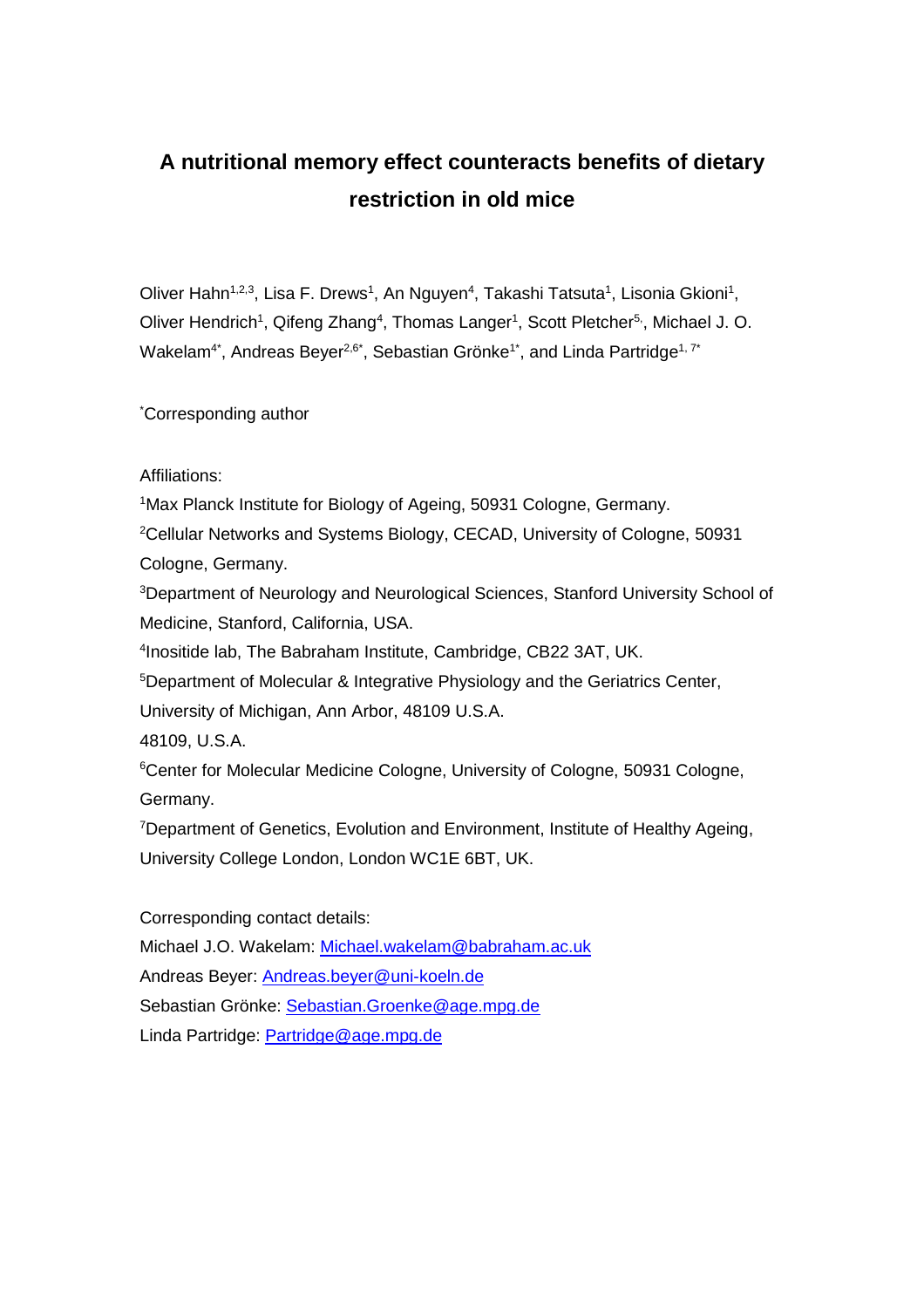# **A nutritional memory effect counteracts benefits of dietary restriction in old mice**

## **Abstract**

Dietary restriction (DR) during adulthood can greatly extend lifespan and improve metabolic health in diverse species. However, whether DR in mammals is still effective when applied for the first time at old age remains elusive. Here, we report results of a late-life DR switch experiment employing 800 mice, in which 24 months old female mice were switched from ad libitum (AL) to DR or vice versa. Strikingly, the switch from DR-to-AL acutely increases mortality, whereas the switch from AL-to-DR causes only a weak and gradual increase in survival, suggesting a memory of earlier nutrition. RNA-seq profiling in liver, brown (BAT) and white adipose tissue (WAT) demonstrate a largely refractory transcriptional and metabolic response to DR after AL feeding in fat tissue, particularly in WAT, and a proinflammatory signature in aged preadipocytes, which is prevented by chronic DR feeding. Our results provide evidence for a nutritional memory as a limiting factor for DR-induced longevity and metabolic remodeling of WAT in mammals.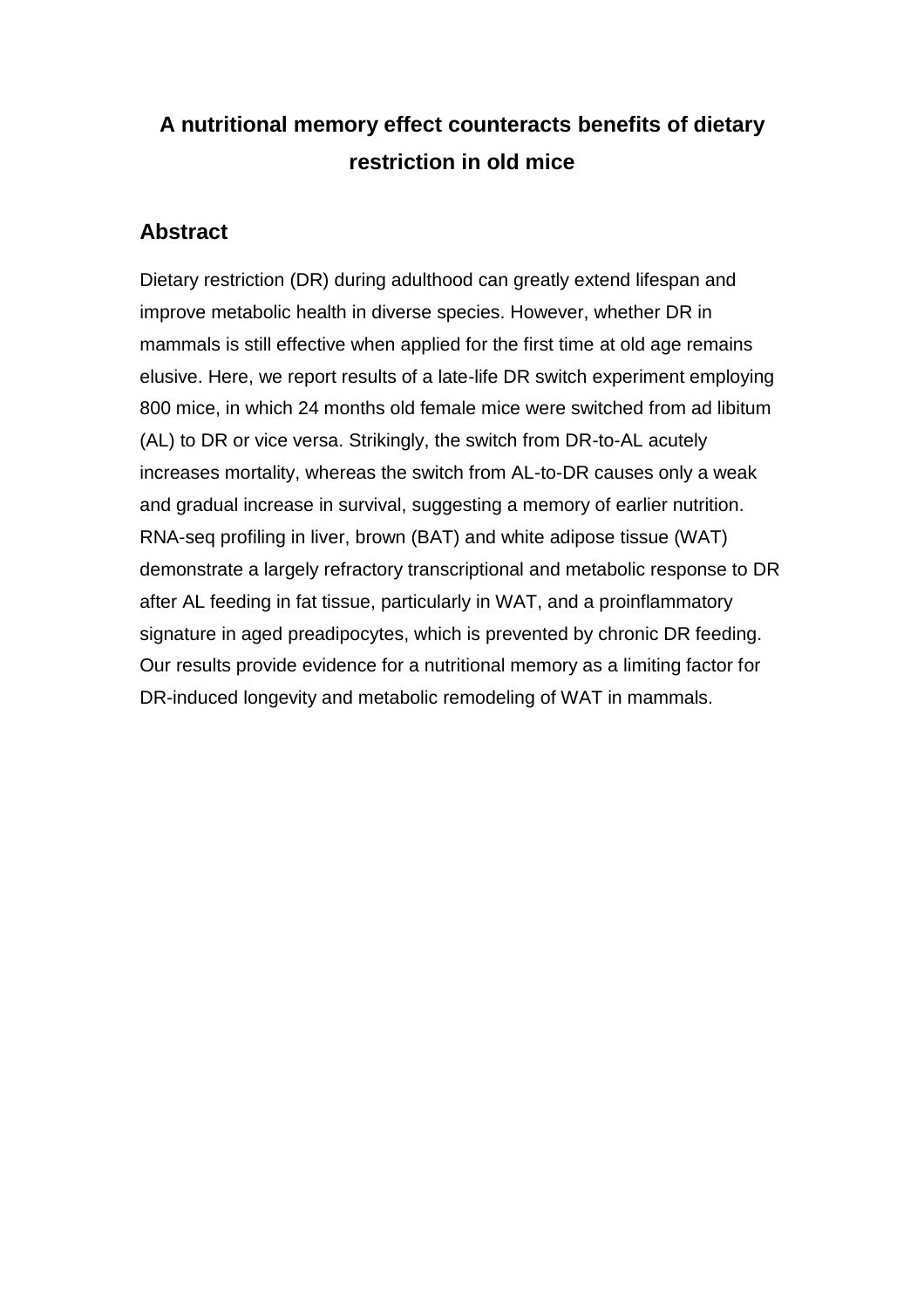## **Introduction**

Dietary restriction (DR), i.e. reduced food intake while avoiding malnutrition, profoundly extends lifespan in most model and non-model organisms, including rodents and, potentially, humans <sup>1</sup>. Even when applied short-term, DR rapidly induces a broad-spectrum improvement of metabolic health <sup>2,3</sup> and acutely enhances survival in disease models of hypertrophy and ischemia reperfusion injury 2,4. Considering the therapeutic potential of DR-related nutritional and pharmacological interventions for treating age-related diseases in humans <sup>5</sup> it is thus pivotal to examine if these pervasive benefits can be effectively induced at any time point in life.

In fruit flies, DR instigated at young or old age acutely lowers age-specific mortality, independent of prior diet, whilst switching long-term DR fed flies back to *ad libitum* (AL) feeding causes an equally acute and almost complete elevation of mortality <sup>6</sup>. However, late-onset DR experiments in rodents older than 12 months  $^{7,8}$  have yielded contradictory results  $^{9,10}$ , which may in part be attributable to varying experimental designs. Furthermore, previous studies in mice have quantified the response to DR mainly by focusing on survivorship, which is a cumulative measure, and thus not suitable to detect acute effects. Age-specific mortality, in contrast, measures the instantaneous hazard of death at a given moment in life, but it requires larger cohort sizes <sup>11,12</sup>. Profiling mortality dynamics in large cohorts of mice could, therefore, resolve whether DR improves health acutely when applied for the first time in old individuals. Similarly, age-specific mortality could identify lasting protective effects of long-term DR after switching back to unrestricted feeding.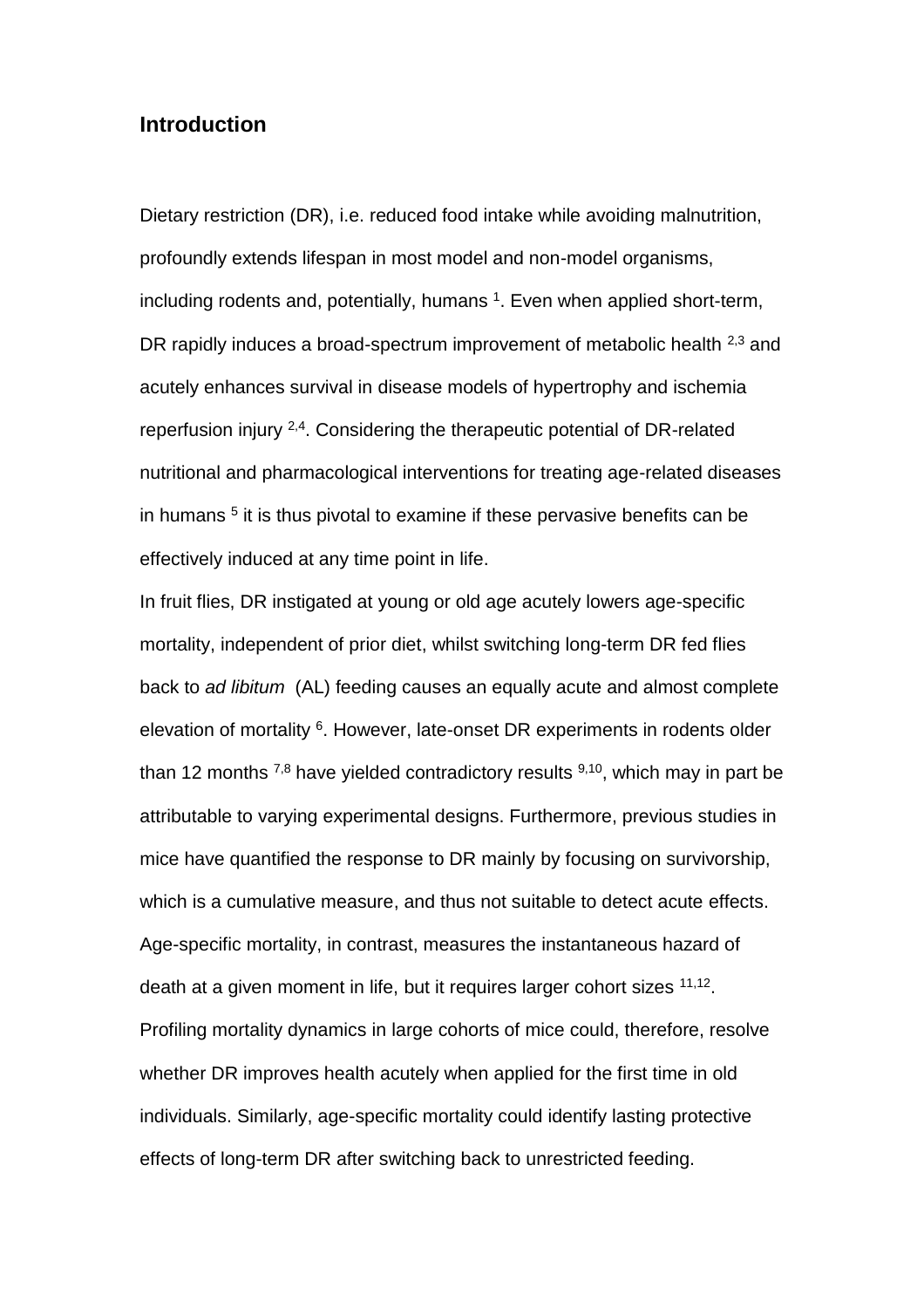The effects of DR are mediated in part by tissue-specific shifts in patterns of gene expression. In mice and primates, transcriptional profiling has suggested changes in energy homeostasis, mitochondrial function and lipid metabolism as key processes by which DR improves health at old age 13- <sup>17</sup>. Two integrative meta-analyses of cross-tissue transcriptome datasets commonly identified differential regulation of lipogenic genes as a key signature of DR in mammals  $14,18$ . Consistently, lipid profiles change during normal ageing, whilst DR and related lifespan-extending interventions remodel lipid composition in *C.elegans*, *Drosophila* and mammals, and some of these changes are causal and essential for increased lifespan <sup>19</sup>.

Further evidence for a causal role of lipid metabolism under DR in mammals comes from the correlation of maintenance of fat mass with a stronger lifespan extension under DR in inbred <sup>20</sup> and recombinant inbred mouse strains <sup>21</sup>. However, the precise role of lipid metabolism in mammalian longevity is probably complex and tissue-specific. In the liver, DR causes transcriptional repression of the key lipogenic transcription factor Srebf1 and its related target genes, paralleled by reduced triglyceride (TG) content  $^{22}$ , which may protect the tissue from age-related onset of steatosis. In contrast, the white adipose tissue (WAT), classically regarded as responsible for storing fat, responds to DR by strong up-regulation of de-novo lipogenesis genes and elevated phospholipid (PL) levels <sup>23</sup>. The role of WAT-specific shifts in lipogenesis and phospholipid metabolism in improved health under DR is, however, still unknown.

We have investigated the effect of late-onset AL and DR feeding in a large cohort of mice. While newly imposed AL feeding resulted in a rapid, steep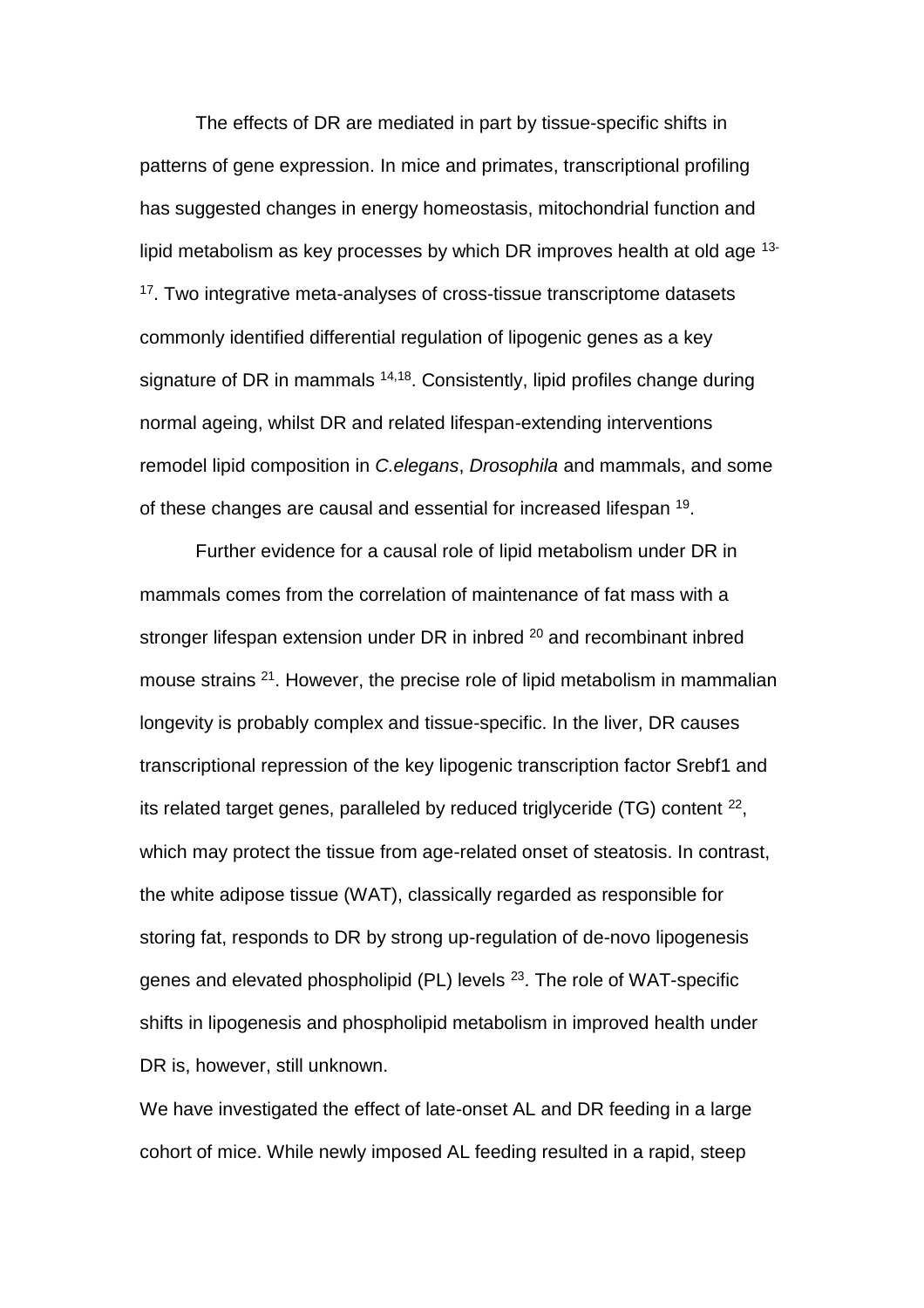increase in mortality, switching the mice from AL to DR feeding resulted in only a slight decrease in mortality rate, which remained much higher than in chronically DR animals. Individual mice that preserved their fat content after the switch to DR showed a greater drop in mortality. In brown (BAT) and white adipose tissue, the RNA transcript profiles of previously AL mice remained largely refractory to late-life DR, which coincided with major age-related shifts in white adipose progenitor cells. Both switch-resistant genes and lipidomic profiles of WAT pointed to impaired membrane lipogenesis and mitochondrial biogenesis in response to late-life DR. A nutritional memory thus limited both increased survival and metabolic remodeling of WAT in response to DR imposed late in life.

## **Results**

# **Acute mortality shift in response to late onset AL but not late onset DR in mice**

We conducted a diet switch experiment in mice (Fig. 1a), using 800 females of the B6D2F1 hybrid strain, which show a robust lifespan extension under DR feeding <sup>22,24</sup>. This large number of animals enabled profiling of agespecific mortality. DR was introduced at 12 weeks of age, with stepwise restriction over 4 weeks to 40% of the food intake of AL controls, split over three breeding batches. A subset of the AL and DR animals was subjected to a diet switch after 20% of the AL fed animals had died, corresponding to 24 months of age (721 to 746 days, depending on breeding cohort), which we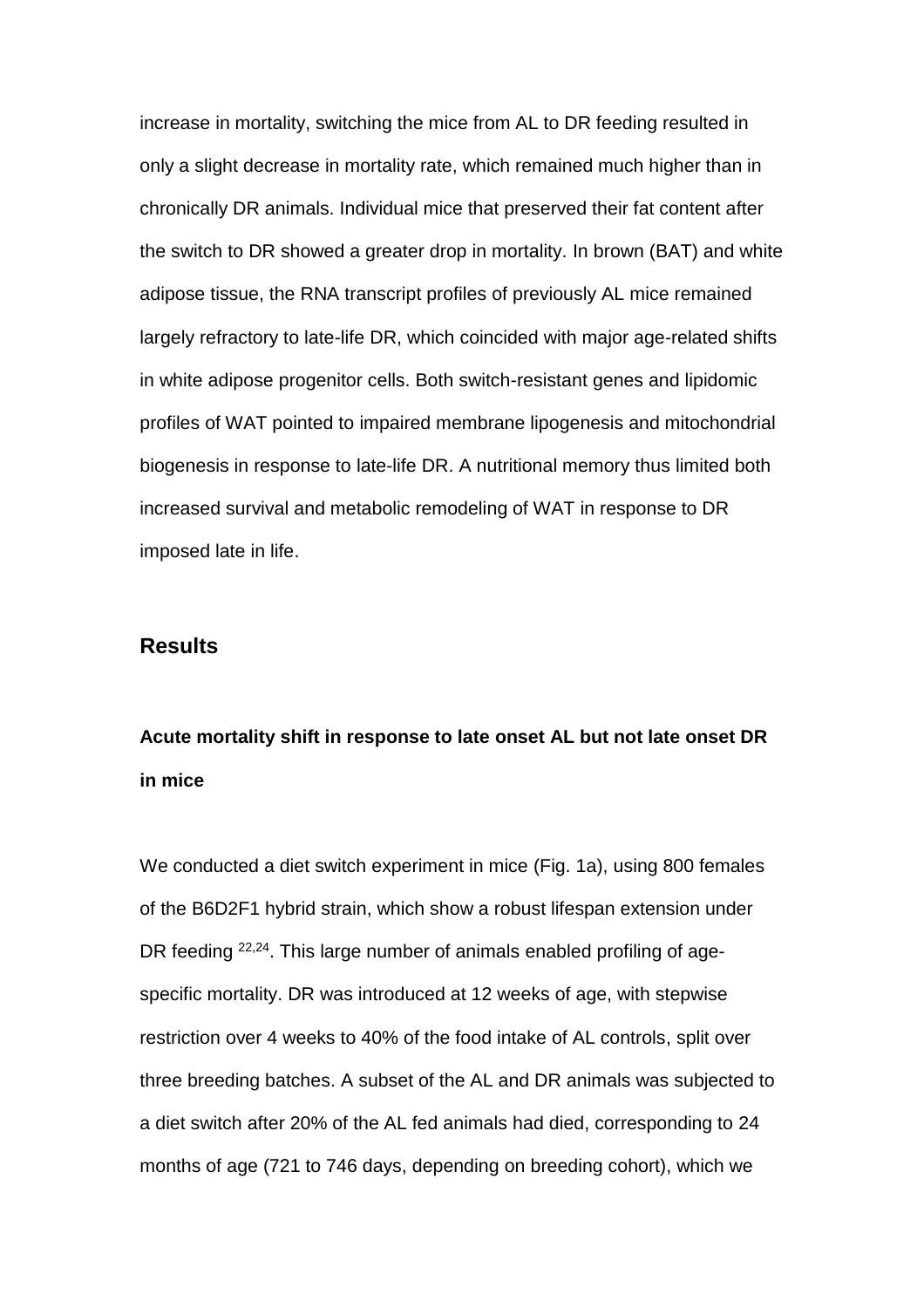estimated to achieve >95% power to detect a reversal in mortality rates over a 6 month period and maximized statistical power to detect changes in mortality rate. Half of the AL cohort was subjected to stepwise DR over 4 weeks (lateonset DR; ALDR), while half of the chronic DR fed mice received a reciprocal food increase back to the level of AL controls (late-onset AL; DRAL). Both diet switches caused equivalent weight gain and loss to those seen with chronic AL or DR feeding, respectively, reaching the level of the chronic diet groups within 8 months post-switch (Fig. 1b). The rate of weight gain of old DRAL mice was highly similar to that observed in young AL animals (Extended Data Fig. 1a). While absolute food intake was comparable between old AL and DRAL mice (Extended Data Fig. 1b-c), relative to their lower body weight, DRAL animals exhibited a slightly higher food intake (Extended Data Fig. 1d). Thus, 21 months of DR feeding did not permanently lower the endogenous food intake target of these mice.

Animals switched to DR showed only a delayed and incomplete reduction in mortality rate compared to chronic DR mice (Fig. 1c-e and Extended Data Fig. 1b). For the first seven months after the switch, during which their median lifespan was passed, ALDR mice showed no significant improvement in mortality (Fig. 1d,e). When analyzing survival data for the whole duration of the experiment, two out of three breeding cohorts showed no significant response to the ALDR switch. (Extended Data Fig. 1b,c). Therefore, late-onset DR caused no measurable increase in survival in a large fraction of old animals. In stark contrast, the reciprocal switch from DR to unrestricted feeding caused an acute increase in mortality in all three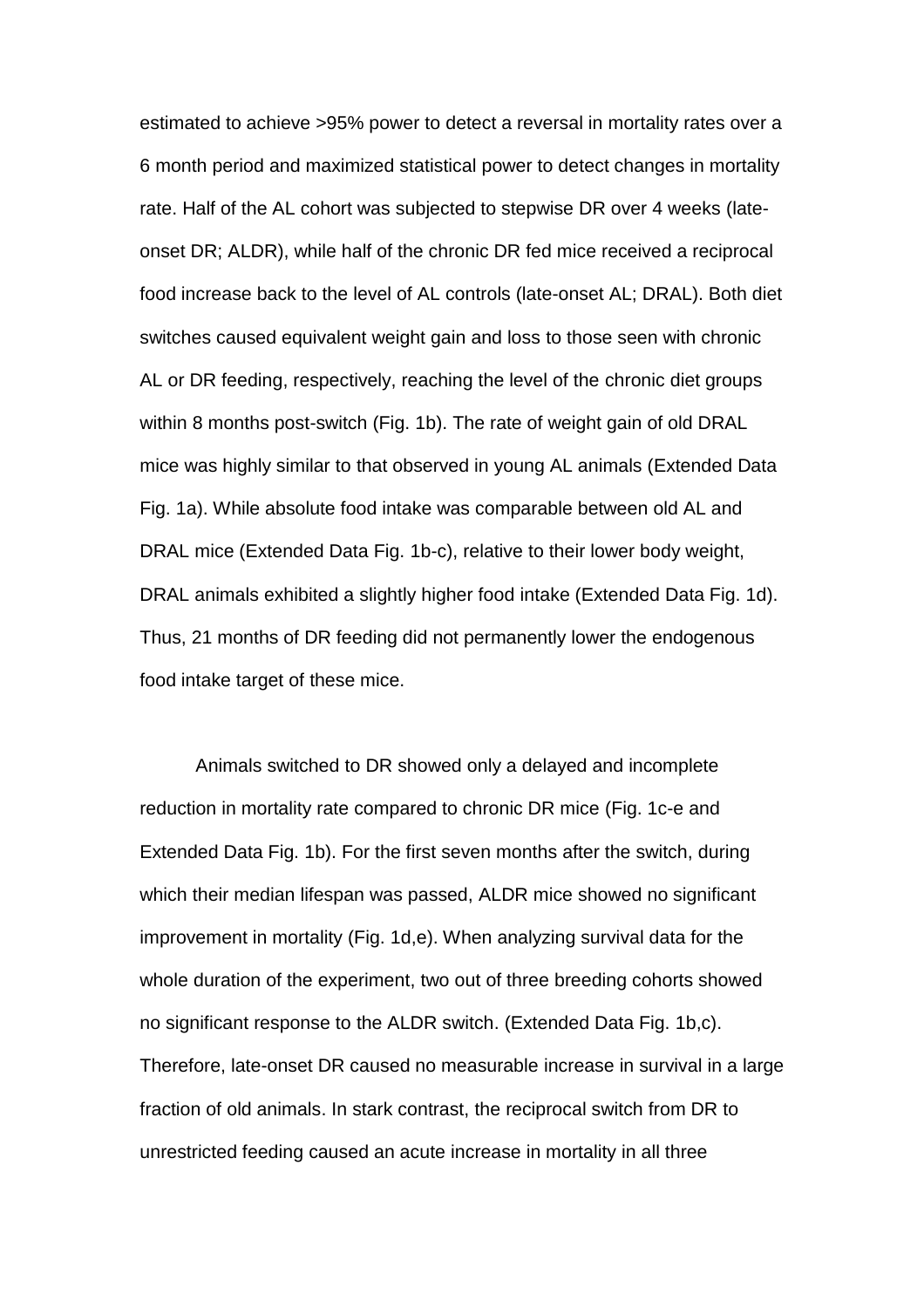breeding cohorts (Fig. 1d,f and Extended Data Fig. 2b-c). For the first four months post-switch, the shift in mortality relative to the prior diet group was significantly higher for the DRAL switch than for the ALDR switch, before gradually reduced mortality under ALDR reached a similar effect size (Fig. 1g). This further suggests that long-term DR late in life induced partial protection against mortality, consistent with observations in long-term DR flies  $6$ . Age-specific mortality in the mice was thus dependent on past nutrition, and this dependency was stronger for a history of AL than of DR feeding.

### **Preservation of body weight associates with late onset DR outcome**

The strong effect of a history of AL feeding on subsequent mortality under DR could indicate the presence of a physiological memory that may impede the molecular changes mediating the benefits of DR. Interestingly, there was a significant inverse association between the animal-specific rate of weight change and age at death for the ALDR but not DRAL cohort (Fig. 2a). There was, however, no association between the absolute weight pre-switch and lifespan in either of the switch groups (Fig. 2b). In agreement with previous findings on chronic DR regimens <sup>20,21</sup>, preservation of weight and, specifically, fat may thus increase the responsiveness of survival to late-onset DR, implicating a role of lipid metabolism.

# **Brown and white adipose tissue but not liver show a transcriptional memory of AL feeding**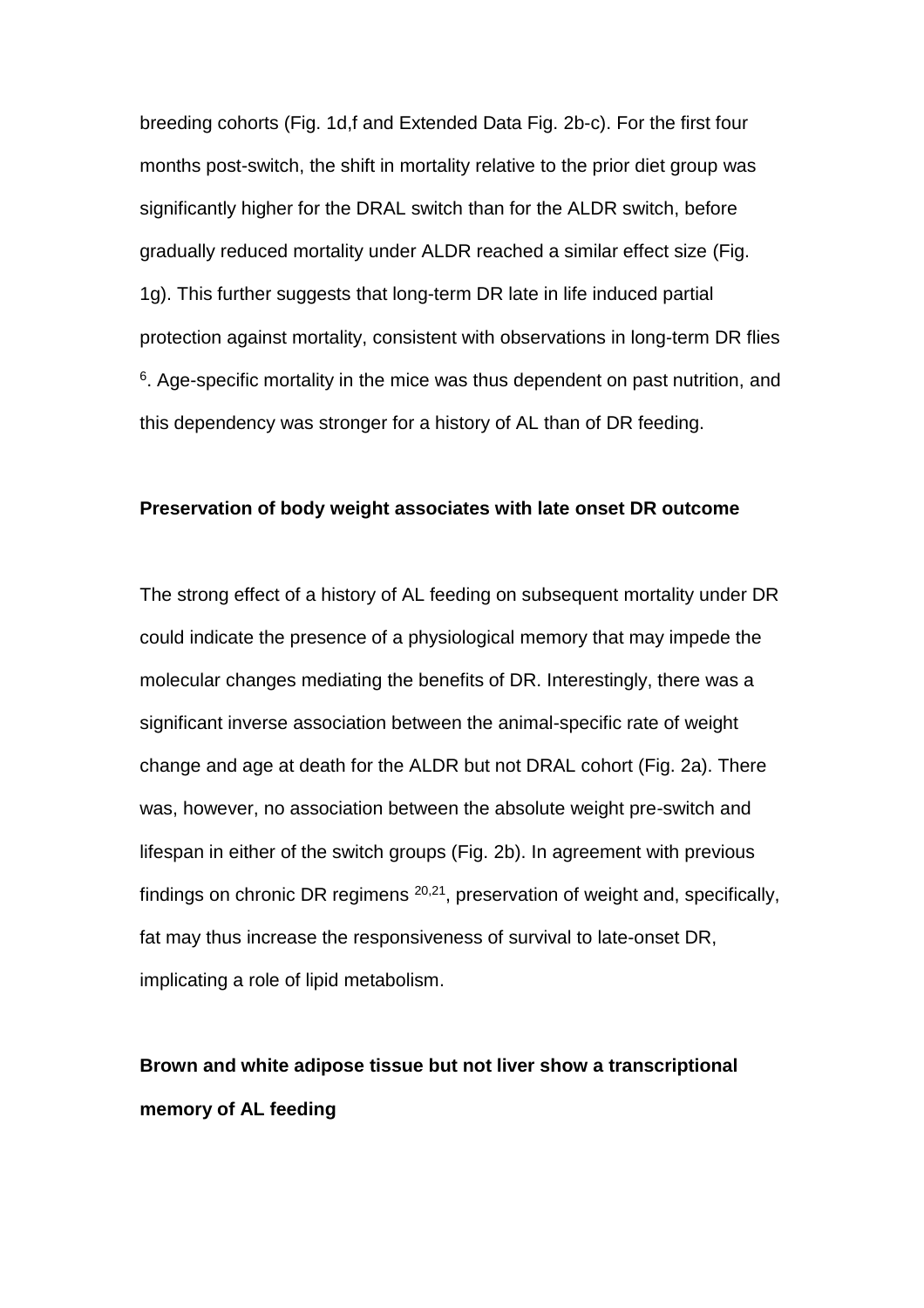In the light of a possible memory effect of AL feeding on lipid metabolism, we next investigated the molecular memory of AL feeding in liver, brown and gonadal white adipose tissue (BAT and WAT), which fulfill key functions in lipid turnover and storage. Tissues were sampled two months post-switch, when the effects on mortality were the most disparate between the two switch diets (compare Fig. 1e-g). In contrast, body (Fig. 1b) and adipose weights (Fig. 3b,c) indicated that the two diet switches had already caused comparable changes in fat tissue mass at this time point (Fig. 3a). RNA-seq profiling revealed high transcriptional similarity between DRAL mice and chronic AL controls in all three tissues, indicating that late-onset AL feeding induced a transcriptional profile similar to chronic AL feeding. Similarly, hepatic transcriptional profiles from ALDR mice clustered with the DR controls. In strong contrast, in BAT and even more in WAT, ALDR profiles clustered with those of the AL diet (Fig. 3c,d), and were thus resistant to the diet switch. Chronic DR caused significant expression changes in 3569 genes in liver, 2412 in BAT and 3296 in WAT, when compared to AL controls. Of these, only 62 genes  $(-2%)$  in the liver, but 866 genes  $(-35%)$  and a total of 1609 genes (~50%) in the WAT, were still differentially expressed between DR and ALDR mice two months post-switch (Fig. 3e). These "switch-resistant" genes in the adipose tissues are candidates for a transcriptional memory of AL feeding. In DRAL switch mice, we detected only 22 (0.8%) switch-resistant genes in the liver, 19 (0.08%) in BAT and 423 (~13%) switch-resistant genes in the WAT (Fig. 3f).

To analyze the transcriptional similarity between chronic and newly DR animals, we focused on genes that were differentially up- or down-regulated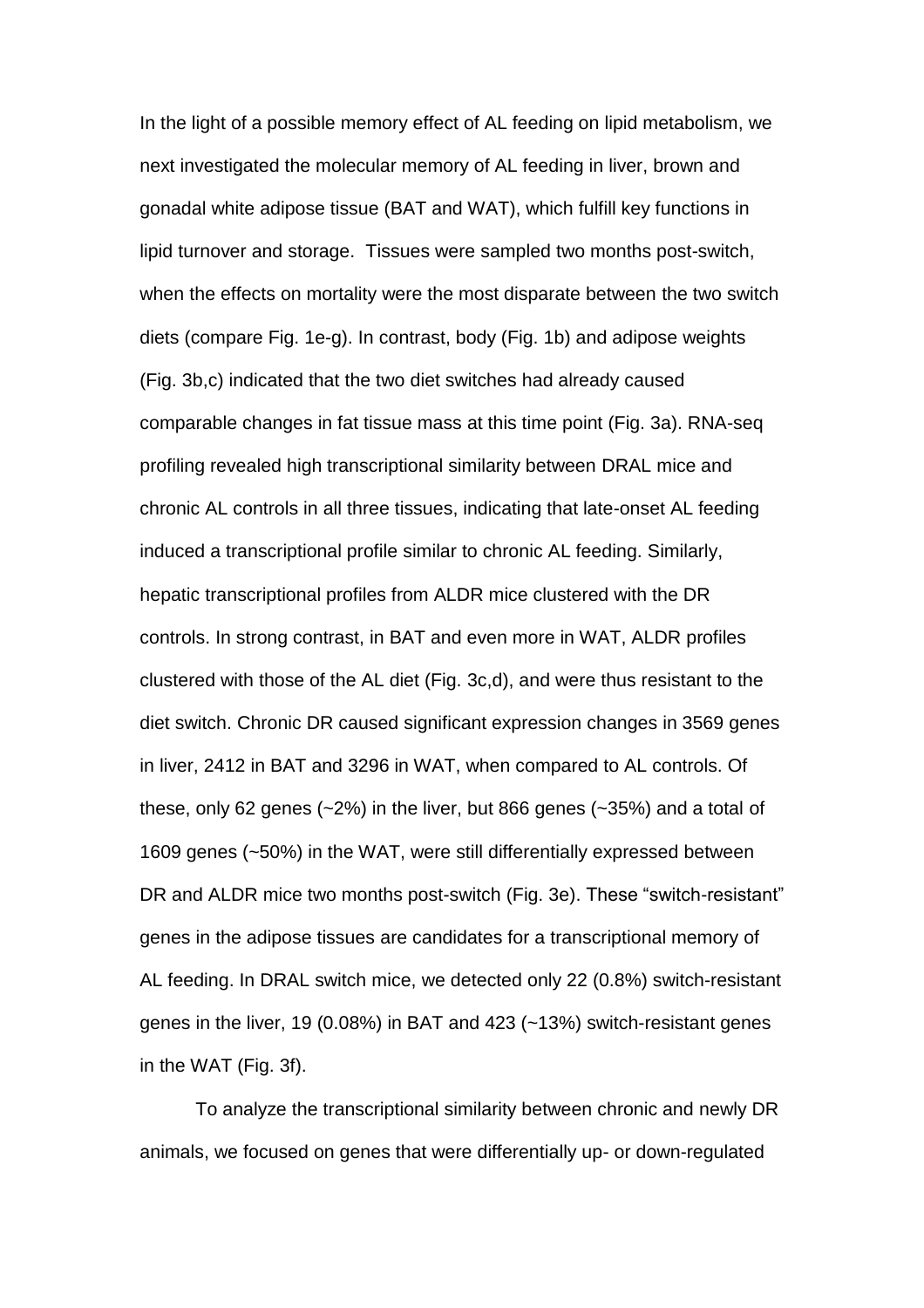under chronic DR (Fig. 3g). Plotting for each gene the scaled expression in response to chronic or late-onset DR confirmed an almost complete transcriptional adaptation to the ALDR switch in the liver, while both adipose tissues remained largely refractory (Fig. 3g). Corresponding to the acute rise in mortality, DRAL mice broadly adopted the expression profile of chronic AL fed animals across tissues, as did ALDR mice in the liver. (Fig. 3g). In addition, unsupervised hierarchical clustering revealed that ALDR switchresistant genes in adipose tissues were not resistant in general, because their expression adopted an AL-like pattern under the reciprocal DRAL switch (Fig. 3h and Extended Data Fig. 3a). Thus, the liver transcriptome remained acutely responsive to either diet change, whilst the adipose tissue was specifically unresponsive to late-onset DR.

The incomplete reprogramming of RNA expression in response to lateonset DR could simply indicate that the adipose tissues respond slowly to DR, which would argue against the presence of a specific memory of AL feeding. To investigate this possibility, we repeated the experiment in young mice by switching AL fed animals to DR (young ALDR) starting at 12 weeks of age (Fig. 3i). Identical to the experiment in old mice, tissues were collected two months post-switch for expression profiling. Strikingly, there was a complete transcriptional reprogramming in all three tissues (Fig. 3j and Extended Data Fig. 3c,d). Genes that were resistant to the switch in old ALDR mice showed full sensitivity in young ALDR mice. Thus, the adipose tissue transcriptome was highly responsive to newly applied DR switches in young mice, but this transcriptional flexibility markedly declined with age, in particular in the WAT.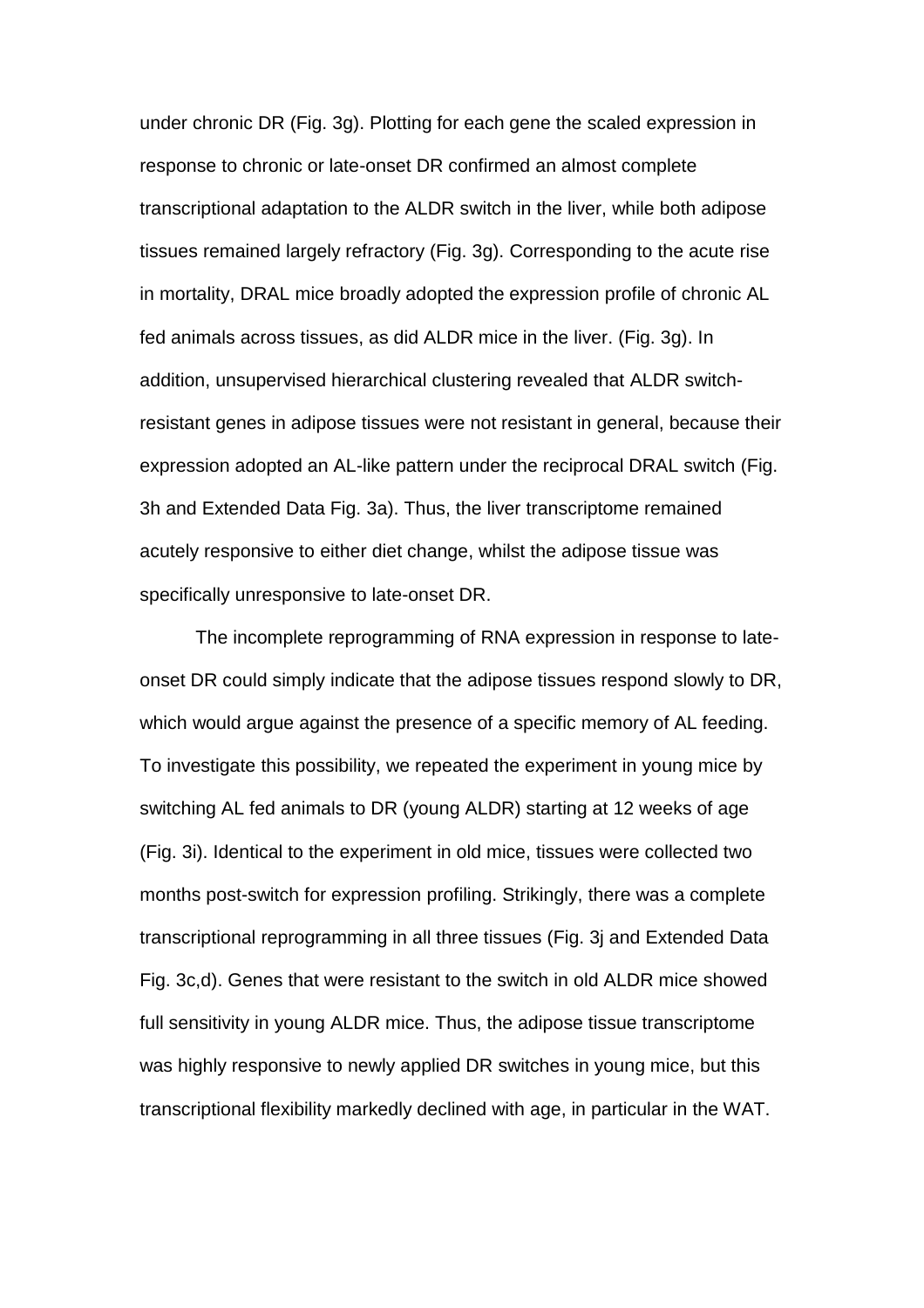Taken together, switching mice from DR back to full feeding caused a rapid loss of DR-related RNA expression patterns, implying no or only a weak memory of prior DR regimen. In contrast, chronic AL feeding caused the formation of an adipose-tissue-specific gene expression memory over time. This reduced transcriptional flexibility of BAT and WAT in response to DR mirrored the resistance of age-specific mortality to late-onset DR.

# **Chronic AL feeding causes a proinflammatory expression pattern in preadipocytes**

Age-related changes have been previously identified to impair the differentiation of WAT preadipocytes into brite adipocytes under coldexposure in aged mice 25-27, and we hypothesized that a similar process could contribute to the reduced transcriptional flexibility of the WAT in old AL mice. To test this hypothesis, we obtained publicly available single cell (sc) RNAseq data of the gonadal stromal-vascular-fraction (SVF) from the Tabula muris consortium <sup>28</sup>, comprising cells isolated from 3 and 24 months old AL fed mice. Indeed, preadipocytes from old mice exhibited profound transcriptional shifts, including decreased expression of growth/differentiation factors and elevated expression of inflammatory response genes and secretable cytokines such as Ccl2 and Ccl7 (Extended Data Fig. 4a-d). We further found a significant, inverse association between the gene expression changes in aged preadipocytes and those observed under DR with bulk RNA-seq. This association was still significant when limited to ALDR switch-resistant genes, which were functionally enriched for inflammatory response genes and chemokines (Extended Data Fig. 4e,f, Supplementary Table 1). Many of these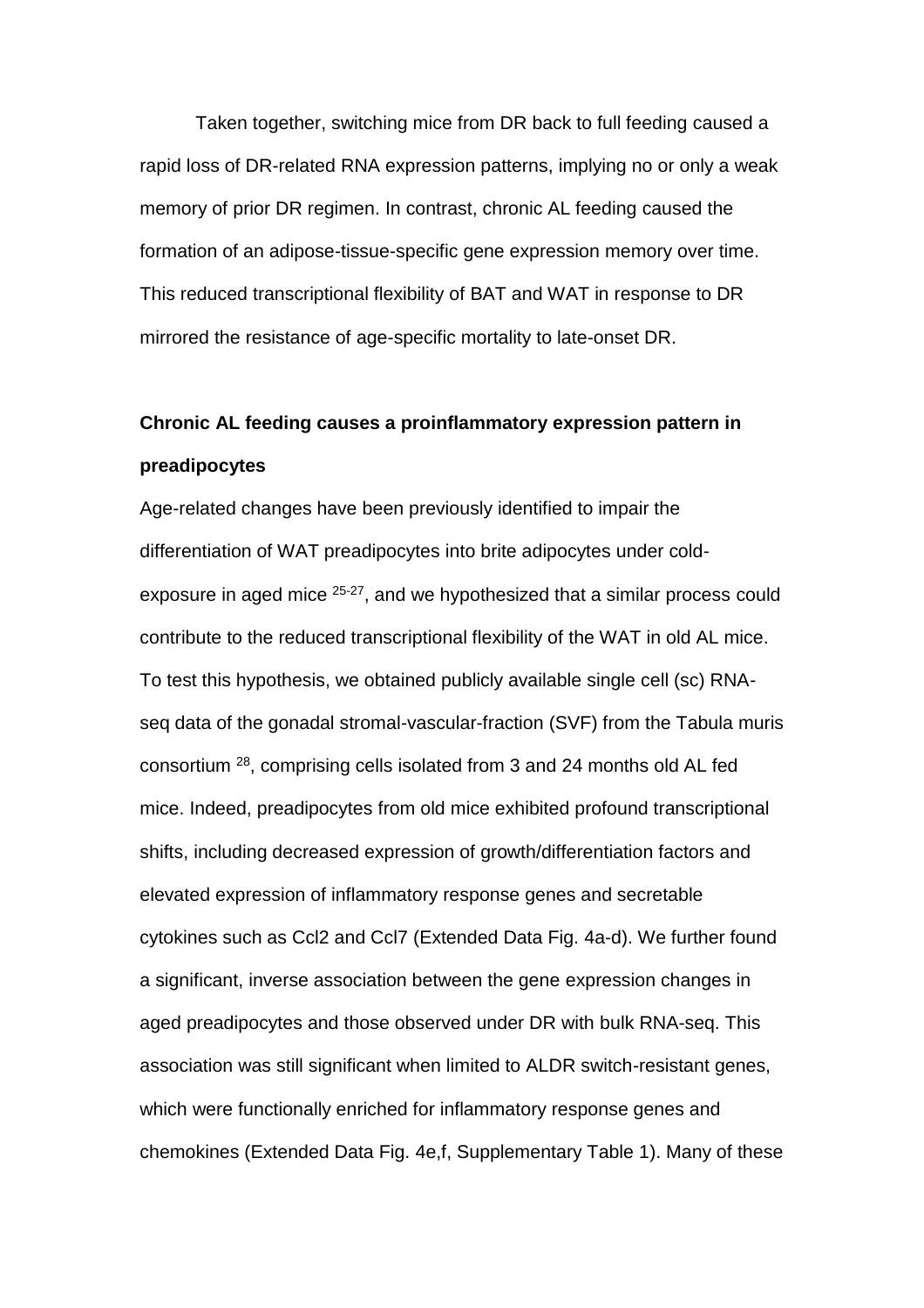genes were found to be particularly, or even exclusively, expressed in preadipocytes (Extended Data Fig. 4g,h). Thus, expression patterns in bulk RNA-seq may indeed reflect those found by scRNA-seq. Our analysis thus strongly suggests that preadipocytes lower the expression of growth/differentiation factors associated with WAT plasticity 29,30, while acquiring an inflammatory phenotype during ageing on AL diet. This phenotype appears to be strongly prevented by DR, but not by late-onset DR. The transcriptional memory of AL diet may thus be, in part, rooted in preadipocytes.

### **Mitochondrial biogenesis in WAT is impaired under late onset DR**

We next investigated the molecular pathways affected by the transcriptional memory of AL feeding, since these could point to mechanisms that improve health under chronic DR. Whereas switch-resistant genes in the liver showed no major gene ontology enrichment (Extended Data Fig. 5a), the corresponding analysis in BAT revealed increased lipid transporter activity and largely down-regulated mitochondrial function, including markers of uncoupling-dependent thermogenesis (Fig. 3k, Extended Data Fig. 6a-d; Supplementary Table 2). Switch-resistant genes in WAT showed the strongest functional enrichment for various mitochondria-related pathways, fatty acid metabolism and phospholipid biosynthesis, all of which were upregulated under chronic and young ALDR but not old ALDR feeding (Fig. 3k; Supplementary Table 3). In addition, we identified a switch-resistant reduction of inflammatory response and interferon gamma-related genes. The increase in mitochondrial gene expression in WAT contrasts with the down-regulation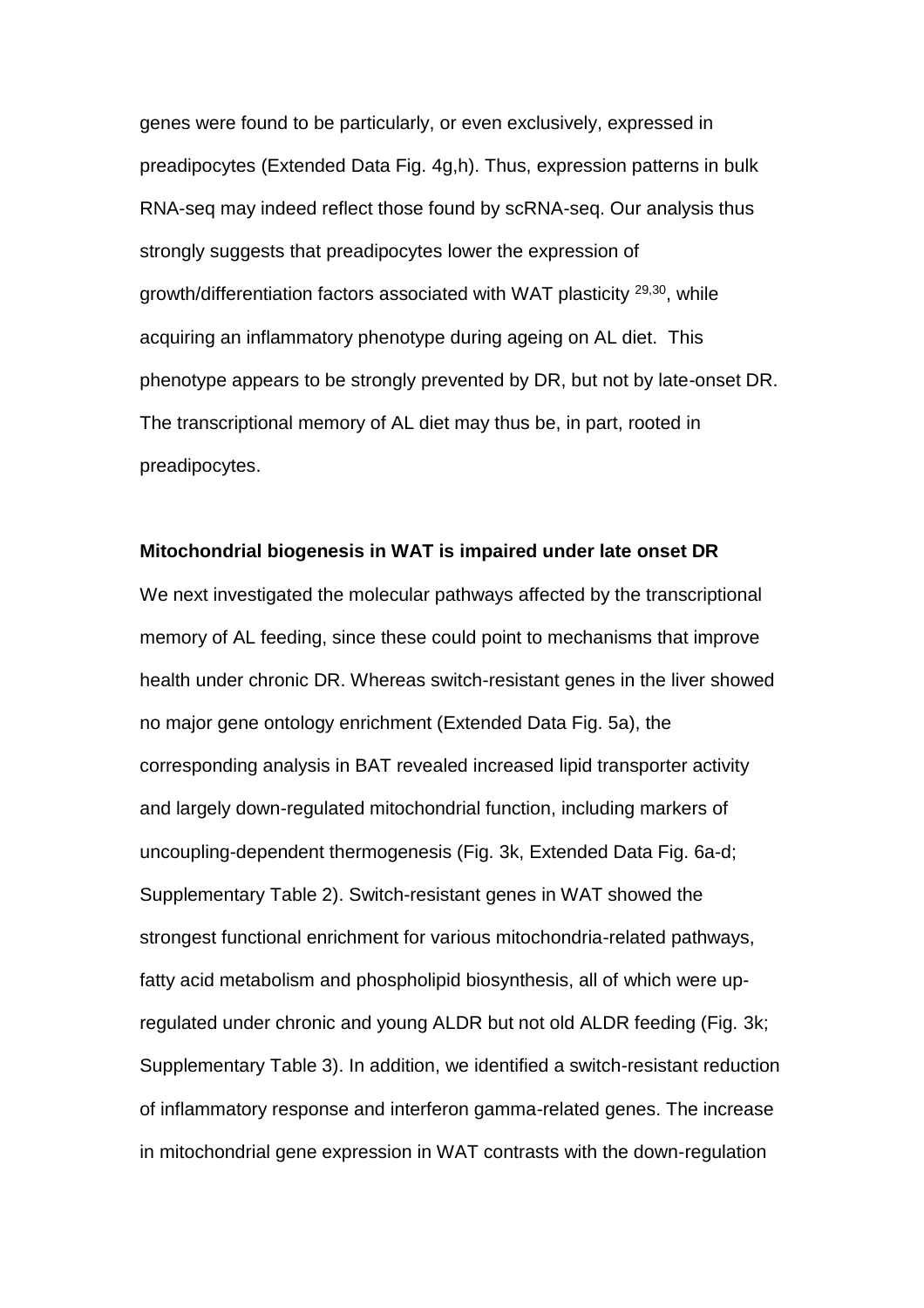of the same gene set in BAT, indicating that the declining transcriptional flexibility acts in a tissue-specific manner.

To test whether the shifts in gene expression could be correlated with functional consequences, we characterized the predicted switch-resistant upregulation of mitochondrial function in the WAT, since this tissue exhibited the most switch-resistant genes and strongest functional enrichment. Indeed, genes associated with mitochondria in WAT (both nuclear and mitochondrially encoded genes) showed globally increased expression under chronic DR compared with either switch diet (Fig. 4a). Furthermore, expression of the transcription factor Pgc1α, a key driver of mitochondrial biogenesis, was significantly increased in chronic DR and in young ALDR mice but was resistant to the ALDR switch (Fig. 4b). Consistent with this observation, chronic DR induced increased abundance of mitochondrial DNA (mtDNA), protein levels of mitochondrial complex I and IV subunits (mtCO1; NDUFA9) and key mitochondrial metabolites (Propionyl- and Succinyl-CoA), all of which were resistant to the ALDR switch (Fig. 4c-e, Extended Data Fig. 6e). Of note, expression levels of various thermogenic processes such as UCP1 (uncoupling  $31$ ), Ckmt1 (Creatine cycling  $32$ ) and Serca2b (Ca<sup>2+</sup> cycling  $33$ ) were unaffected by diet (Fig. 4f,g, Extended Data Fig. 6 f-h). Remarkably, all parameters of mitochondrial activity reverted back to the level of AL controls in the DRAL switch (Fig. 4b-e), in line with only weak mRNA expression differences between chronic and late-onset AL and only a small fraction of the DR–related transcriptional program still being active (Fig. 3f-h, Extended Data Fig. 6i, Supplementary Table 4). Long-term AL feeding thus interfered with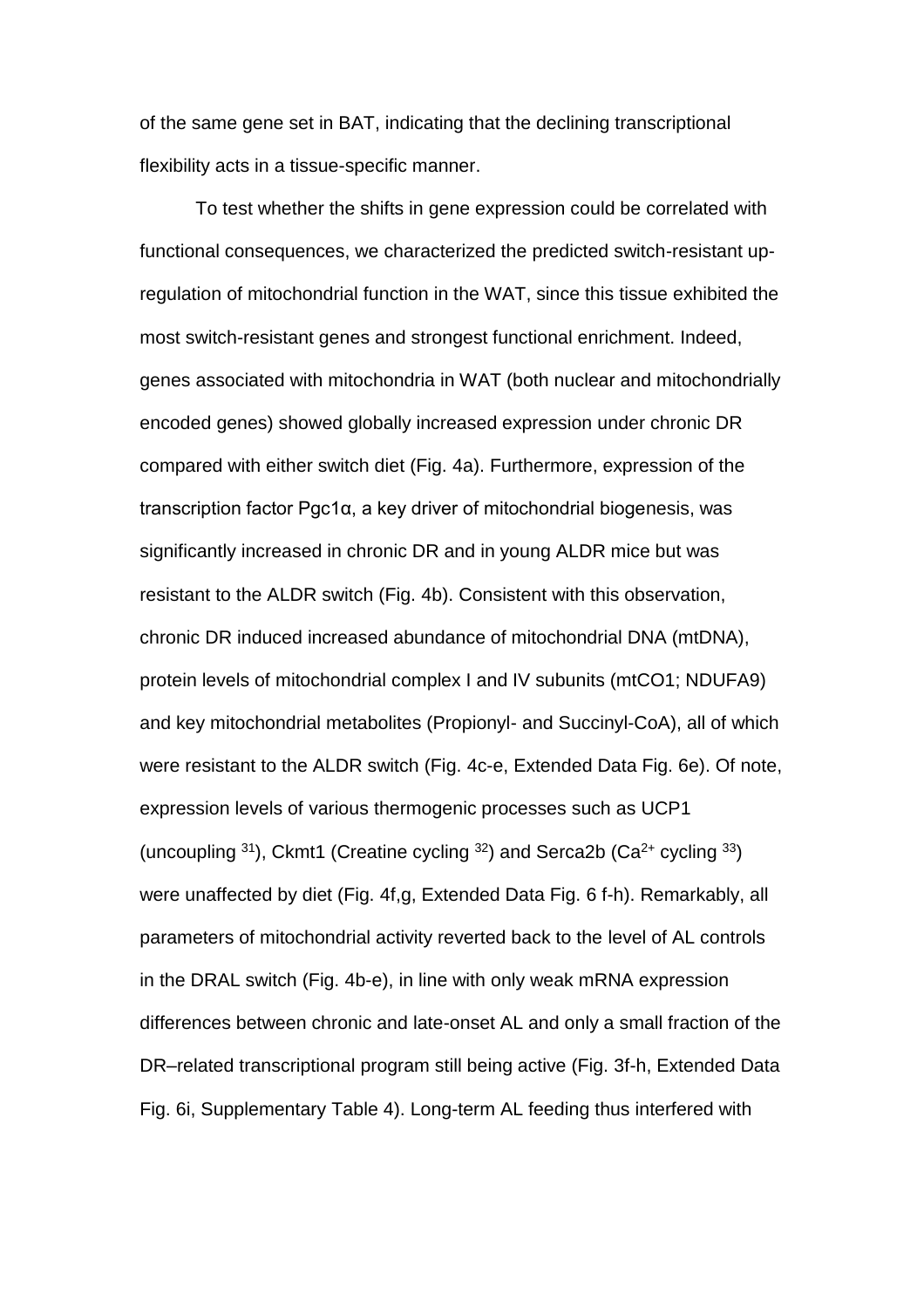elevated, uncoupling-independent mitochondrial biogenesis and activity in the WAT in response to late-onset DR.

# **De novo lipogenesis in WAT exhibits the strongest memory of prior AL feeding**

In order to find putatively causal mediators of the transcriptional memory in the WAT, we plotted for each gene the log2-fold expression change in response to chronic or late-onset DR relative to chronic AL and ranked each gene's influence on the resulting linear fit. The 50 switch-resistant genes with the highest influence (Cook's distance; Fig. 5a,b) were enriched primarily for lipid metabolism, including fatty acid (FA) biosynthesis, triglyceride (TG) metabolism and phospholipid biosynthesis (Fig. 5c). They included the key lipogenic transcription factor Srebf1 <sup>34</sup> and several of its corresponding downstream targets (Fig. 5d,e), *Acly, ACC, Fasn*, *Scd1* and *Elovl6*, which code for key enzymes in FA synthesis, desaturation and elongation <sup>34</sup>. Their expression was strongly up-regulated (some more than ten-fold, (Fig. 5e and 4g) in chronic DR and in young ALDR mice, but they remained largely refractory to the ALDR switch at old age.

We next explored the metabolic consequences of these changes in gene expression, by full liquid chromatography–tandem mass spectrometry (LC-MS/MS) profiling of the WAT lipidome. This allowed quantification of 516 lipid species and 32 different classes with a dynamic range of  $\sim$ 5x10<sup>7</sup>, including the major neutral lipid, (lyso-)phospholipid and sphingolipid classes  $35$ . Our dataset thus permitted a global and unbiased analysis of cellular lipid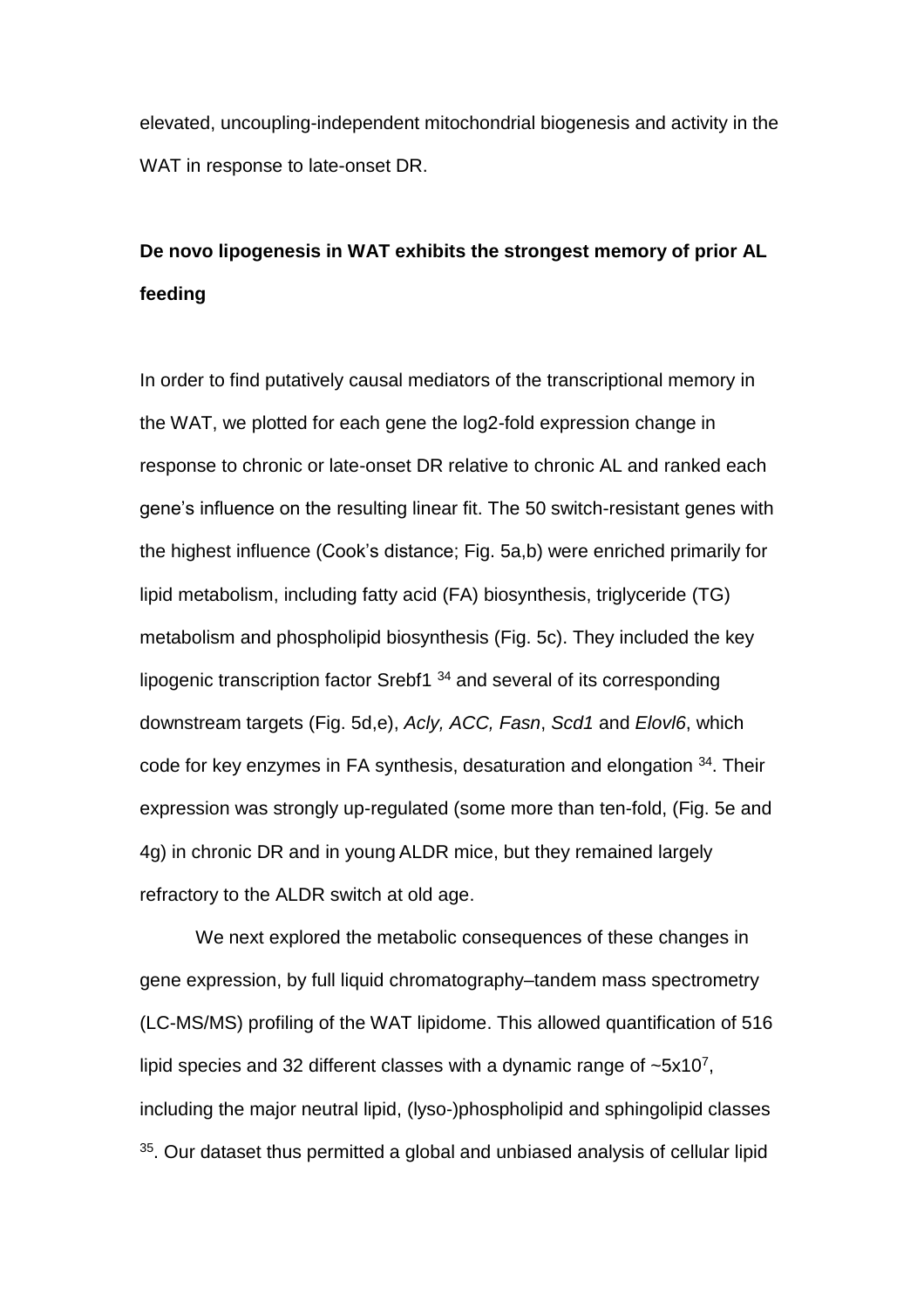dynamics (Supplementary Table 5). Consistent with transcriptional upregulation of de-novo lipogenesis, we detected elevated levels of free FAs in chronic DR and young ALDR mice, including intermediate metabolites of FA synthesis, palmitate and palmitoelate (Fig. 5f-h). In contrast, late-onset DR did not cause a similar increase in FAs, while DRAL mice had FA levels lowered to those of chronic AL controls. These results suggest imperfect activation of lipogenesis as a direct consequence of the transcriptional memory in the WAT of old ALDR mice.

# **Chronic DR causes white adipose tissue autonomous reprogramming of phospholipid synthesis**

To better understand the possible functions of newly synthesized FAs in the WAT of DR fed mice, we conducted unsupervised hierarchical clustering of all measured lipid classes. Free FAs clustered closely with several phospholipid classes (Fig. 5i), such as phosphatidic acid (PA), phosphatidylethanolamine (PE) and phosphatidylcholine (PC), which were all elevated in chronic DR fed mice (Fig.s 5i and 6a). Levels of neutral TGs, however, were markedly reduced (Fig.s 5i and 6a). In addition, fatty acyl-CoA and diglycerides, which mark the transition between FA synthesis and biogenesis of complex lipid structures <sup>36</sup>, showed a strong peak in young ALDR mice only (Fig.s 5i and 6a). Consistent with the major transcriptional reprogramming, DR thus instigated broad-spectrum changes in the WAT lipidome. In agreement with previous studies <sup>23</sup>, DR fed mice appeared to use newly synthesized FAs to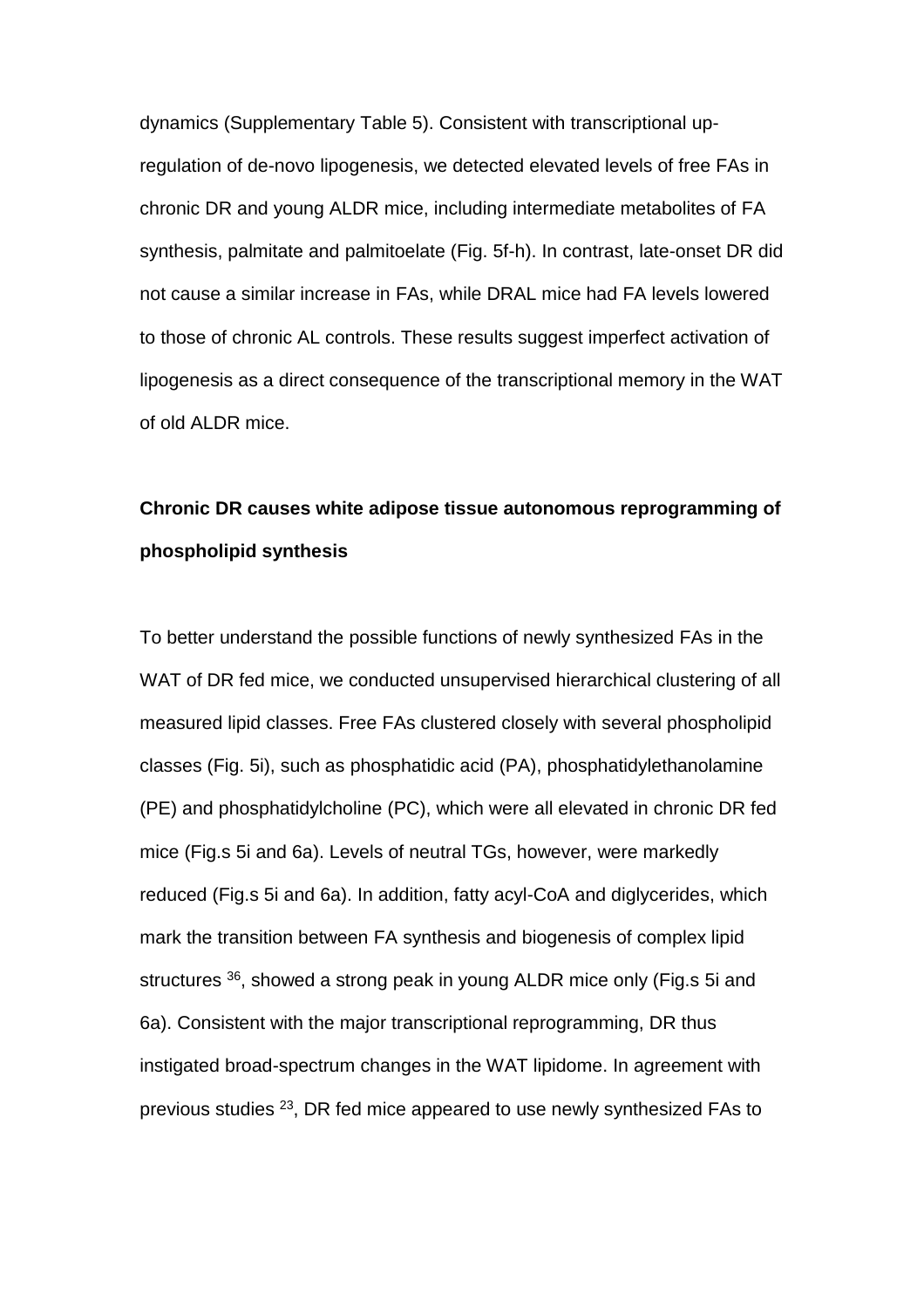build various types of membrane lipids, and this process remained refractory to the ALDR switch at old age.

Consistent with the shift towards phospholipid synthesis, levels of neutral TGs were markedly reduced (Fig.s 5i and 6a). Notwithstanding, we assumed that at least a fraction of newly synthesized FAs would also be incorporated into TGs. Given that rapid de-novo synthesis results in generally shorter and less saturated FAs, we thus analyzed the relative TG profile for global shifts in elongation and desaturation. Indeed, chronic and short-term DR at young age decreased the chain length of TG-associated fatty acids, a shift not observed under late-onset DR (Extended Data Fig. 7a,b). Similarly, the relative fraction of saturated and mono-unsaturated TGs was elevated in young ALDR and chronic DR fed animals, but not in old ALDR mice (Extended Data Fig. 7c,d). The molecular composition of TGs in the WAT thus further supported highly active lipogenesis under chronic but not late-onset DR.

To experimentally verify that the observed phospholipid profiles were a consequence of tissue-specific changes in lipid utilization and not confounded by lipid import from other tissues (such as the liver), we conducted an ex-vivo pulse-chase experiment (Fig. 6b). To this end, we employed highly watersoluble phosphatidylglycerol (PG) with fluorophor-labeled fatty acyl groups (NBD-PG), which, in contrast to most lipid classes, is readily taken up and used by mammalian cells in culture <sup>37</sup>. Adipose tissue explants from freshly isolated WAT of chronically DR and AL fed 24-month-old mice from an independent cohort were seeded for 24 hours, before incubating the tissue cultures with NBD-PG and a transfection agent for 48 hours. Subsequent lipid extraction and thin-layer chromatography (TLC) visualized the distribution of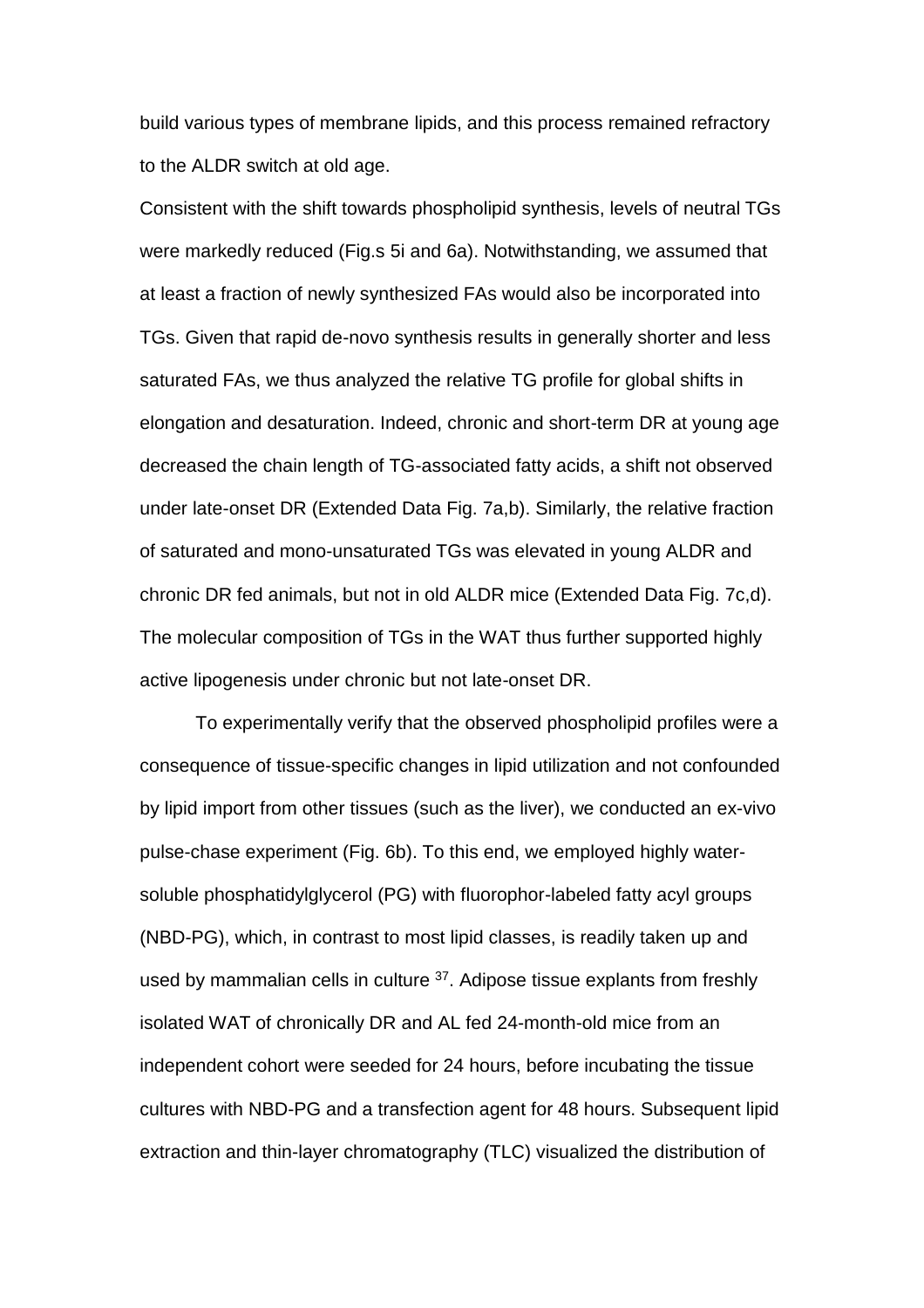fluorescent fatty acyl groups among several lipid classes, representing new lipid molecules that were synthesized by turnover of NBD-PG (Fig. 6b,c and Extended Data Fig. 8a,b).

Lipid extracts of both DR- and AL-derived adipocytes showed a clear and equally strong fluorescent PG band, indicating potent cellular uptake of NBD-PG, and the specificity of the fluorescence was confirmed by tissue cultures incubated without PG (Fig. 6c,d and Extended Data Fig. 8a-c). In agreement with the steady-state lipid levels measured by lipidomics, the fluorescent signal was differentially distributed among the individual lipid classes in a diet-dependent manner, suggesting a global shift in use of lipid mass (Fig. 6d). Indeed, DR-derived adipocytes showed markedly weaker signal in the TG band, indicating reduced breakdown of phospholipids to fuel neutral storage fat synthesis (Fig. 6d,e). Instead, DR-derived samples exhibited significantly increased fluorescence intensity in fractions with higher polarity, especially diglycerides, which run below the TG band (Fig. 6d,e and Extended Data Fig. 3a,b). Unidentified lipid fractions with even higher polarity (which can include fatty acids and membrane lipids), were also significantly increased under DR. Thus, DR-fed mice rewired the lipid flux in WAT autonomously so that TG synthesis was reduced while diglycerides and membrane lipids were increasingly built up.

**Cardiolipin metabolism links lipogenesis with mitochondrial biogenesis under late onset DR**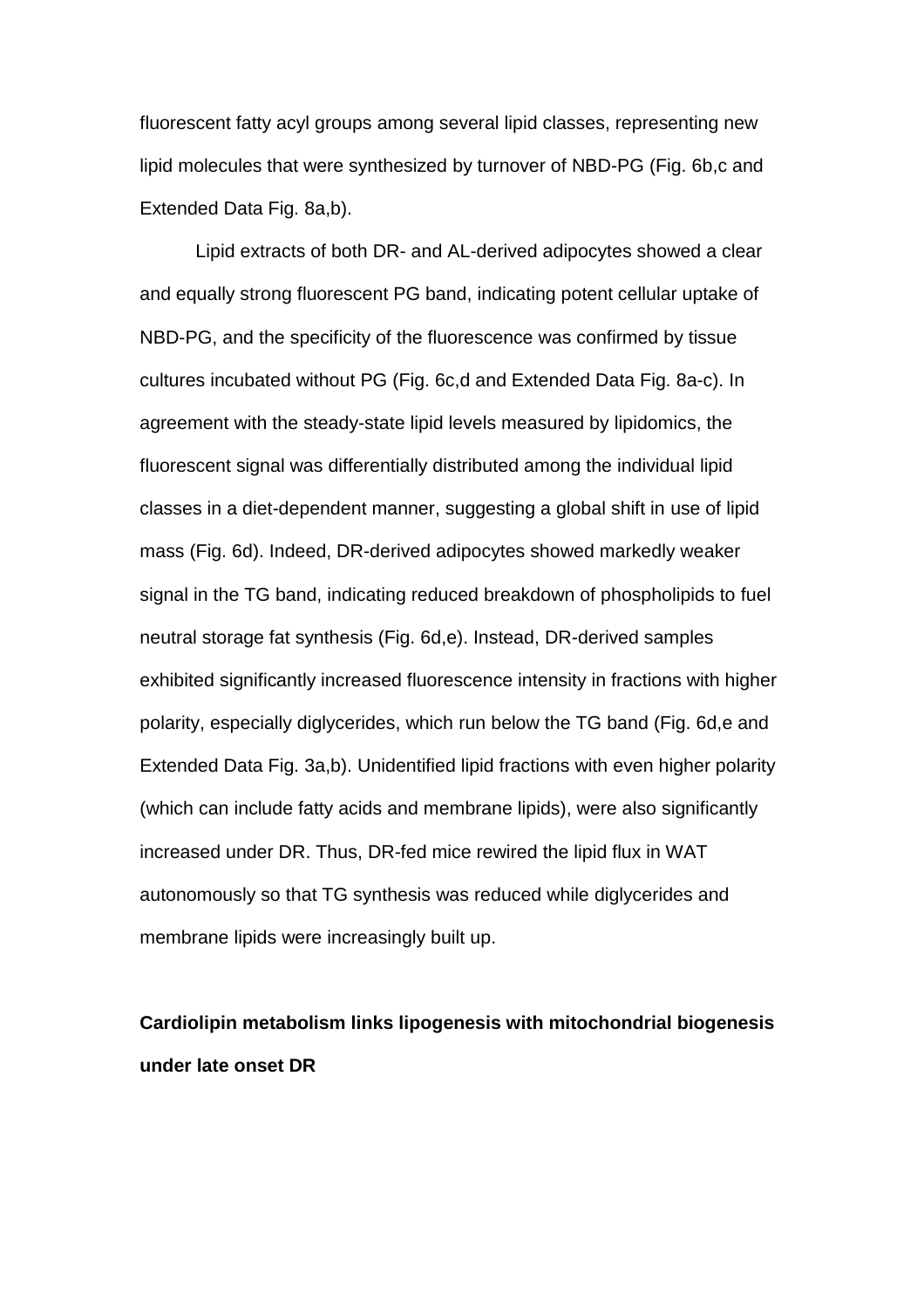Finally, we determined whether specific membrane lipids were affected by the restructuring of the lipidome in WAT of chronic DR mice. We employed a novel lipid reaction analysis approach  $38$  to gauge the activity of whole pathways based on steady-state metabolite levels measured by lipidomics. Strikingly, chronic DR, but not late-onset DR, caused widespread reprogramming of almost the entire lipidome to promote the synthesis of phospholipids, especially PC and cardiolipin (CL) (Fig. 7a,b and Extended Data Fig. 9a,b). Simultaneously, pathways that degrade membrane lipids or convert them to triglycerides were significantly less active (Fig. 7c). This shift in lipid use from storage fat to phospholipids is concurs with results from the ex-vivo experiment (compare Fig. 6c,d), which validates our pathway analysis. Switch-resistant expression patterns of key genes involved in TG lipolysis (*Atgl, HSL* 39,40*),* PA and PC synthesis (*Agpat1-3*, *Chpt1* 36,41) and reacetylation of lyso-phospholipids (*Lpcat3,*  <sup>41</sup>), were in line with the predicted pathway activity (Fig. 7d and Extended Data Fig. 9c). The transcriptional memory of prior AL feeding was thus paralleled by a metabolic memory. In contrast, metabolic consequences of long-term DR were rapidly reversed when DR mice were switched back to AL feeding (Fig. 7b,c and Extended Data Fig. 8b,c).

CL is usually synthesized from PG and is almost exclusively located in the membranes of mitochondria <sup>35</sup>. Interestingly, CL levels showed a four-fold induction in chronic DR and in young ALDR fed mice, the strongest increase of all lipid classes (Fig. 7e), although findings from both the ex-vivo experiment and network analysis indicated no significant differences in CL synthesis from PG (Fig.s 7a,c and Extended Data Fig. 7b). Instead, lipid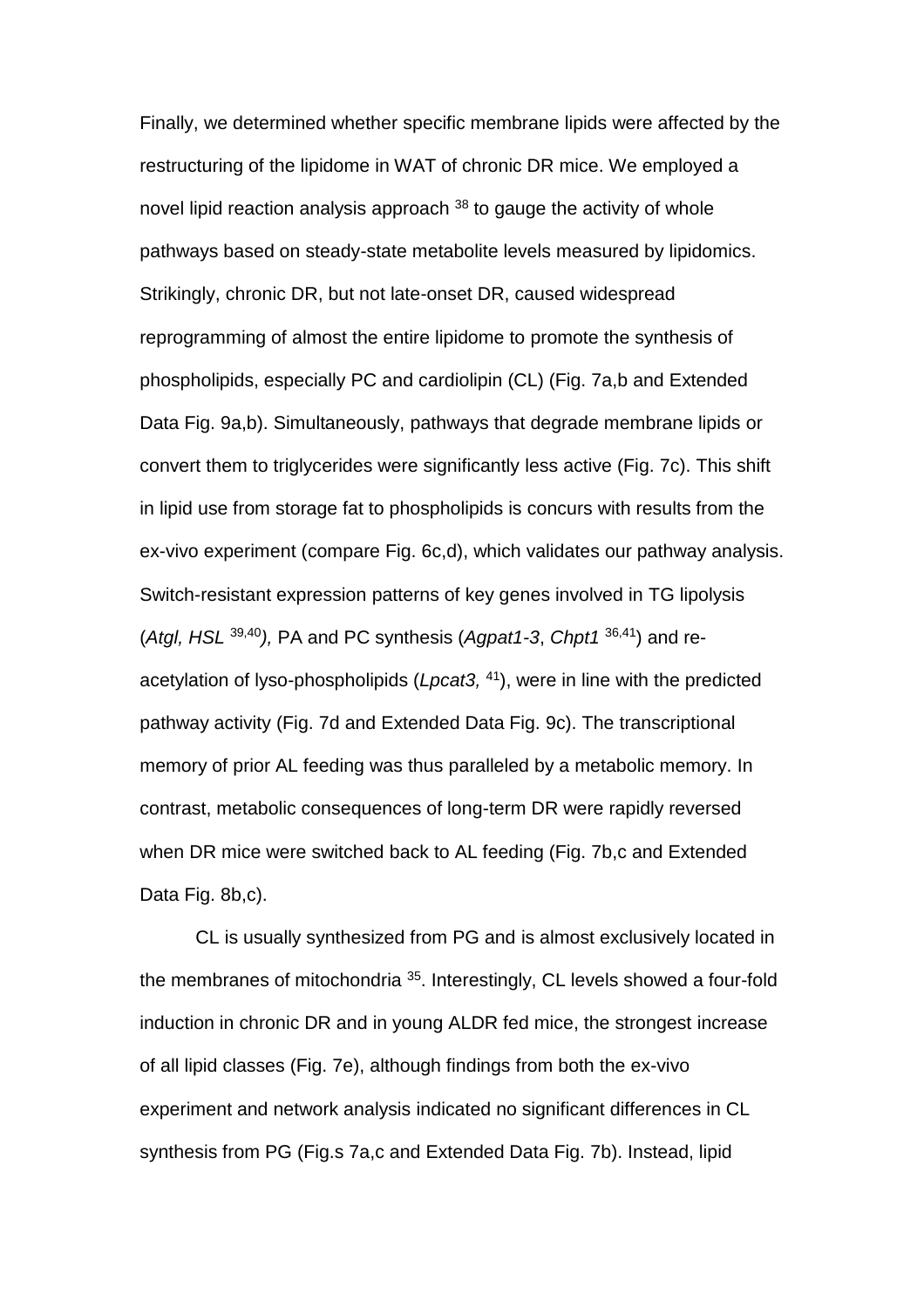pathway analysis suggested that CL levels became increasingly dependent on PC under chronic DR feeding. CL levels are proportional to mitochondrial mass, which depends on phospholipid supply to the organelle, including trafficking of PC <sup>42-44</sup>. PC is the most abundant lipid species in mitochondria <sup>35</sup> and must be imported from the endoplasmic reticulum (ER) via its exclusive transport protein StarD7 44-46, which we also identified as a switch-resistant gene (Fig. 7d), suggesting impaired PC synthesis and transport from the ER to mitochondria. Our results therefore link DR-related mitochondrial biogenesis in the WAT (Fig. 4) with increased synthesis of membrane lipids, which would be required during the expansion of mitochondrial mass (Fig. 7f). In this model, the strong transcriptional memory of past AL feeding for lipogenesis, membrane lipid remodeling and downstream cardiolipin synthesis would pose a bottleneck for mitochondrial biogenesis (Fig. 7f).

In summary, we demonstrated a strong dependence of age-specific mortality on past AL feeding, paralleled by strongly age-related changes in preadipocytes and formation of a strong gene expression and metabolic memory in adipose tissues, which impeded the coordinated reprogramming of lipid metabolism and mitochondrial activity under late-onset DR. Long-term DR fed mice, however, retained only a weak memory of past nutrition and responded acutely to changes in diet.

## **Discussion**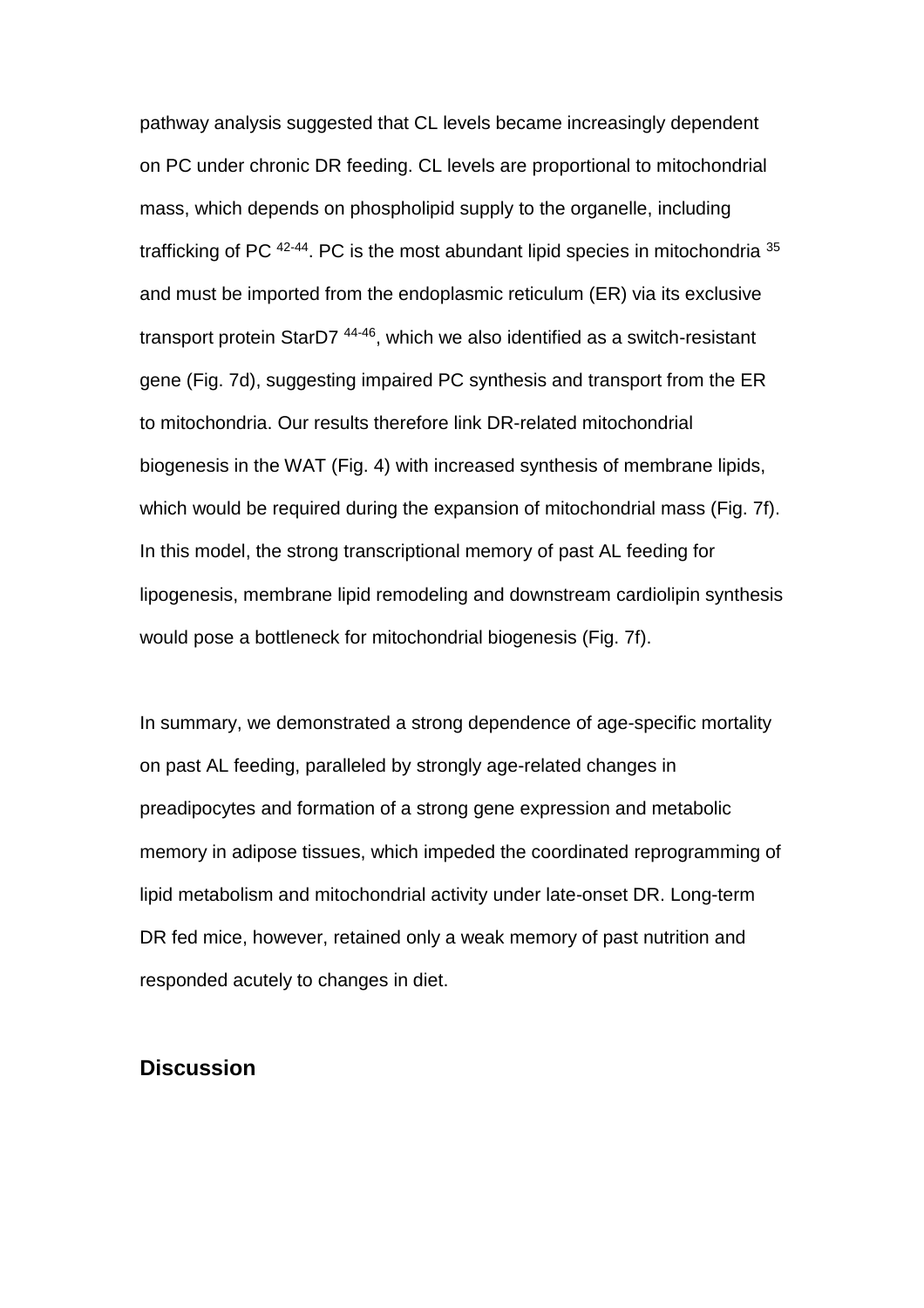Potential DR-related therapies applicable for humans would ideally function in the elderly, too, as they experience the greatest burdens of age-related metabolic pathologies, including type 2 diabetes <sup>5</sup>. Furthermore, it is important to understand if over-nutrition in early adulthood can be completely overcome by subsequent diet. We have therefore performed a systematic assessment of prior diet effects on mortality, tissue-specific gene expression and lipidome dynamics in young and old mice.

Previous studies of late-onset DR have yielded inconclusive results. Onset of DR at 17 or 24 months was first reported to have no or even a worsening effect on survivorship of male, single-housed mice in a three month follow-up period <sup>9</sup>. However, this study instigated DR without an adaptation period, monitored survival only over a period of 90 days and did not specify the switch cohort size. A further study of group-housed male mice suggested strong improvement of survival when DR was initiated at 19 months, before mice of the control cohort started to die  $10$ . However, the absence of a chronic DR control precluded any conclusion about the completeness of the survival effect relative to chronic DR. Neither study employed cohort sizes appropriate for profiling of age-specific mortality, and therefore could not probe for acute effects due to the cumulative nature of survival data.

We have investigated the consequences of late-life diet changes with large cohorts of control and switch diet groups, and followed all animals until death. We chose the switch time point *a priori*, based on statistical power and the cohorts' mortality. However, even with this large group of mice, conclusions on age-specific mortality are reliable only in the first six to nine months post-switch, before too few AL mice were left for statistically valid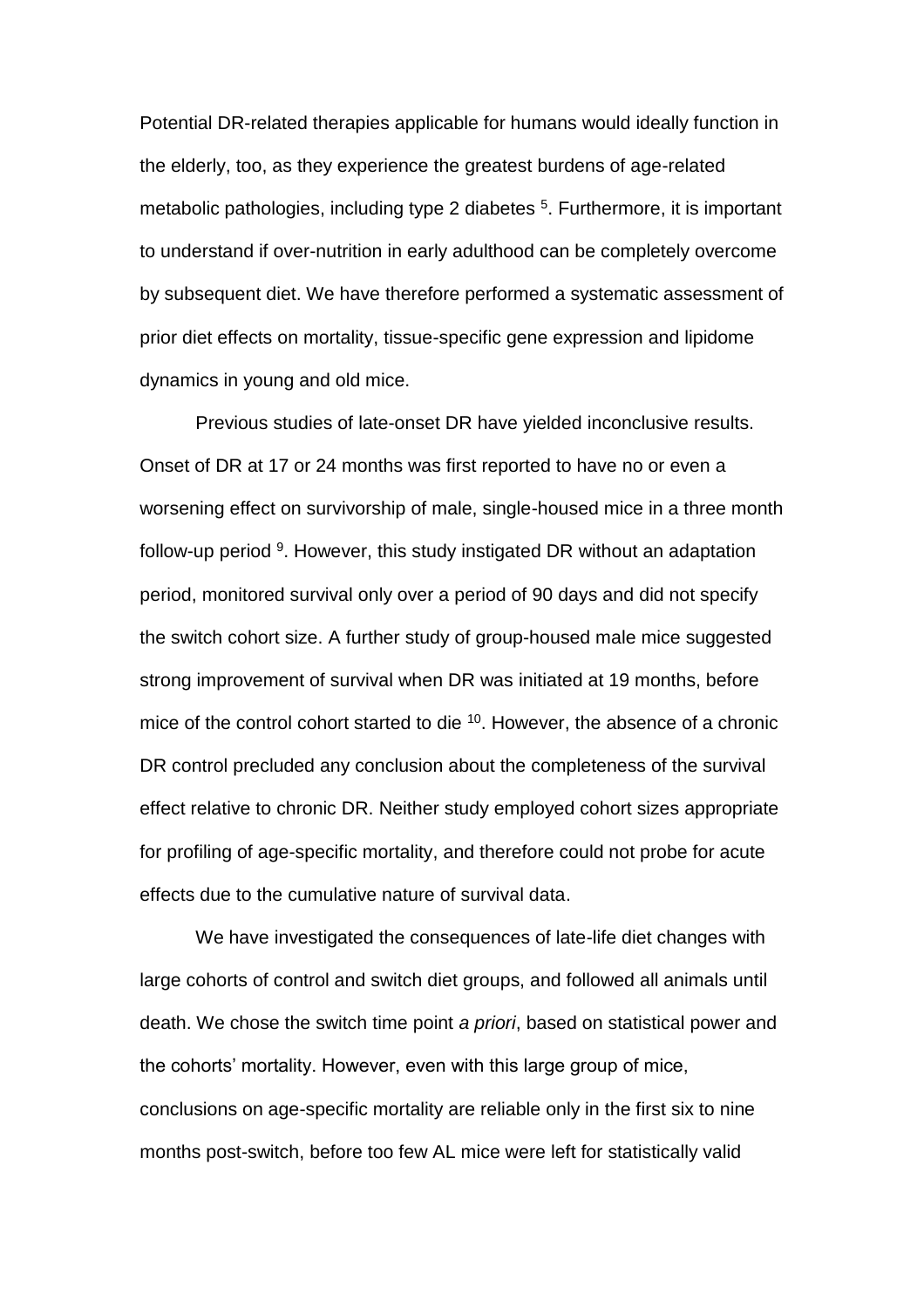comparisons. We further recognize that, due to the comparatively small number of weighed animals, the statistically significant association between weight loss and survival in the ALDR cohort is predominantly driven by a few mice. Even though these few low-responders showed no evidence of being sick, exhibited average weights at the beginning of the switch, and were present among all cohorts, a larger and more targeted study will be necessary to assess our initial observation. Nevertheless, the robustness of our findings is supported by consistent results across breeding cohorts, with lifespans of AL and DR mice showing statistically insignificant differences. We saw a significant response of mortality to the ALDR switch only in Cohort 2. Such batch-specific variation has also been seen in the response of mouse lifespans to rapamycin <sup>47</sup>.

Our study demonstrates that long-term DR can lead to a partial, lasting protective effect when returning to full feeding, as the mortality of late-onset AL mice remained below that of chronic AL-fed mice. A similar, albeit weaker, protective effect was observed for female flies, and the magnitude of the effect increased with the duration of prior DR feeding  $6$ . This suggests an evolutionarily conserved function of long-term DR, which may have implications for humans too. A chronically maintained, healthy lifestyle may thus confer some benefits even when changing nutritional behavior late in life. However, our results also demonstrate that many health benefits of DR can be lost upon returning to full feeding. Furthermore, profiling of liver, BAT and WAT implied that the lasting benefits are unrelated to the effects of DR on metabolic health, as these were acutely reversed to the level of chronically AL-fed mice. Our findings thus suggest that other mechanism or tissues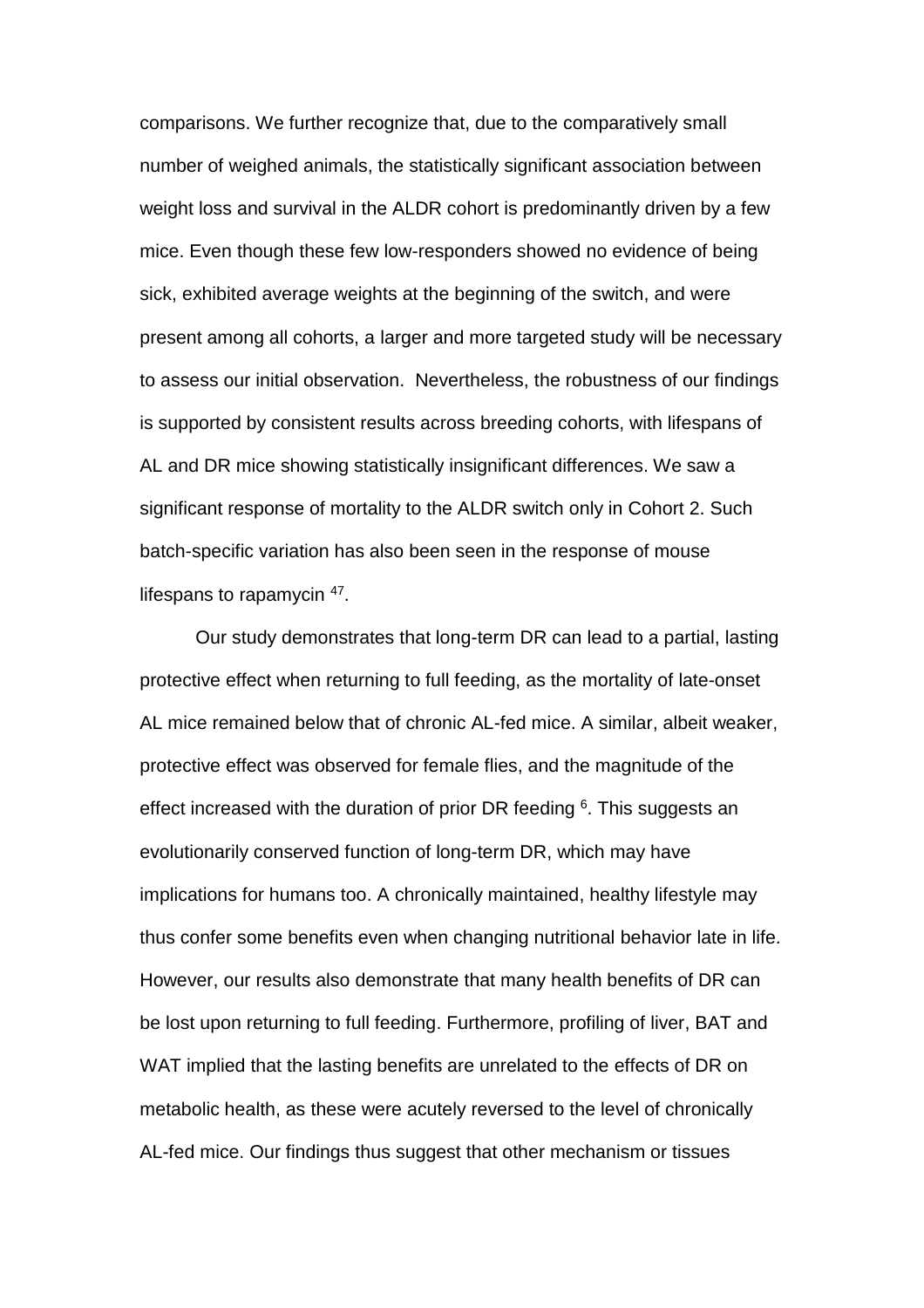mediate the long-term protective effect of DR. For example, DR reduces the occurrence of neoplasia across tissues <sup>48,49</sup>, and delayed cancer onset may thus keep mortality lowered after refeeding, as fatal tumors would require time to develop.

There may be multiple, non-mutually exclusive explanations of the refractoriness to the mortality of old mice to newly imposed DR, including accumulation of damage to DNA and genomic instability, senescent cells and irreversible pathologies. We have identified an adipose-tissue transcriptional and metabolic memory that impedes metabolic reprogramming under DR and that could thus limit the mice's capacity to reduce mortality. This phenomenon appears to be independent from genomic context, as we observed switchresistant genes coding for mitochondrial processes in BAT and WAT yet regulated in opposite directions. In contrast to adipose tissues, and in agreement with previous studies <sup>10</sup>, the hepatic transcriptome retained plasticity to respond to dietary changes at late age. Tissue-independent mechanisms could be involved in formation of the metabolic memory. For instance, DR remodels the gut microbiome, which causally contributes to metabolic reprogramming in liver and WAT 50,51. Loss of DR-essential microbiome species during ageing under AL feeding could thus render mice refractory to late-onset DR.

As another candidate, tissue-specific mechanism, we discovered major transcriptional shifts in WAT preadipocytes of old AL fed mice, suggesting that stem cell/precursor exhaustion contributes to the WAT memory. This is interesting, since tissue-resident stem/progenitor cells show differing transcriptome shifts during ageing, with e.g. neuronal stem cells exhibiting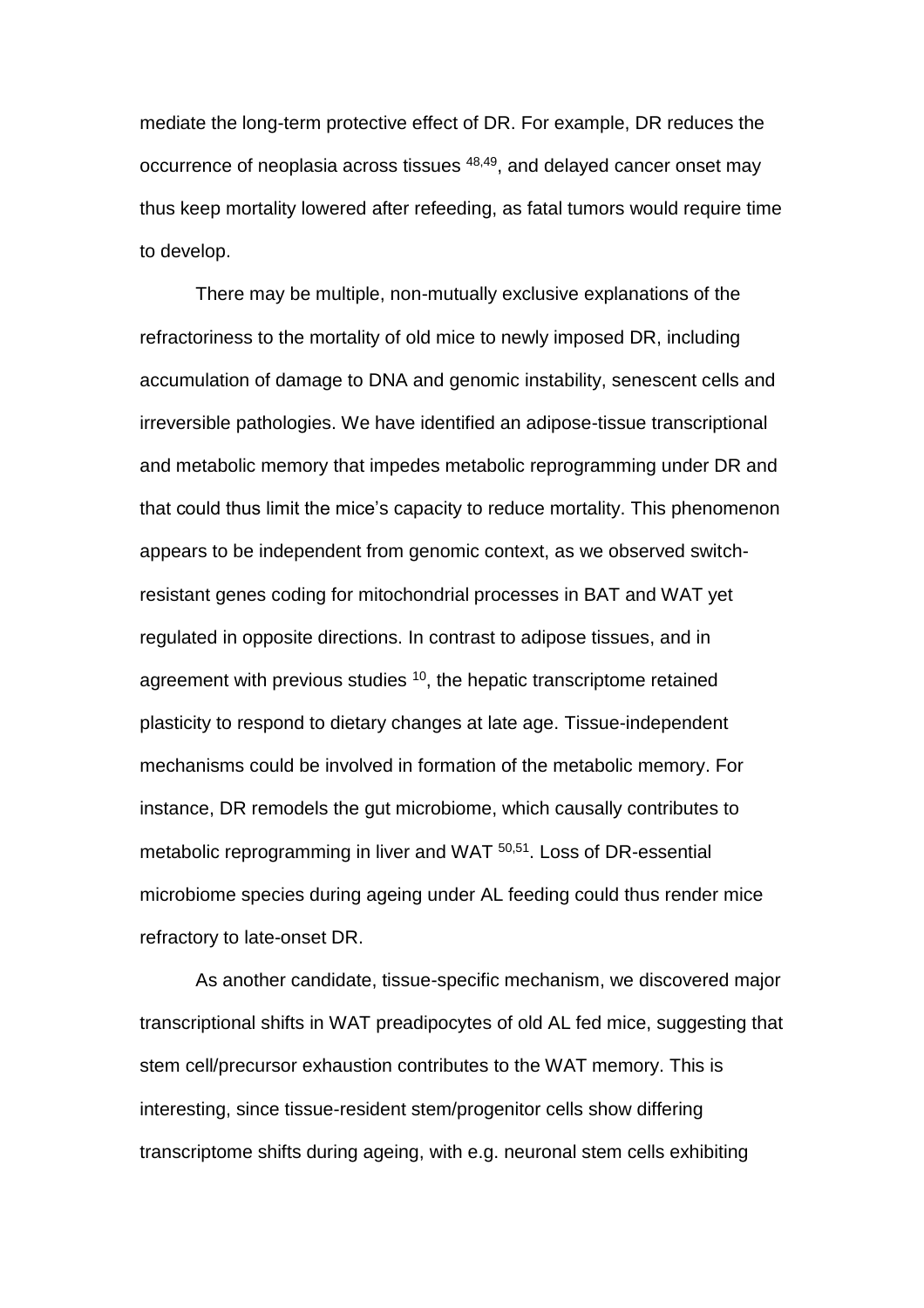little intrinsic expression shifts compared to hematopoietic stem cells <sup>52,53</sup>. Given that pre-adipocyte differentiation is strongly influenced by immunederived factors and chemokines 54-56, the increased inflammatory signature and lowered growth factor secretion could indicate a compromised differentiation potential and thus loss of transcriptional flexibility during ageing. While we only had access to scRNA-seq profiles of AL fed mice, the switchresistant repression of inflammatory genes under DR (such as interferon response genes) could, in this model, represent a way of maintaining plasticity in the adipose tissue through prevention of sterile inflammation. Interestingly, the WAT of AL fed mice exhibits – prior to any other tissue – major agerelated expression shifts, most notably of inflammatory genes, at 15 months of age <sup>57</sup>. It is noteworthy that ex-vivo WAT explant cultures from DR fed mice still retained clear differences in TG and membrane lipogenesis after 72 hours under full medium conditions and without exposure to the systemic DR environment, thus supporting role of tissue/cell type-specific effects as mediators of the transcriptional memory.

We found that the impaired transcriptional activation of key mitochondrial and lipid metabolism pathways under late-onset DR accurately predicted compromised mitochondrial biogenesis, de-novo lipogenesis and phospholipid dynamics in the WAT. Taking advantage of our extensive lipidomics data set and published pathway databases, we successfully applied a novel reaction dynamics analysis  $38$ , yielding ex-vivo-validated predictions based on measurements of steady-state levels at just a single time point. Considering that lipogenesis is strongly down-regulated in the liver of DR fed mice <sup>22</sup>, and that TGs in the WAT contain FAs with shorter chain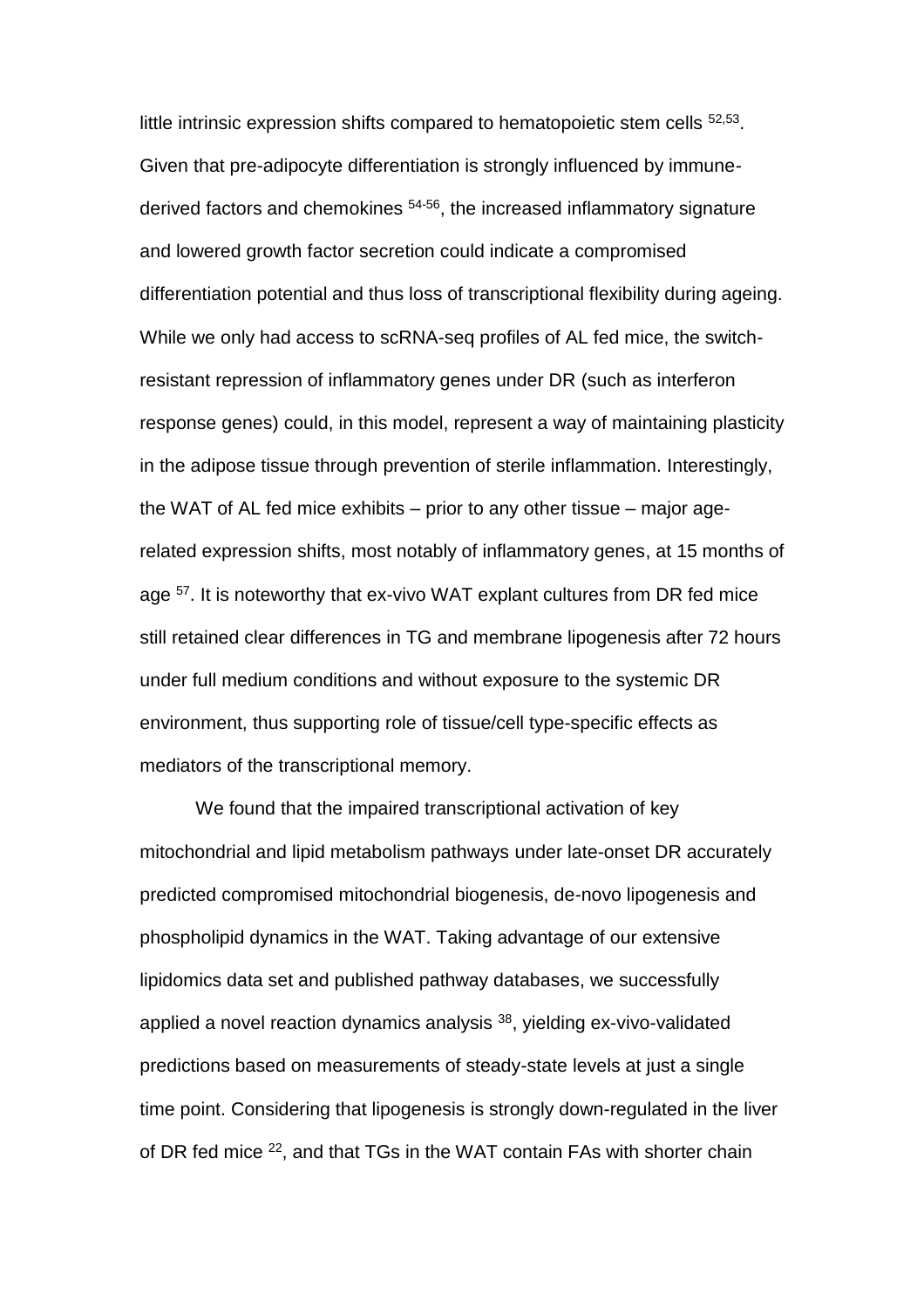length and low desaturation state – an indicator of rapidly de-novo synthesized FAs – the switch-resistant lipid dynamics are likely a result of tissue-autonomous changes. Consistent with our findings, DR is known to promote lipogenesis in the WAT 23,58 and to increase mitochondrial biogenesis 3 . Whilst mitochondrial biogenesis after four weeks of DR was shown to promote non-shivering thermogenesis in WAT  $^3$ , we found no evidence for UCP1-mediated thermogenic activity in 2- or 22-months treated DR mice, suggesting this to be a transient phenotype or dependent on environmental/husbandry conditions. We also found no evidence for thermogenic activity through UCP1-indendent mechanisms such as  $Ca<sup>2+</sup>$  or creatine cycling 32,33. Noteworthy, rodents, monkeys and humans show reduced core body temperature in response to long-term DR <sup>59</sup>, suggesting lowered thermogenic activity under DR. Consistently, we observed evidence for "whitening" of the BAT in the lifelong DR group in our RNA-seq data set, with down-regulation of mitochondrial genes including UCP1, suggesting decreased mitochondria-dependent thermogenesis in the BAT of DR fed mice. DR-induced whitening of BAT has previously been shown in a rat model of type 2 diabetes  $60$ , but was not seen in a recent study of male, singlehoused mice <sup>61</sup>. This might reflect gender differences in the response of the BAT to DR <sup>62</sup> or could be caused by different husbandry conditions. In contrast to single-housed animals, group-housed DR mice may be able to reduce energy-demanding thermogenesis in the BAT by behavioral adaptation, e.g. increased huddling. Notwithstanding, we cannot preclude altered activity of yet unknown thermogenic processes, and thus future studies should assess thermogenic capacity on a functional level by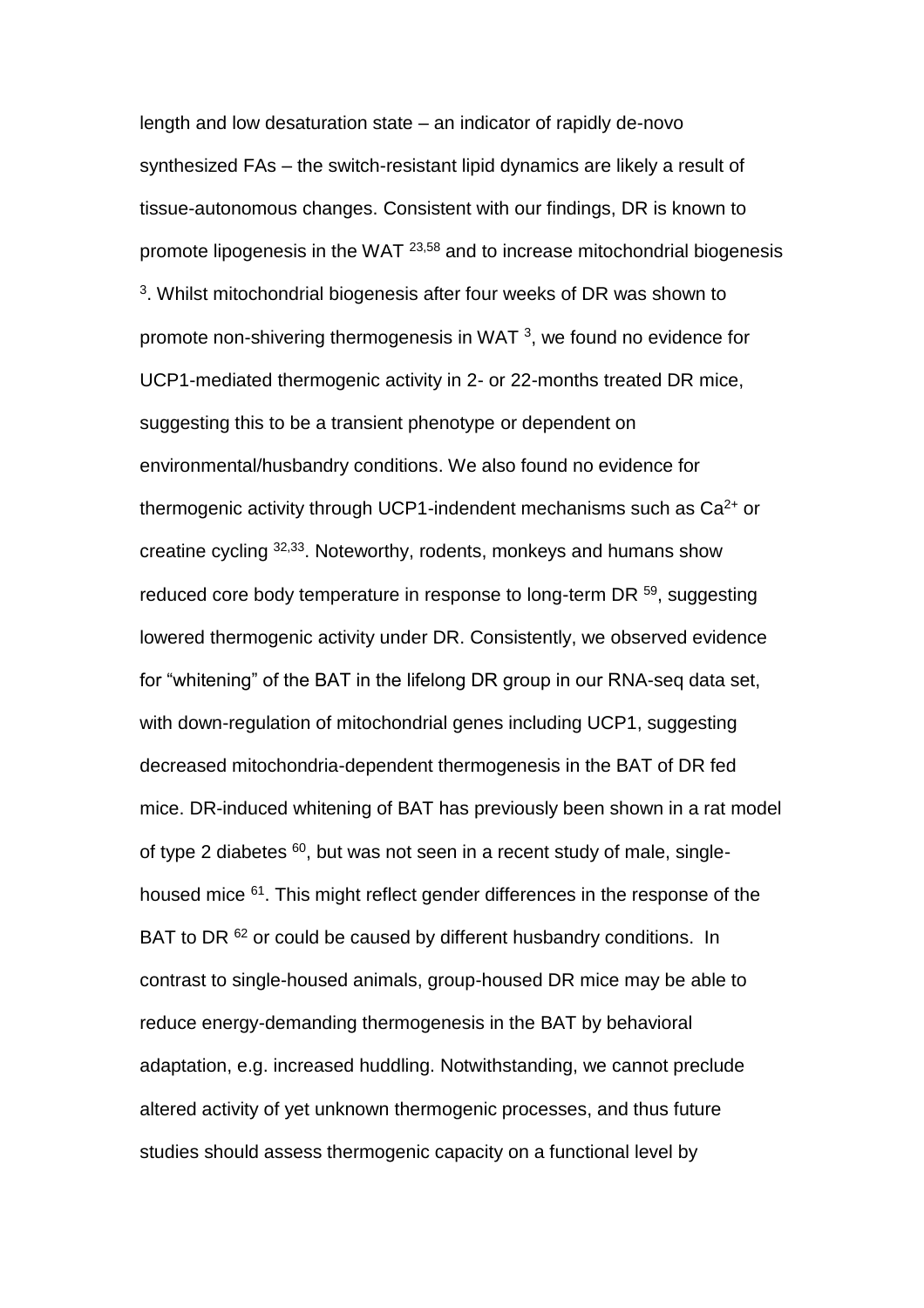measuring respiration of adipose tissue directly. Our analysis further suggests a novel role for WAT-specific synthesis of new FAs in order to provide membrane lipids such as PC and CL during expansion of mitochondrial biomass. However, we cannot exclude that low lipogenesis in ALDR mice is a reaction to impaired mitochondrial biogenesis in order to prevent an overflow of lipids due to low beta-oxidation capacity. Also, newly synthesized fatty acids themselves might have additional roles. The fatty acid palmitoleate, for example, which was strongly induced under DR but not lateonset DR, is secreted from the WAT and can act as a bioactive lipokine to remodel metabolism in liver and muscle <sup>63</sup>.

In agreement with our model, cold-induced browning of WAT, which also increases mitochondrial expansion, reduces TG abundance and leads to elevated levels of free FAs, PC and CL <sup>64</sup>. Moreover, synthesis of CL is essential for mitochondrial biogenesis during cold-exposure <sup>65</sup>. Finally, wholebody deletion of the lipogenic transcription factor Srebf1c abrogates lipogenesis and mitochondrial biogenesis in the WAT of DR fed mice, thus strongly implicating Srebf1-driven lipid synthesis in adipose tissue as a limiting element for mitochondrial dynamics and, potentially, essential for improved survival under DR<sup>58</sup>. In line with this hypothesis, fat body-specific induction of mitochondrial biogenesis by the Pgc1α homologue *spargel* is sufficient to extend lifespan in *Drosophila* <sup>66</sup>. Given the important endocrine role of the adipose tissue  $67$ , DR-related remodeling of the WAT may lead to differential secretion of critical endocrine signals that coordinate the systemic response to DR. It will thus be a key task for the future to assess the dependence of reduced mortality under DR on lipogenesis and or mitochondrial biogenesis in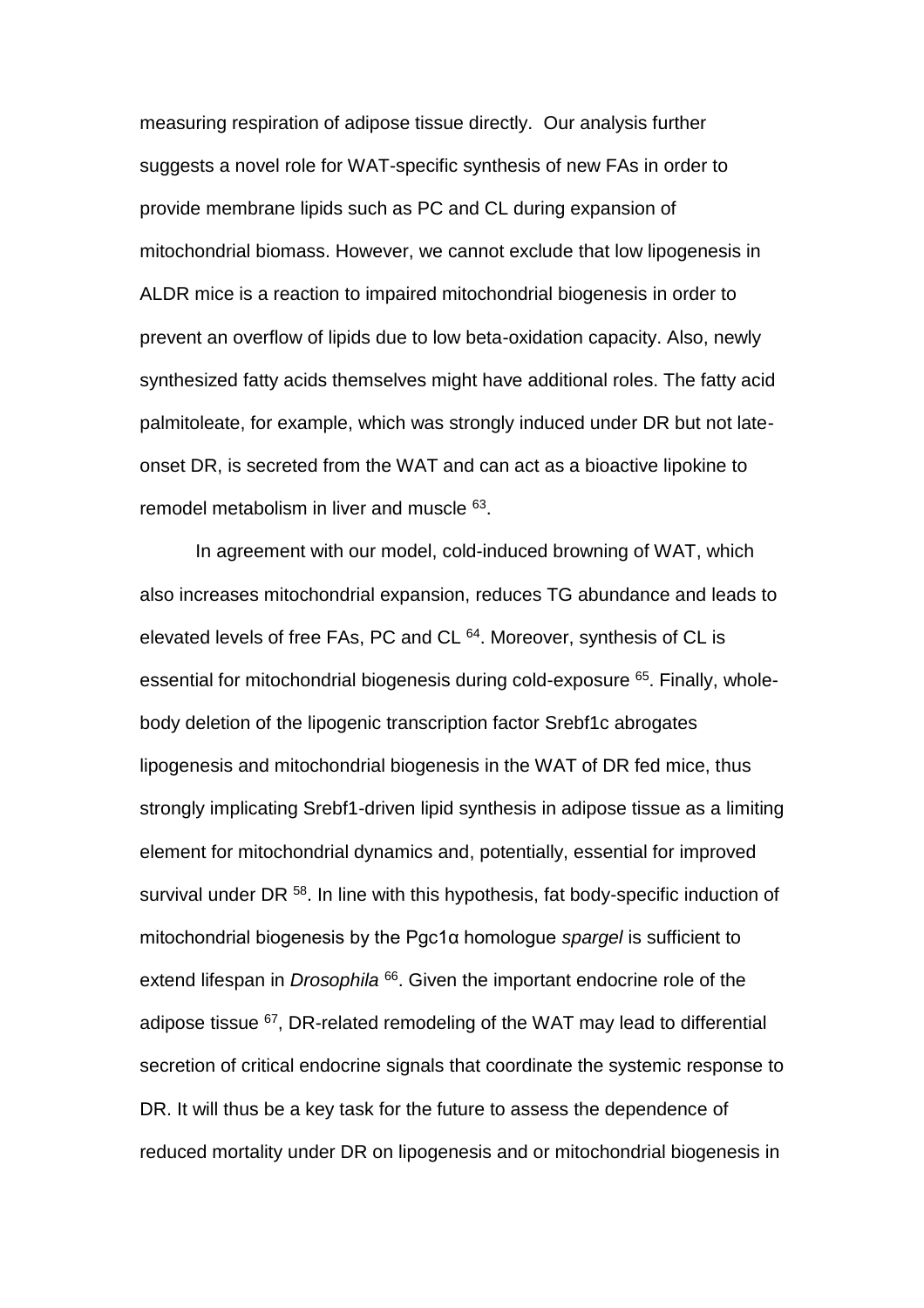the WAT specifically. This could lead to new strategies to maintain the effectiveness of DR when applied late-onset, or even partially replicate the physiological benefits of reduced food intake under unrestricted feeding.

## **Methods**

#### **Mouse husbandry and DR protocol**

The DR study was performed in accordance with the recommendations and guidelines of the Federation of the European Laboratory Animal Science Association (FELASA), with all protocols approved by the Landesamt für Natur, Umwelt und Verbraucherschutz, Nordrhein-Westfalen, Germany (reference numbers: 8.87-50.10.37.09.176 and 84-02.04.2015.A437) (Reporting Summary). Female F1 hybrid mice (C3B6F1) were generated inhouse by crossing C3H/HeOuJ females with C57BL/6NCrl males (strain codes: 626 and 027, respectively, Charles River Laboratories). Experimental animals were generated in three breeding batches with 300, 280 and 220 animals in breeding round F1, F2 and F3, respectively (Reporting Summary). Lifespans of chronic DR and AL mice from the F1 breeding round were previously published <sup>22</sup>. Litter size was adjusted to a maximum of eight pups by removing male pups within 3 days of birth. Pups were weaned at three to four weeks of age and were randomly assigned to cages upon weaning (Reporting Summary). Animals were housed in groups of five females in individually ventilated cages under specific-pathogen-free conditions with constant temperature (21°C), 50-60% humidity and a 12-hour light/dark cycle.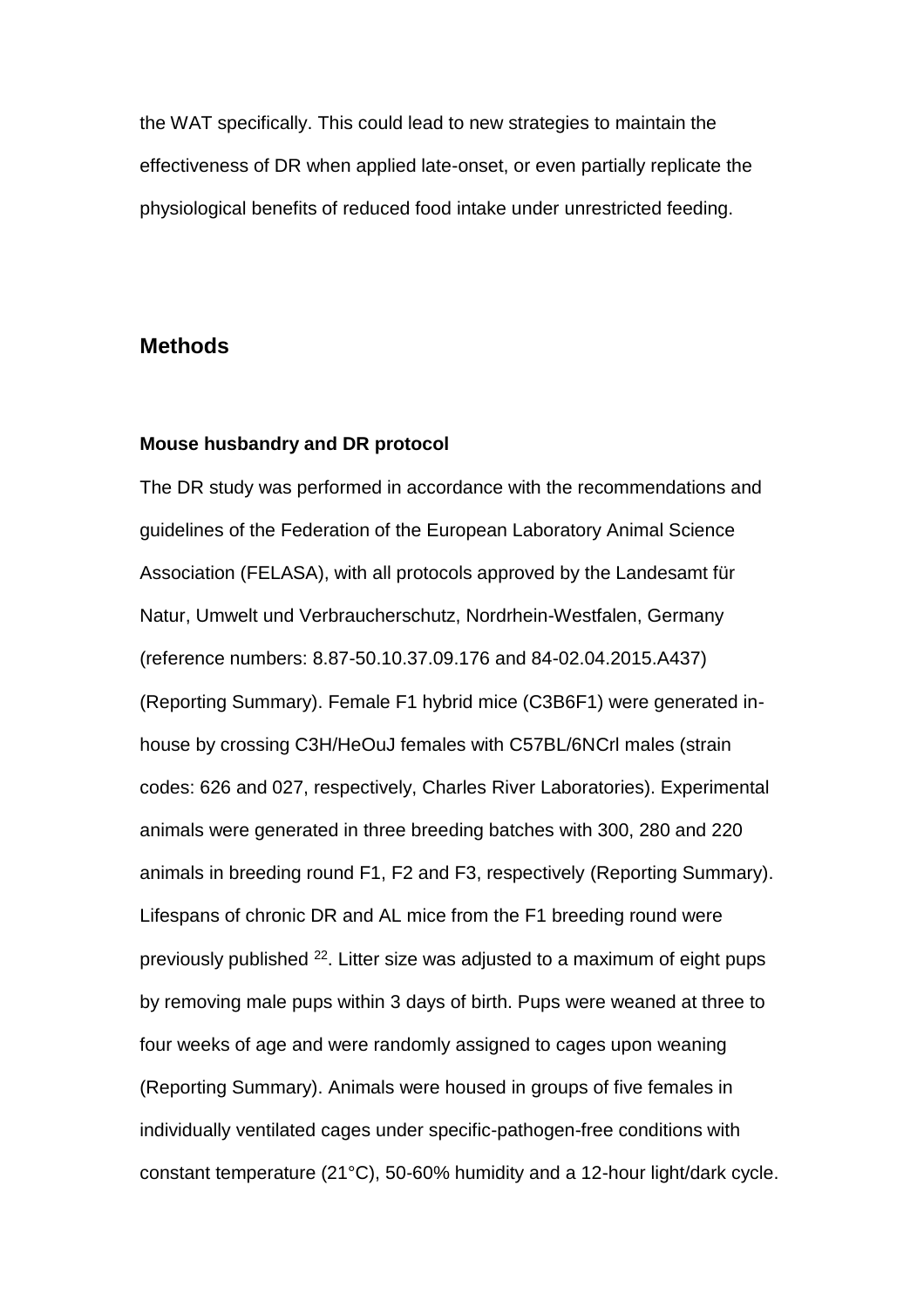For environmental enrichment, mice had constant access to nesting material and chew sticks. All mice received commercially available rodent chow (ssniff R/M-H autoclavable, ssniff Spezialdiäten GmbH, Soest, Germany) and were provided with acidified water ad libitum. Food consumption of the AL group was measured weekly and DR animals received 60% of the food amount consumed by AL animals. To avoid developmental effects, chronic DR treatment was started at 12 weeks of age. Late-life ALDR and DRAL diet switches were introduced when 20% of AL animals of the respective control cohort had died, corresponding to ~24 months of age. DR was introduced stepwise, by reducing the food delivered by 10% per week over four consecutive weeks. DR animals were fed once per day and all animals were checked daily for their wellbeing and any deaths. 15 animals per cohort (three cages) were weighed weekly (up to the age of six months) then monthly (six to 23 months) and again weekly following the diet switch. Ten mice per diet group of the F3 cohort were sacrificed at the ages of 5 and 27 months, corresponding to 2 months (short-term) and 24 months (long-term) DR treatment. All mice were killed within a period of three hours prior to the regular feeding time of the DR mice. Mice were killed by cervical dislocation and tissues were rapidly collected and snap-frozen using liquid nitrogen.

### **Post switch lifespan and mortality analysis**

Animals that died before the diet switch were eliminated from the mortality analysis. Cox regression of post-switch survival curves was performed using custom RStudio (https://www.rstudio.com/) scripts and the following packages: survival, survminer and flexsurv (Reporting Summary). Survival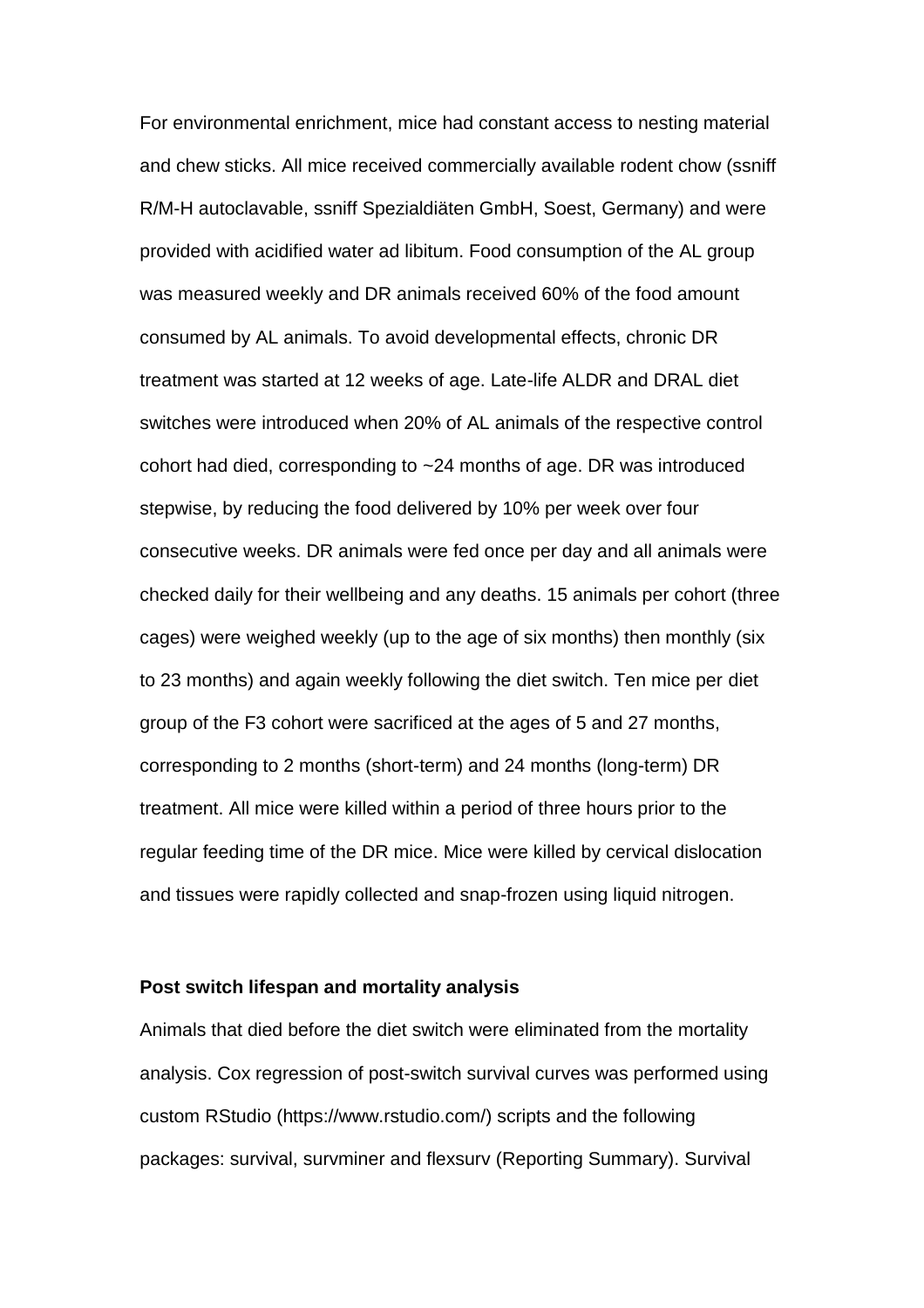data were modeled with two factors, diet and breeding cohort  $($   $\sim$  diet  $+$  cohort; diet factor levels: AL, DR, ALDR, DRAL; cohort factor levels: F1, F2, F3). Schoenfeld residuals were analyzed to confirm that the data underlying the Cox regression in Fig. 1C met the proportionality assumption. Contrasts were used to compare the hazard ratios between ALDR relative to AL and between DRAL relative to DR (ALDRAL and DRALDR; 'Switch vs past diet'). We repeated the analysis with altered contrasts to analyze the hazard ratio difference between ALDR relative to DR and the DRAL relative to AL (ALDRDR and DRALAL; 'Switch vs new diet'). In order to directly compare the effects of each diet switch relative to their previous diet, we further introduced a contrast to subtract the hazard ratios of ALDRAL from DRAL<sub>DR</sub> ('Hazard ratio difference'; Fig. 1G).

Analyses were repeated for each cohort separately, for which the 'cohort' factor was omitted. To determine if the results of the cohort-wise Cox regression could be accounted for by the larger cohorts of animals under DR and DRAL feeding, which could alone have produced more significant differences for comparisons involving those groups, we repeated each analysis 1000 times while randomly down-sampling the DR and DRAL groups to match the number of AL- and ADLR-fed mice. The resulting distributions of p-values for each analysis were plotted as boxplots (Extended Data Fig. 1C). To test for acute effects of either switch diet, we performed Cox regression for the first two months post-switch, censoring all mice that were still alive at the end of that period. We repeated the Cox regression and iteratively extended the analyzed time interval by one month. P-values and hazard ratios for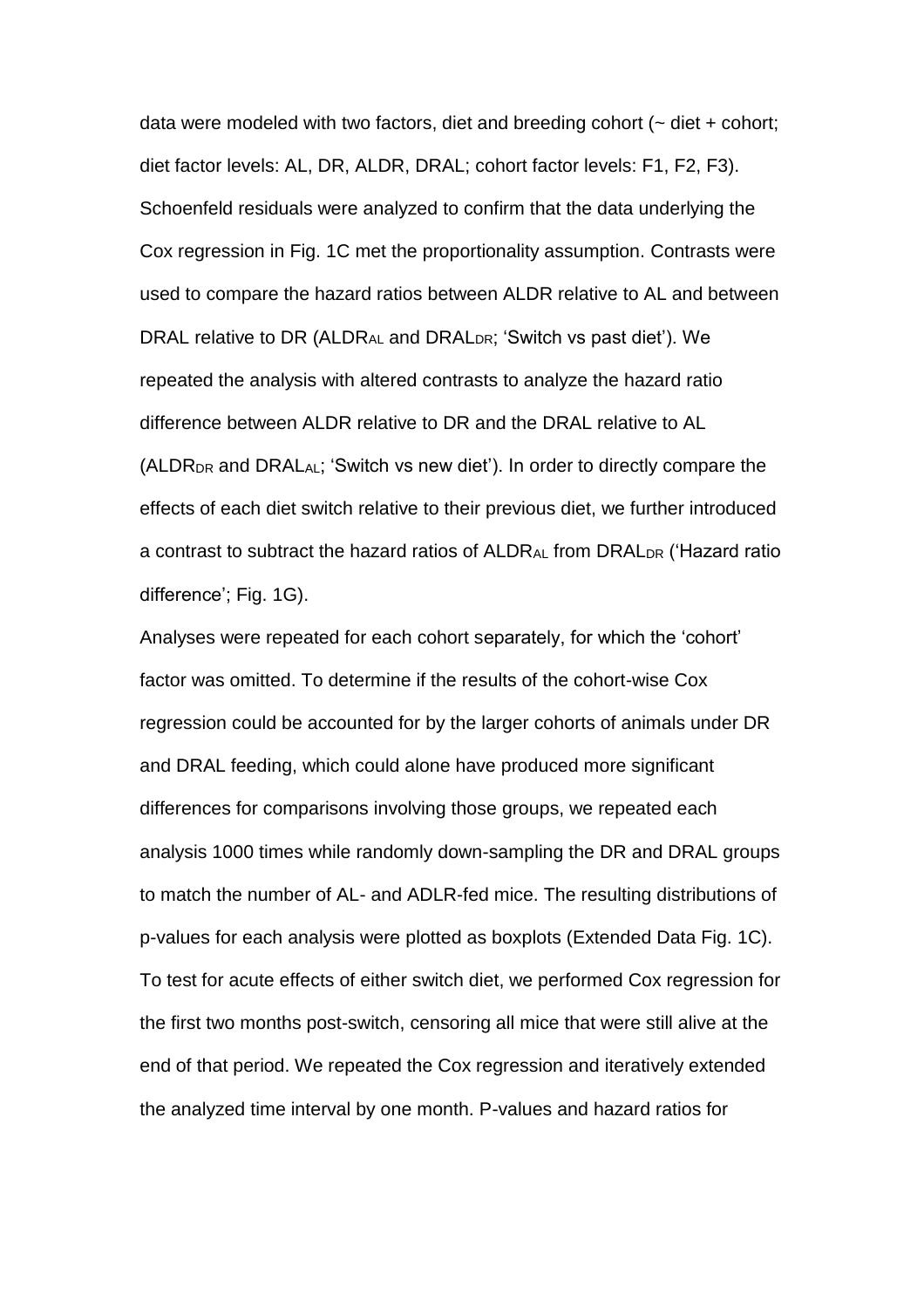ALDRAL, DRALDR and the hazard ratio difference were recorded for each iteration (Fig. 1d,g).

### **Visualizing age specific mortality rate**

Events of death were summarized in bins of 10 days. Mortality (μx) was estimated as  $\mu_x = -\ln(p_x)$ , where  $p_x$  is the probability of an individual alive at age x-1 surviving to age x. Data for Fig. 1e,f were smoothed by averaging  $\mu$ <sub>x</sub> over 3 10-day bins. Mortality trajectories were truncated when n < 40 AL fed mice (equivalent to 25% survival).

### **Calculating rate of weight change**

We monitored the weight of 15 mice per diet group and breeding cohort. We used generalized additive modeling to determine the inflection point of the weight gain/loss curve, which we found at day 889 (equivalent to  $\sim$  145 days on new diet). Rate of weight change for each animal was estimated by linear regression over the weight trajectory for this interval. We thereby limited the analysis to the interval before the trajectories plateaued.

In order to compare the weight increase between chronic and late-onset AL mice, we performed linear modeling of the weight change in young chronic AL fed mice, starting at the same average body weight as the DRAL cohort. To allow comparability, we analysed only the period until the AL fed mice reached the same weight as DRAL animals at the inflection point.

### **Analysis of food intake quantification**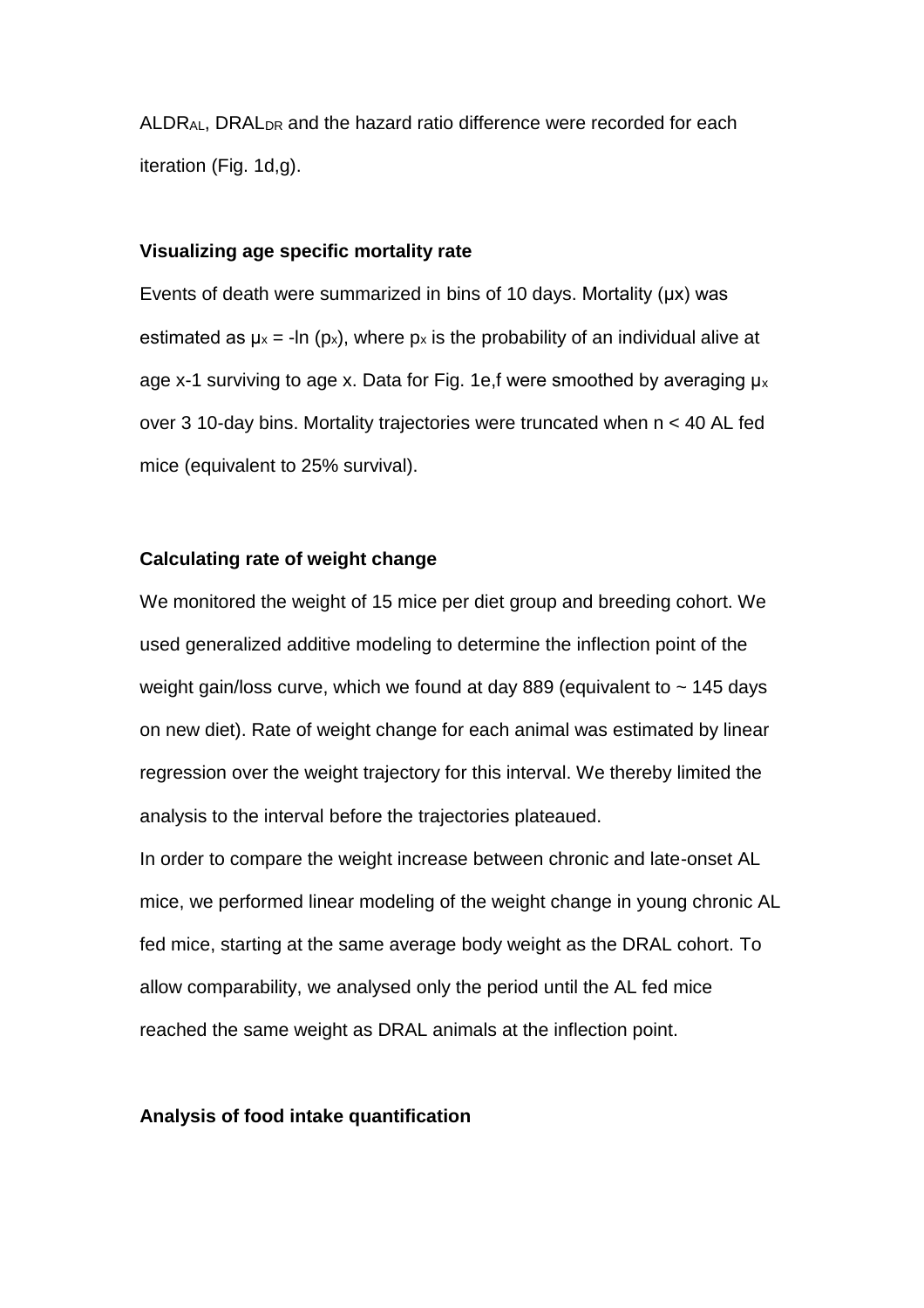Average food intake of chronic or late-onset AL fed mice was monitored through food consumption per cage. In order to normalize food consumption to body weight, we estimated the average body weight from the weighing group.

#### **RNA sequencing and analysis**

We isolated RNA from liver, BAT and epididymal white adipose tissue (WAT) of AL, DR, ALDR and DRAL female mice at old age (27 months), as well as AL and ALDR female mice at young age (5 months). For liver tissue, we profiled the transcriptome of three biological replicates per treatment/age group. For BAT, we profiled three biological replicates per treatment/age group, with two extra replicates for old ALDR mice. In case of WAT, we profiled three biological replicates per treatment/age group, with two extra replicates for old ALDR and DRAL mice from the same cohort (three to five). RNA was isolated using Trizol Reagent (Thermo Fisher Scientific, Germany) according to the manufacturer's protocol before treating samples with DNAse using the TURBO DNA-free Kit (Thermo Fisher Scientific, Germany). RNA quality was measured using the Agilent TapeStation System (Agilent Technologies, Germany). RNA-seq library preparation and sequencing were performed by the Max Planck-Genome-Centre Cologne, Germany (http://mpgc.mpipz.mpg.de/home/). According to the facility's procedure, stranded TruSeq RNA-seq libraries were prepared as described in <sup>68</sup>, using 3 μg of rRNA-depleted RNA as input for liver and WAT, and 1 µg polyAenriched RNA for BAT. Multiplexed libraries were sequenced with 2x40 mio, 100 bp paired-end reads on an Illumina HiSeq2500 (Illumina, San Diego,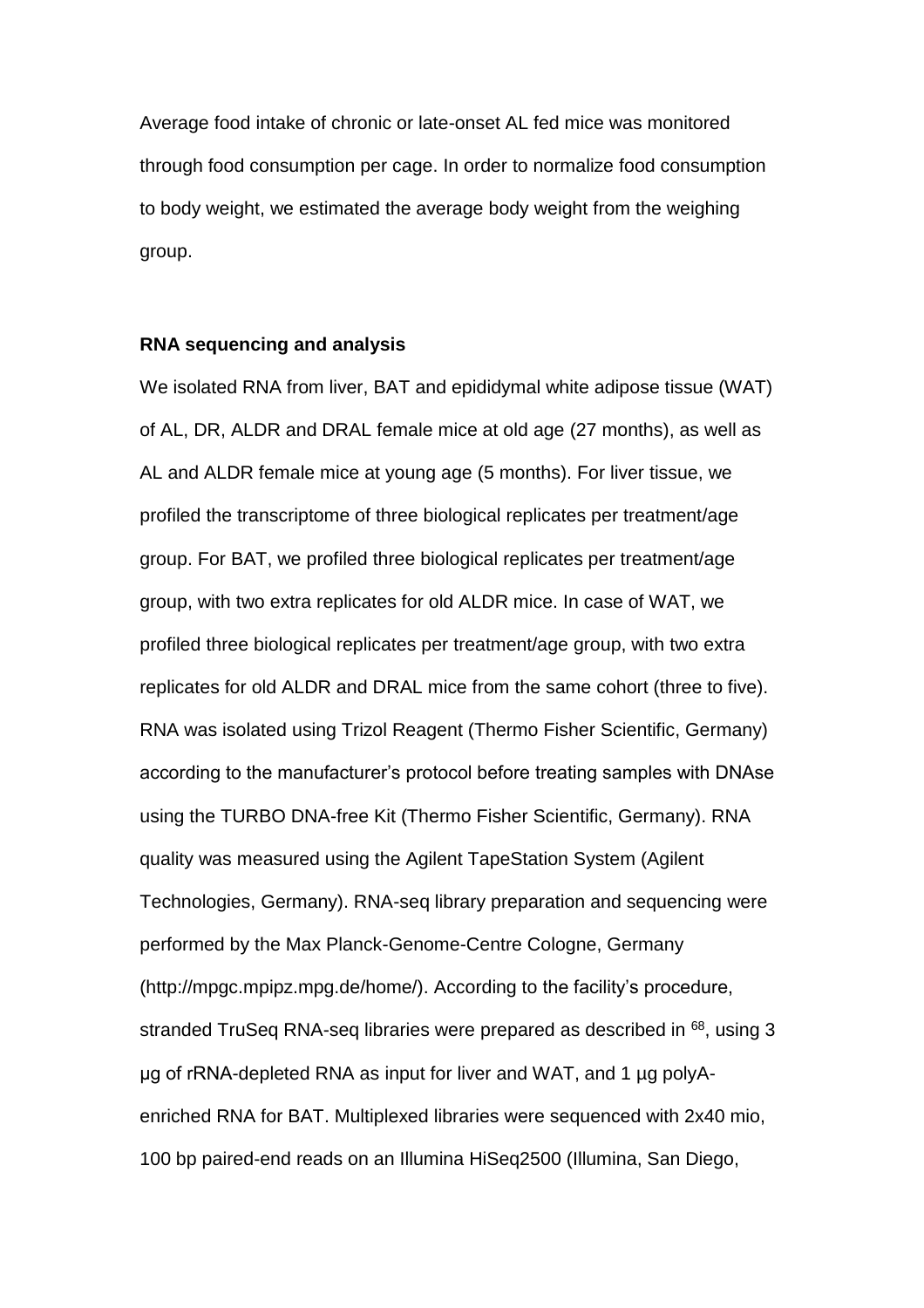California, USA) liver and WAT, and 1x25 mio, 150bp reads for BAT. Liver RNA-seq data for young ALDR, young AL, old DR and old AL-fed mice were previously published <sup>22</sup> and are publicly available under the Gene expression omnibus (GEO) ID GSE92486. Liver RNA-seq data for old ALDR and DRALfed mice and RNA-seq data from BAT and WAT are available under GEO ID GSE124772.

Raw sequence reads were trimmed to remove adaptor contamination and poor-quality reads using Trim Galore! (v0.3.7, parameters: --paired --length 25). Trimmed sequences were aligned using Tophat  $2^{69}$  (v2.0.14, parameters: --no-mixed --library-type=fr-firststrand -g 2 -p 15 -r 500 --mate-std-dev 525). Multi-mapped reads were filtered. Data visualization and analysis were performed using SeqMonk

(http://www.bioinformatics.babraham.ac.uk/projects/seqmonk/), custom RStudio (https://www.rstudio.com/) scripts and the following Bioconductor packages: Deseq2<sup>70</sup>, topGO<sup>71</sup> and org.Mm.eg.db (Reporting Summary). To account for tissue-specific expression, we defined all genes with an FPKM of > 2 in at least half of all samples as 'expressed'. Unless stated otherwise, the set of expressed genes was used as background for all functional enrichment analyses involving expression data. P-values were adjusted for multiple testing.

To identify global expression changes for genes associated with mitochondria, we retrieved the list of genes associated with the gene ontology term 'mitochondrion' (GO:0005739) and plotted the log2 fold changes for each diet group as opposed to the chronic, old, AL diet group.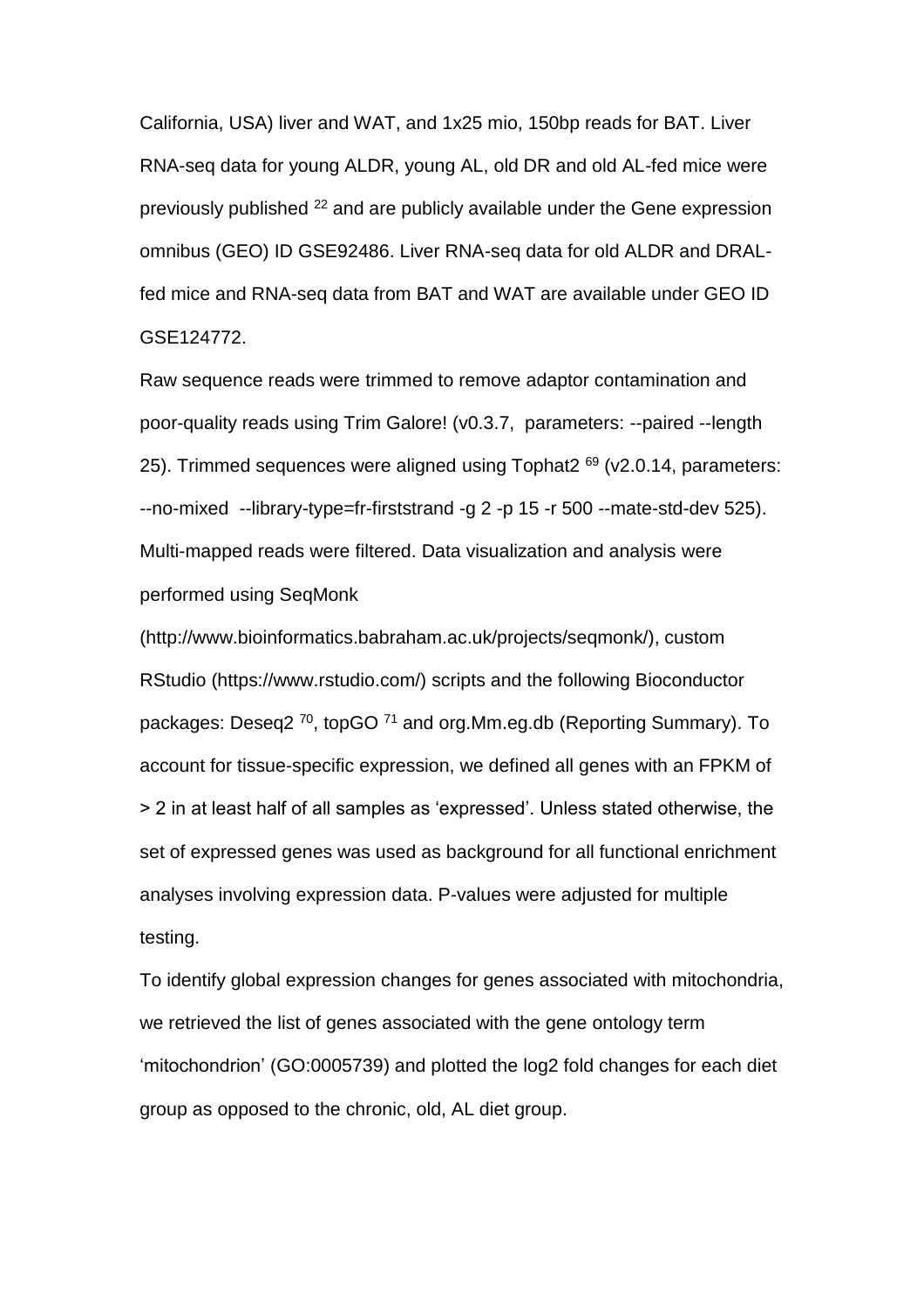#### **Single cell RNA sequencing analysis**

Pre-processed and annotated scRNA-seq data (FACS followed by Smartseq2 protocol) from gonadal adipose tissue (3 and 24 months old) were obtained from the Tabula Muris Senis consortium <sup>28</sup>. Given the lack of data from aged female mice, we focused our analyses on samples derived from male mice. Additionally, cells with less than 200 or more than 6,500 genes were excluded. This yielded 1,962 high quality cell transcriptomes derived from four young and four old biological replicates. Data visualization and analysis were performed using custom Rstudio scripts and the following Bioconductor packages: Seurat (version 3)<sup>72</sup> and topGO (Reporting Summary). Data normalization, scaling and identification of variable genes was performed using Seurat's built-in vst method with 2000 features to select. A shared-nearest-neighbors graph was constructed using the first 10 PC dimension before clustering cells using Seurat's built-in FindClusters function with a resolution of 0.4 and default parameters. Annotations for preadipocytes were adopted from the Tabula Muris Senis consortium (referred by the consortium as 'mesenchymal stem cell of adipose'). Differentially expressed genes between young and old preadipocytes were identified using Seurat's FindMarkers function (parameters: only.pos=F min.pct=0.01 thresh.use=0.01, test='MAST'). In order to compare the expression changes observed on the single cell level with mRNA patterns on the tissue level, functional enrichment analysis was run with the set of WAT bulk RNA-seq expressed genes as background.

To test for a potential association between gene expression changes measured in aged preadipocytes and in WAT of DR fed mice, we considered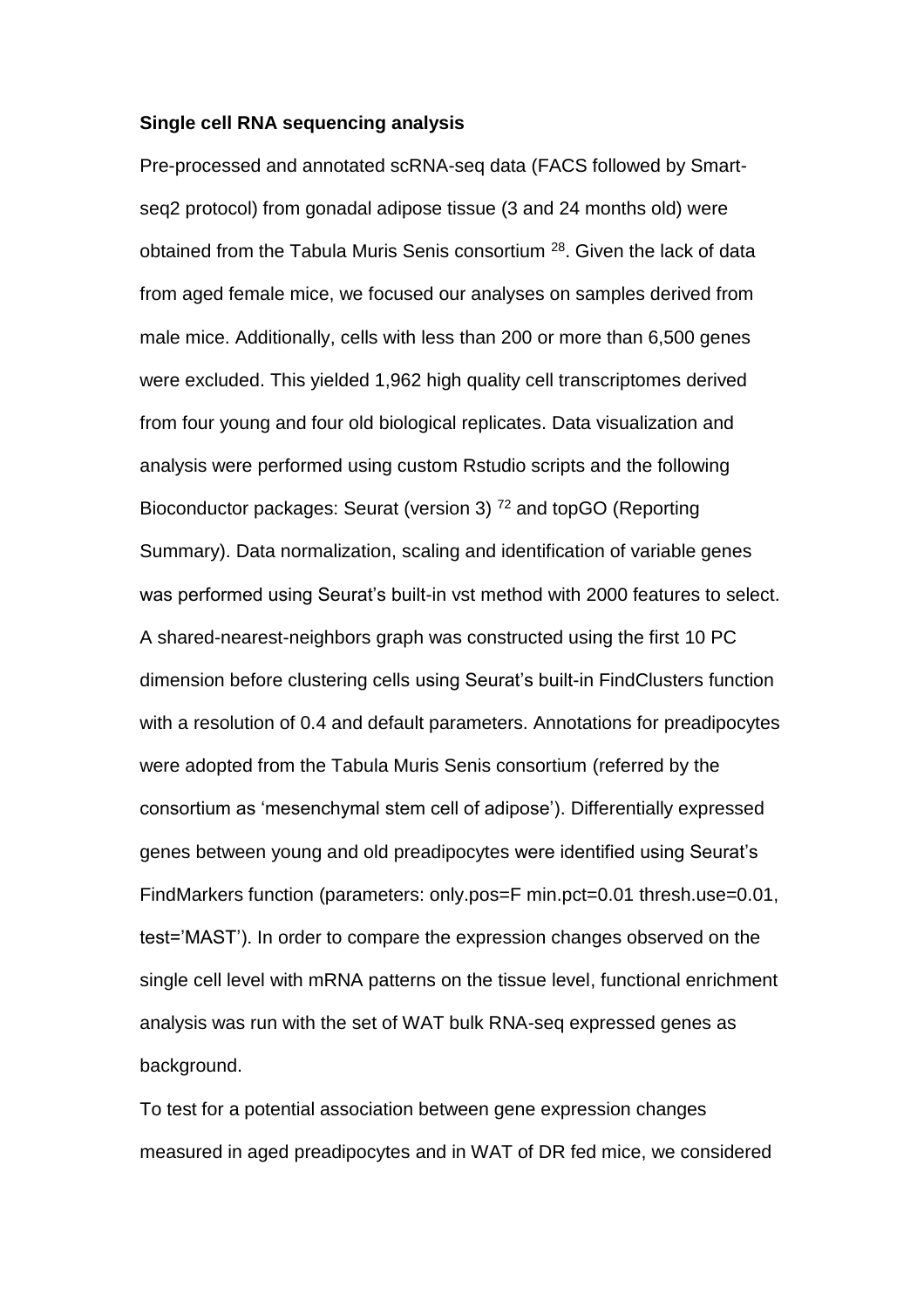only genes changing significantly in both datasets. We plotted log2-fold expression changes during pre-adipocyte ageing versus expression changes on the tissue level under DR, and the distribution of genes among the four resulting quadrants was tested for directionality using Fisher's exact test. ALDR switch-resistant genes that showed a significant inverse association between both datasets were further analyzed for functional enrichment using topGO.

#### **Comparing transcriptional shifts between diet groups**

To compare the global transcriptional shifts induced by chronic and late-onset DR, we defined significantly up- or down-regulated genes between chronic DR and AL as a reference set. For each of these genes, expression values were scaled by the root-mean-square (using R's *scale* function) across all samples. The resulting distribution for all genes was visualized as boxplots. The expression patterns for ALDR switch-resistant genes in ALDR switch mice were additionally highlighted.

To identify top switch-resisting genes, we performed weighted linear regression by correlating the expression changes across all genes. For each gene, we retrieved and correlated the log2 fold change values from Deseq2 for the comparisons of chronic DR versus chronic AL and late-onset DR versus chronic AL. In addition, we provided the log10-transformed average expression ('base mean') for each gene as weight for the linear fit, to compensate for lowly expressed genes having larger log2 fold changes. Genes were ranked according to their Cook's distance and the top 50 genes that were also classified as 'switch-resistant', were selected. Given that both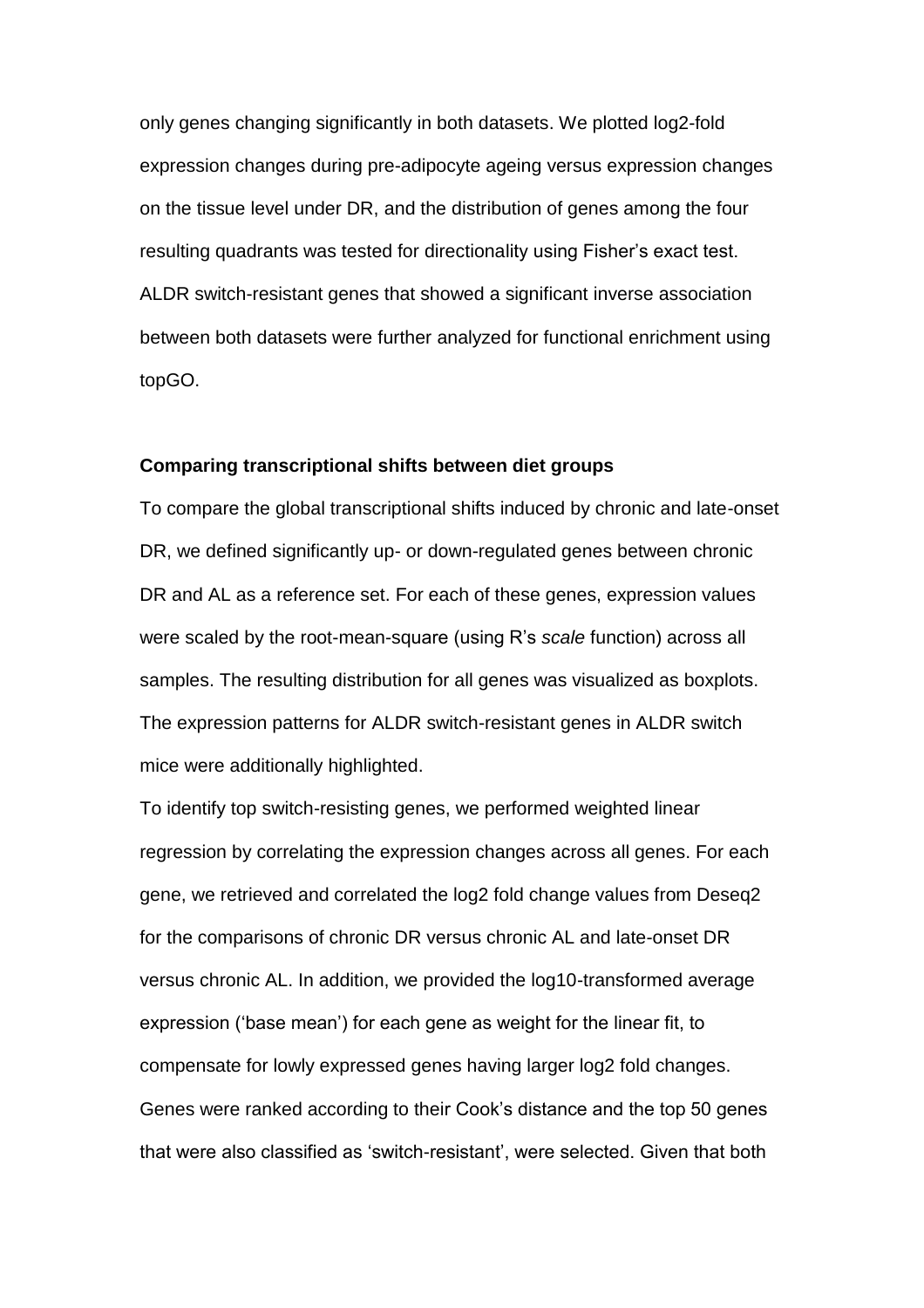x- and y-axis represent data normalized to the same reference group (i.e. are not independent), the resulting correlation may be estimated incorrectly. Expression levels of selected candidates were therefore verified via Quantitative-Real-Time PCR.

### **Quantification of RNA Transcripts by Quantitative Real Time PCR**

Quantitative Real Time PCR (qRT-PCR) was conducted on tissues that were derived from the same tissue collection group (but not identical mice) as the ones used for RNA-seq. In order to isolate total RNA from WAT for q-RT-PCR analysis, samples were homogenized in Trizol (#15596018, ThermoFisher Scientific), incubated 5min at RT and then centrifuged at full-speed for 10 min at 4°C in a tabletop centrifuge. To avoid carry-over of the resultant fat layer, the Trizol subnatant was carefully transferred to a fresh tube, mixed with 200 µl chloroform (366927-100 ml, Sigma) and incubated for 10min at RT prior to centrifugation at 12.000g for 15min at 4°C. The aqueous RNA-containing phase was transferred to a fresh tube, mixed with 500 µl isopropanol, 50 µl 3 M Sodium acetate and 15 µl GlycoBlue™ Coprecipitant (AM9515, ThermoFisher Scientific) and incubated for 10min at RT followed by centrifugation at 12.000g for 10 min at 4°C. The supernatant was removed and the pellet was washed twice with 500 µl ice-cold 70% ethanol and centrifuged at 7.500g for 5 min at 4°C. Pellets were air-dried for 15min at RT and re-suspended in 50 µl DEPC-treated, autoclaved ddH2O followed by Dnase treatment to remove genomic DNA contaminations using the DNAfree™ DNA Removal Kit (AM1906, Invitrogen). RNA concentrations were measured using the Qubit™ RNA BR Assay Kit (Q10210, ThermoFisher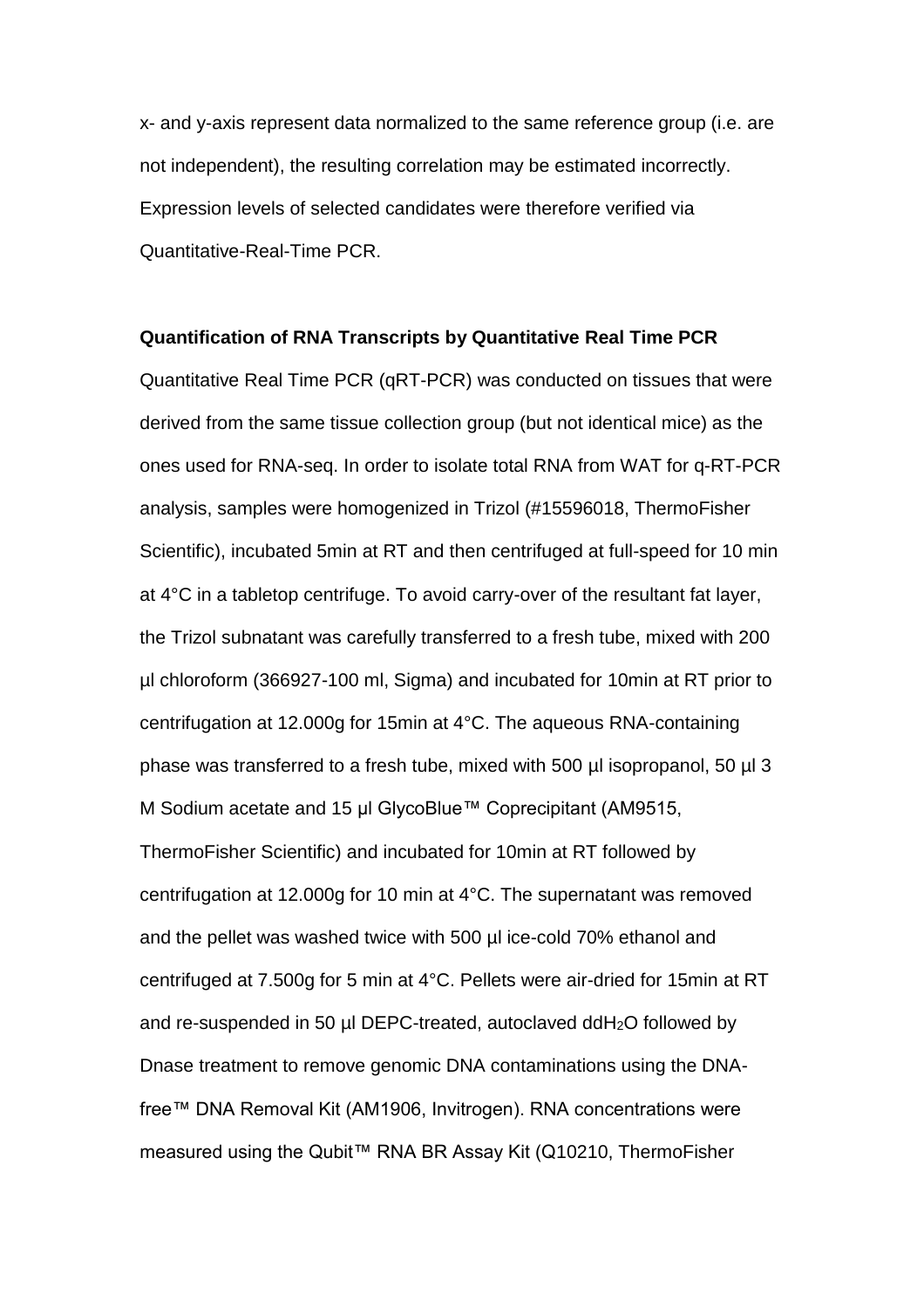Scientific). 1.5 µg of RNA was used for first-strand cDNA synthesis using SuperScript VILO Master Mix (#11755-500, ThermoFisher Scientific) with 120 min incubation at 42°C to increase cDNA yield. Q-RT-PCR analysis was conducted using the Taqman Gene Expression Master mix (#4369106, Applied Biosciences) and the following Taqman probes (ThermoFisher Scientific): Srebf1 (Mm01138344\_m1), Acaca (Mm01304257\_m1), Elovl6 (Mm00851223\_s1), Fasn (Mm00662319\_m1), Pol2ri (Mm01176661\_g1), UCP1 (Mm01244861\_m1). Pipetting was carried out using a Janus Automated Workstation (PerkinElmer). qRT-PCR was done on a QuantStudio 6 Flex Real-Time PCR System (ThermoFisher Scientific) and gene expression was calculated using the 2−ΔΔCT method with Pol2ri expression as internal control and normalized to the respective gene expression level of the AL control group.

### **Protein purification and western blotting**

Protein purification and western blotting were conducted on tissues that were derived from the same tissue collection group (but not identical mice) as the ones used for RNA-seq. For western blot analysis, WAT samples were homogenized in Pierce™ RIPA Lysis and Extraction Buffer buffer (#89900, ThermoFisher Scientific) supplemented with PhosSTOP™ phosphatase inhibitor cocktail (#4906837001, Roche) and cOmplete™, Mini, EDTA-free Protease Inhibitor Cocktail (#11836170001, Roche). Homogenates were incubated for 10 min on ice and then sonicated for 5 min. After centrifugation for 15 min at 4°C full-speed in a table top centrifuge, protein extracts were transferred to fresh tubes and protein concentrations were quantified using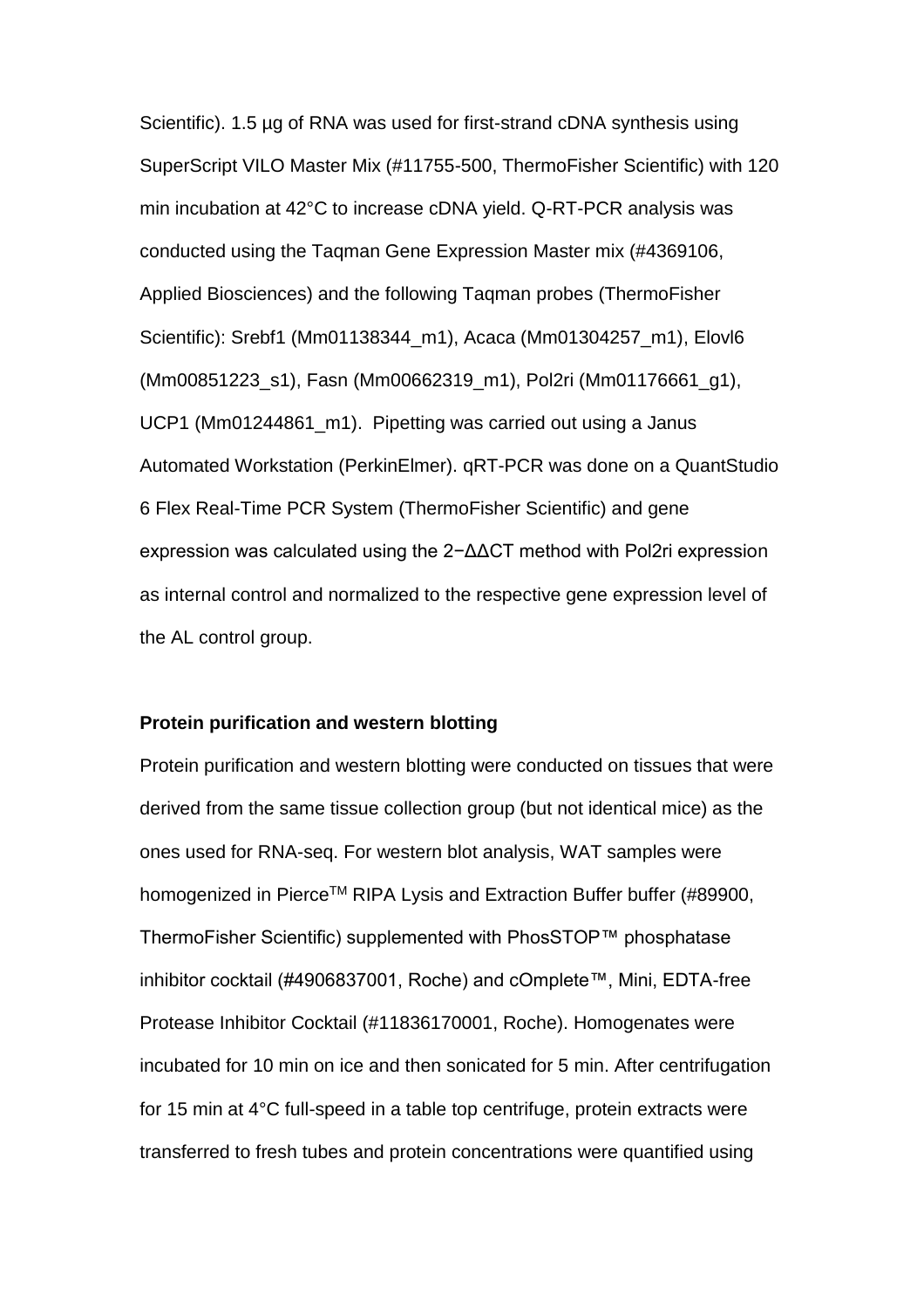the Pierce™ BCA assay (#23225, ThermoFisher Scientific). 25 µg of protein extract per sample was separated on 12% acrylamide gels (#5678044, Criterion™ TGX Stain-Free™ Protein Gel, Biorad) and blotted on PVDF membranes (Immobilon-FL IPFL00010, Merck) for 1 hr at 100V on ice. Membranes were blocked for 1 hr at RT in Odyssey® Blocking Buffer (TBS) (927-50000 LI-COR Biosciences) followed by overnight incubation in the following primary antibodies diluted in Odyssey® Blocking Buffer: NDUFA9 (1:1000, AB\_301431, Abcam), mtCO1 (1:1000, AB\_2084810, Abcam), α-Tubulin 11H10 (1:1000, AB\_2619646, Cell Signaling Technology). Blots were washed four times with TBS 0.2% Tween (TBS-T), incubated with fluorescently labeled secondary antibodies (1:15000, IRDye 680RD, (AB\_10956166, LI-COR Biosciences), IRDye 800CW (1:15000, AB\_621842, LI-COR Biosciences)) diluted in Odyssey® Blocking Buffer for 1h at RT followed by four washing steps with TBS-T at RT. Image acquisition was done using an Odyssey Infrared Imaging System (LI-COR Biosciences). For the western blot analysis of UCP1, samples were blotted on Amersham™ Hybond® PVDF membranes (GE10600023, Merck), blocked for 1h at RT in 5% non-fat dry milk powder (A0830, 1000 PanReac AppliChem) and washed three times in TBS-T. Membranes were incubated OVN with the following primary antibodies diluted in sterile filtered 5% fatty-acid free bovine serum albumin (BP9704-100, Fisher Scientific) in TBS-T: UCP1 (1:1000, AB\_2687530) or α-Tubulin 11H10, (1:1000, AB\_2619646) both obtained from Cell Signaling Technology. Blots were washed three times in TBS-T, incubated with anti-rabbit HRP- coupled secondary antibodies (1:10000, AB\_2536530, ThermoFisher Scientific) diluted in 5% milk in TBS-T for 1h at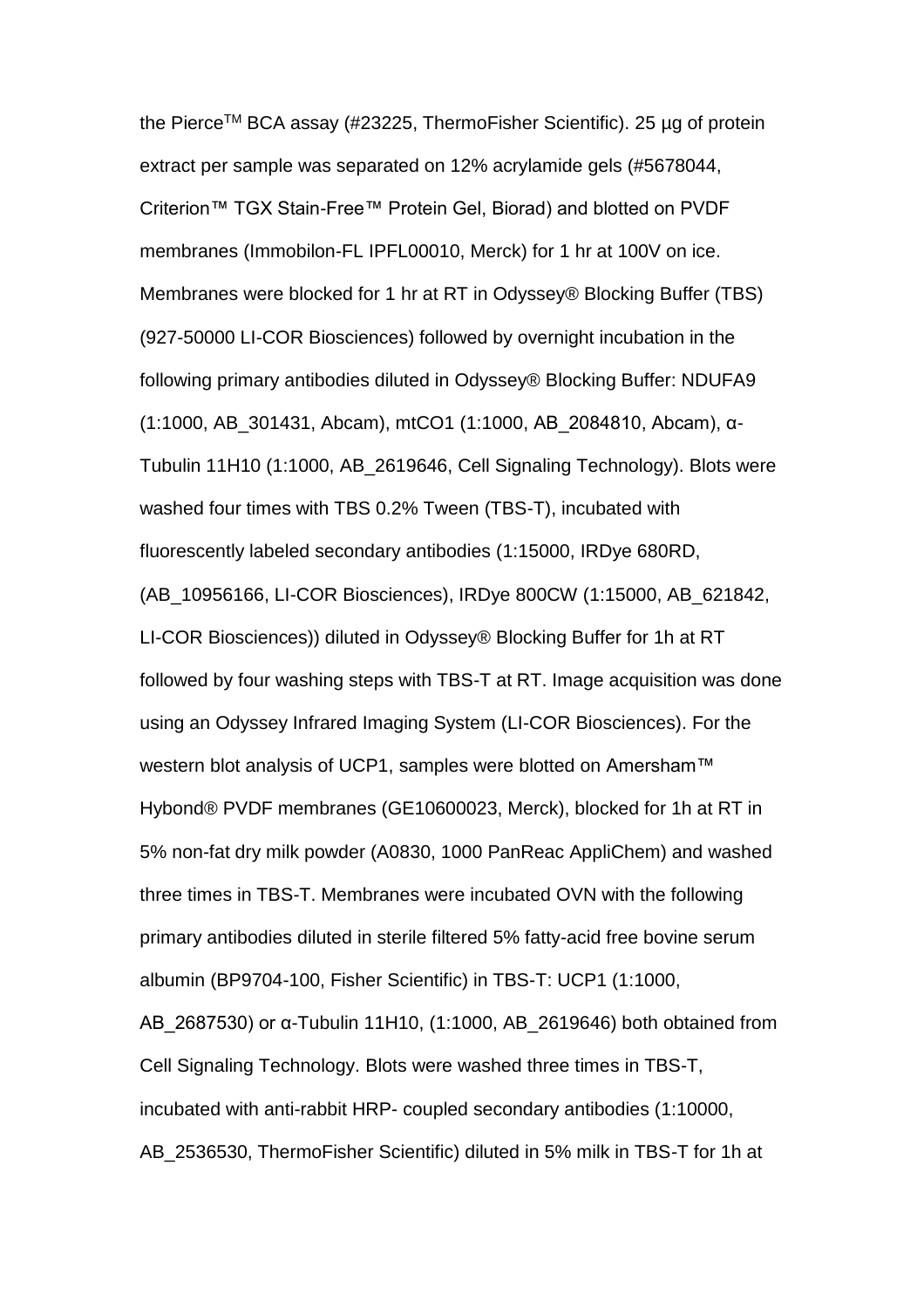RT, followed by three washing steps in TBS-T before incubation in ECL solution (Pierce™ ECL Plus Western Blotting Substrate, 32132, ThermoFisher Scientific) and image acquisition on a ChemiDoc™ XRS+ System (Biorad). After UCP1 image acquisition, blots were stripped in 0.5M sodium hydroxide (S8045-500G, Sigma) for 1h at RT, washed three times in TBS-T before ECL incubation and image acquisition to control for residual UCP1 signal. Blots were washed three times in TBS-T before blocking and incubation in primary α-Tubulin antibody as described before. Protein bands were quantified using the Fiji software package  $^{73}$  with  $\alpha$ -Tubulin as loading control. Samples were normalized against the respective AL control.

### **Analysis of mtDNA copy number**

mtDNA copy number quantification was conducted on tissues that were derived from the same tissue collection group (but not identical mice) as the ones used for RNA-seq. To analyze mtDNA copy number, total DNA of WAT samples was isolated using the DNA Blood and Tissue kit (69506, Qiagen) with an additional centrifugation step at 200g for 5 min after lysis in ATL buffer. DNA concentrations were quantified using the Qubit dsDNA BR Assay kit (Q32853, ThermoFisher Scientific). QPCR was carried out in a QuantStudio 6 Flex Real-Time PCR System (Applied Biosystems) using the Taqman Universal PCR Master Mix (Applied Biosystems). Reactions were run in quadruplicates on 384-well plates using 5 ng of total DNA per reaction. Specific Taqman probes were used to quantify the nuclear 18S gene, (Hs99999901\_s1) and the Rnr2 (Mm04260181\_s1), Atp6 (Mm03649417\_g1)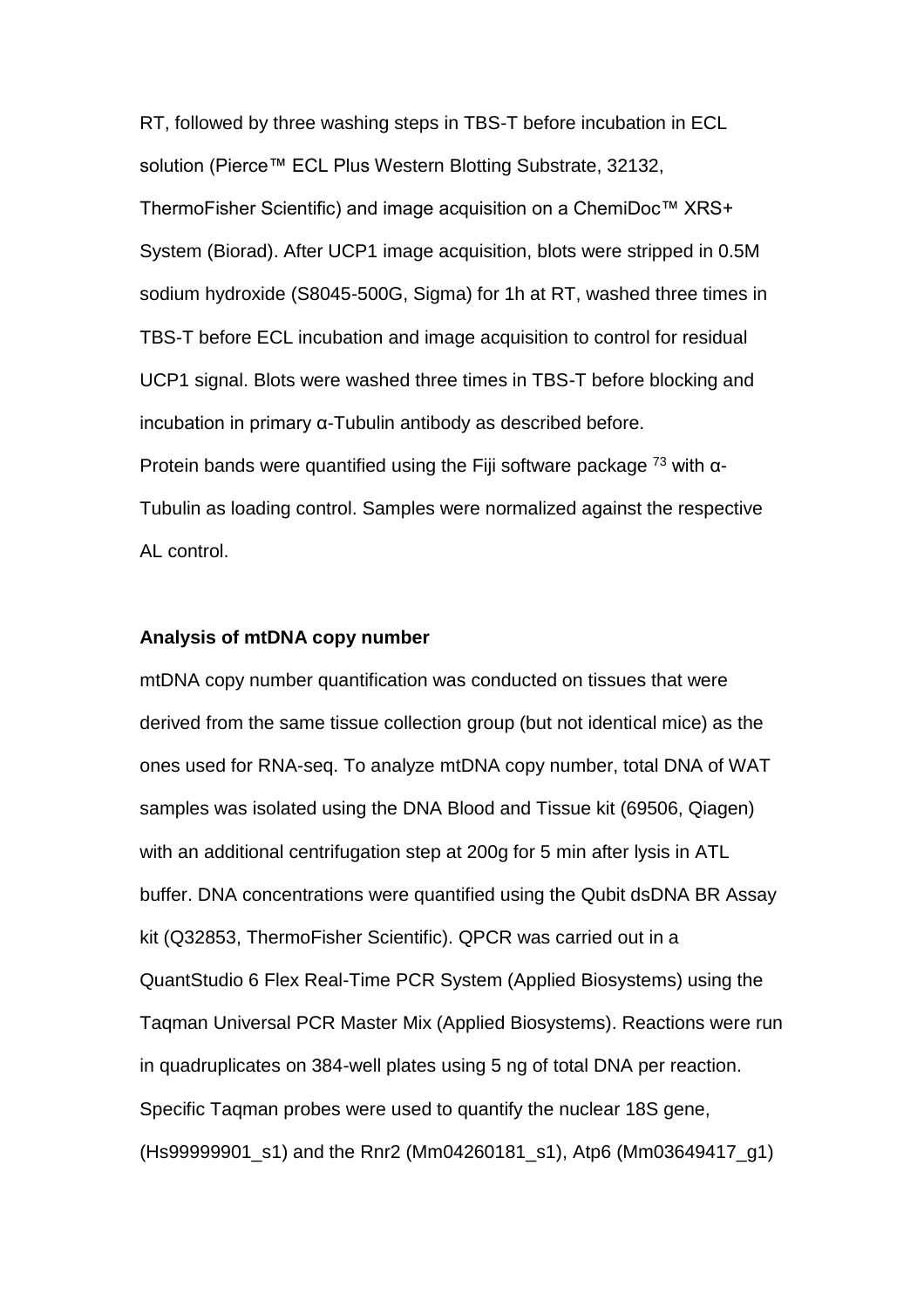and Cox1 (Mm04225243\_g1) genes for mtDNA (ThermoFisher Scientific). Data were analyzed using a standard curve method and relative mtDNA content was calculated by the ratio of mtDNA probes relative to genomic DNA (mtDNA/18S). Results were normalized to the relative mtDNA content of the AL control group.

### **Lipidome measurement and analysis**

Extraction, measurement and quantification of lipids were performed following published protocol <sup>74</sup>. Therefore, 50 mg of WAT from the same mice used for RNA-seq measurement were used for lipid extraction (four replicates per age and diet). Tissue pieces were homogenized before lipids were extracted using the Folch method. The lower phase was recovered and resuspended in 150 μl chloroform, while the upper aqueous phase was isolated, dried and resuspended in 100 μl in chloroform/methanol/water (2:5:1, by vol.). Isolated lipids were analyzed by LC/MS/MS using an Orbitrap Elite mass spectrometer (Thermo Fisher Scientific, USA) with both positive and negative electrospray ionization.

The naturally occurring lipids originating from the WAT samples were identified by reference to 80 μl of a standard mixture of synthetic lipids containing C17-acyl groups rather than the even numbers of carbon atoms. This sample of lipid standard contained 17:0-cholesterol ester (CE), 17:1/17:1/17:1-triacylglycerol (TG), 17:1/17:1/17:1-1-alkyltriacylglcerol (aTG), 17:0/18:1-diacylglycerol (DG), 17:0/18:1-alkyldiacylglycerol (aDG), 17:0 monoacylglycerol (MG), 17:0-free fatty acid (FA), 17:0-fatty-acyl coenzyme A (FaCoA), 13:0-fatty-acyl coenzyme A (short-chain FaCoA), 17:0-fatty-acyl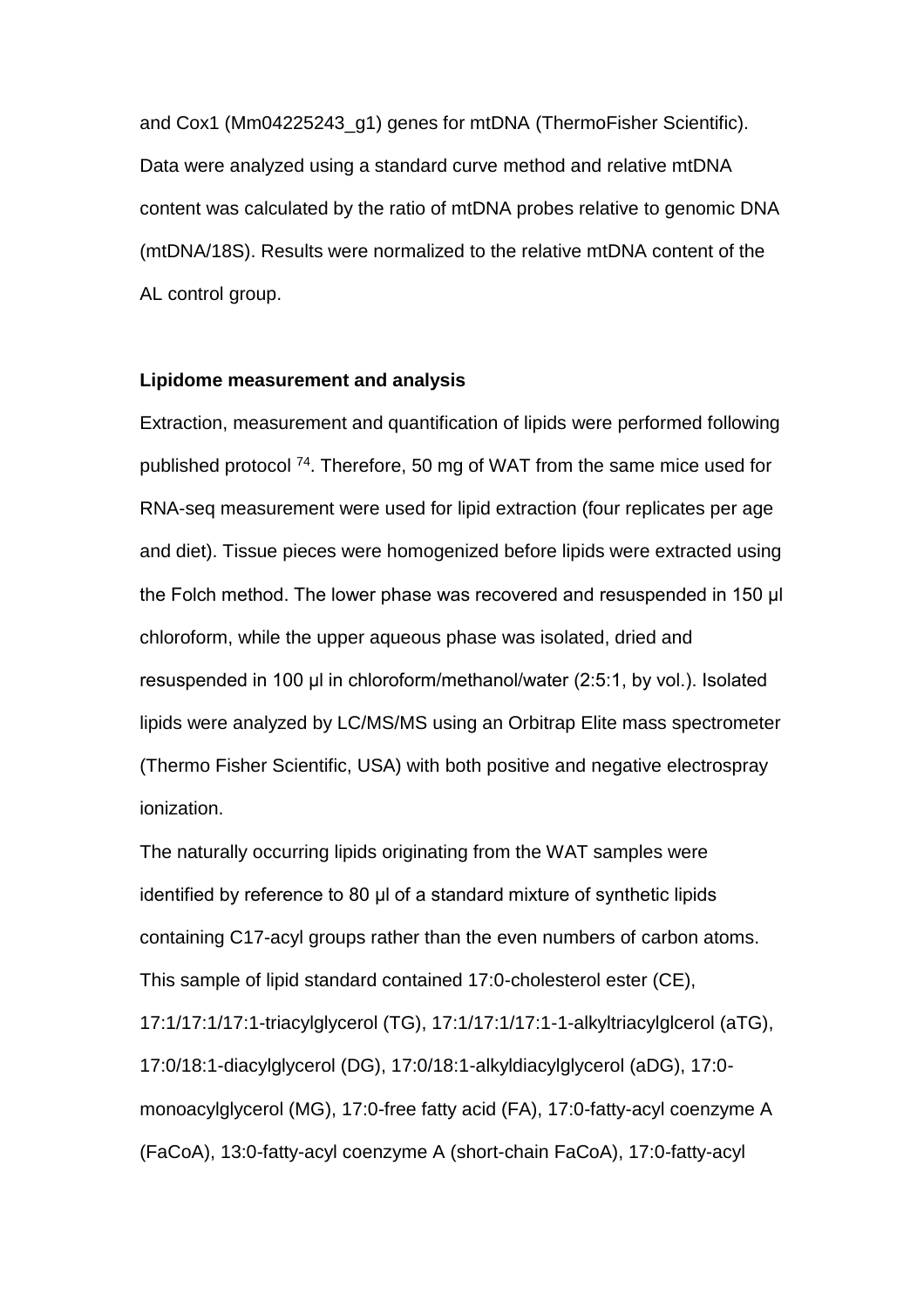carnitine (FaCN), 17:0/18:1-phosphatidic acid (PA), 17:0/18:1-

phosphatidylcholine (PC), 17:0/18:1-alkylphosphatidylcholine (aPC),

17:0/18:1-phosphatidylethanolamine (PE), 17:0/18:1-

alkylphosphatidylethanolamine (aPE), 17:0/18:1-phosphatidylglycerol (PG),

17:0/20:4-phosphatidylinositol (PI), 17:0/18:1-phosphatidylserine (PS),

14:0/14:0/14:0/14:0-cardiolipin (CL), C17-platelet-activating factor (PAF; 50 ng), C17-2-lysoplatelet-activating factor, 17:0-2-lysophosphatidic acid (LPA), 17:0-2-lysophosphatidylcholine (LPC), 17:0-2-alkyllysophosphatidylcholine (aLPC), 17:1-2-lysophosphatidylethanolamine (LPE), 17:1-2 alkyllysophosphatidylethanolamine (aLPE), 17:12-lysophosphatidylglycerol

(LPG), 17:1-2-lysophosphatidylinositol (LPI), 17:1-2-lysophosphatidylserine (LPS), C17-ceramide (Cer), C17-sphingosine-1-phosphate (S1P), C17 sphingomyelin (SM).

Lipid species were normalized to synthetic standards to quantify their absolute abundance. Lipid species of the same class were summarized to quantify abundance levels of the entire lipid class. Abundance differences in individual lipid species or lipid classes were tested by one-way ANOVA followed by a post-hoc Tukey test for pairwise comparisons across all treatment and age groups. For elongation and saturation analysis, TG species with the same number of carbons/double bonds were calculated as percentage of the entire TG lipidome. We conducted one-way ANOVA with post-hoc Tukey HSD for each chain length/saturation to test for significant differences.

## **White adipose tissue explant culture and lipid transfection**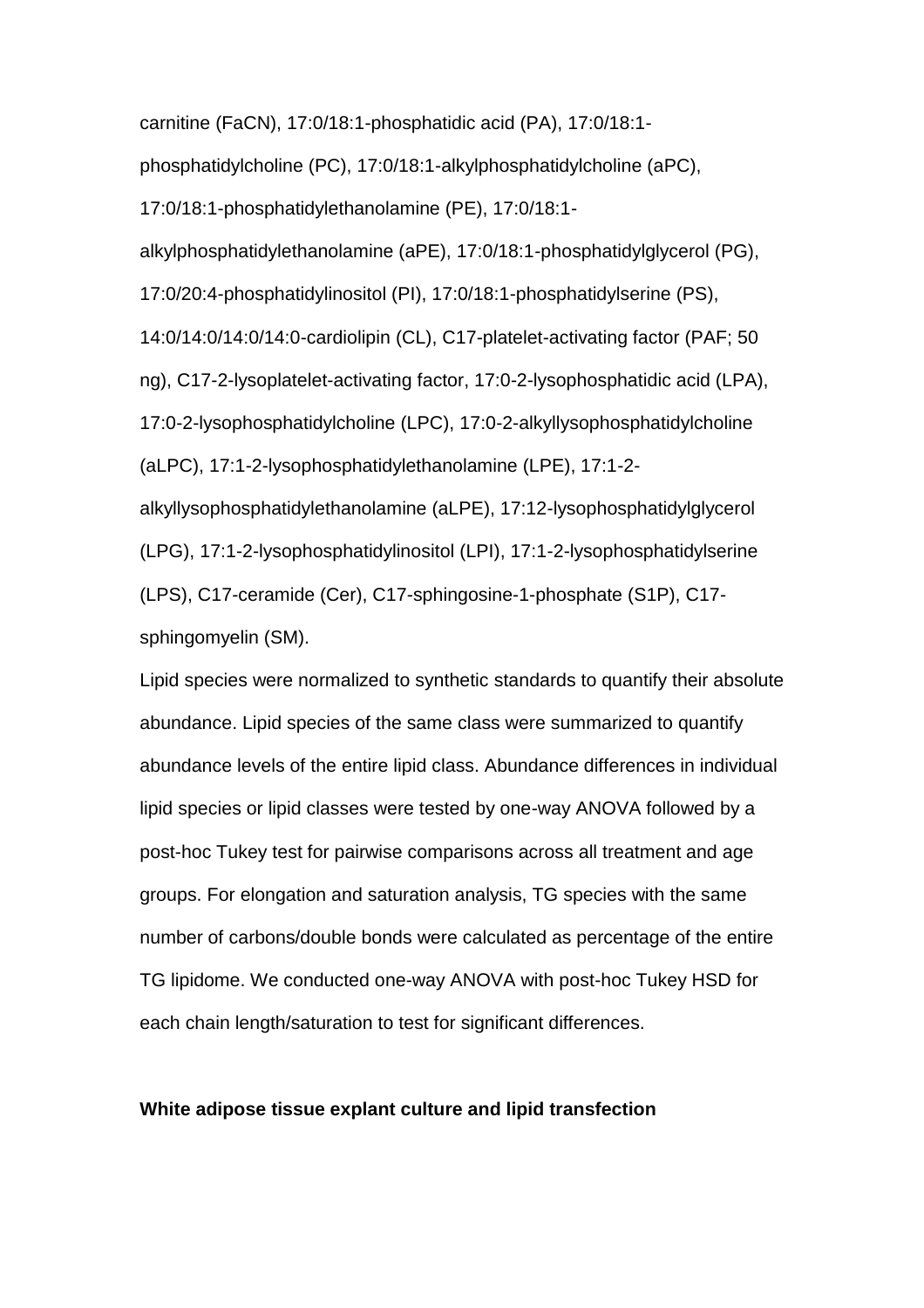WAT explant cultures were generated from 24 months old female AL and DR mice of an independent cohort. Mice were sacrificed using cervical dislocation and epididymal WAT pads were dissected and placed in explant culture growth medium (Dulbecco's MEM/Ham's F12 cell culture medium (FG4815, Merck) containing 1% Penicillin-Streptomycin (5,000 U/mL) (#15070063, ThermoFisher Scientific), 10% Fetal Bovine Serum (#10270106, Gibco), 17 µM D-Pantothenic acid (Sigma, P5155) and 33 µM Biotin (B4639, Sigma). Fat pads were washed once in sterile DPBS (14190-094, ThermoFisher Scientific) and cut into small tissue pieces using a razor blade. Tissue pieces were transferred to a 70 µm MACS SmartStrainer (130-098-462, Miltenyi) and washed with 35 ml DBPS to remove free-floating fat. Excess liquid was removed and tissue explants were transferred to 6-well plates (657160, Greiner Bio-One). Explant cultures were allowed to adhere at RT for 10 min, supplied with pre-warmed 2 ml growth medium and incubated at 37°C 5% CO2 for 24 hrs prior to lipid transfection. Lipid transfections with 18:1-12:0 NBD-PG (1-oleoyl-2-12-[(7-nitro-2-1,3-benzoxadiazol-4-yl)amino]dodecanoyl) sn-glycero-3-[phospho-rac-(1-glycerol)] (ammonium salt) (#810166C, Avanti Polar Lipids Inc.) were conducted according to manufacturer's recommendations. Per well, 30 nM NBD-PG in chloroform was evaporated and dissolved in 195µl Opti-MEM™ I Reduced Serum Medium (31985070, Gibco) and sonicated for 15 min in a chilled sonicator water bath to improve solubility. Lipofectamine 3000 (L3000-001, ThermoFisher Scientific) mixtures with 3.75µl Lipofectamine per well were prepared according to manufacturer's recommendations in Opti-MEM medium. Lipofectamine and NBD-PG were mixed in a 1:1 ratio and incubated for 15 min at RT in the dark. Lipofectamine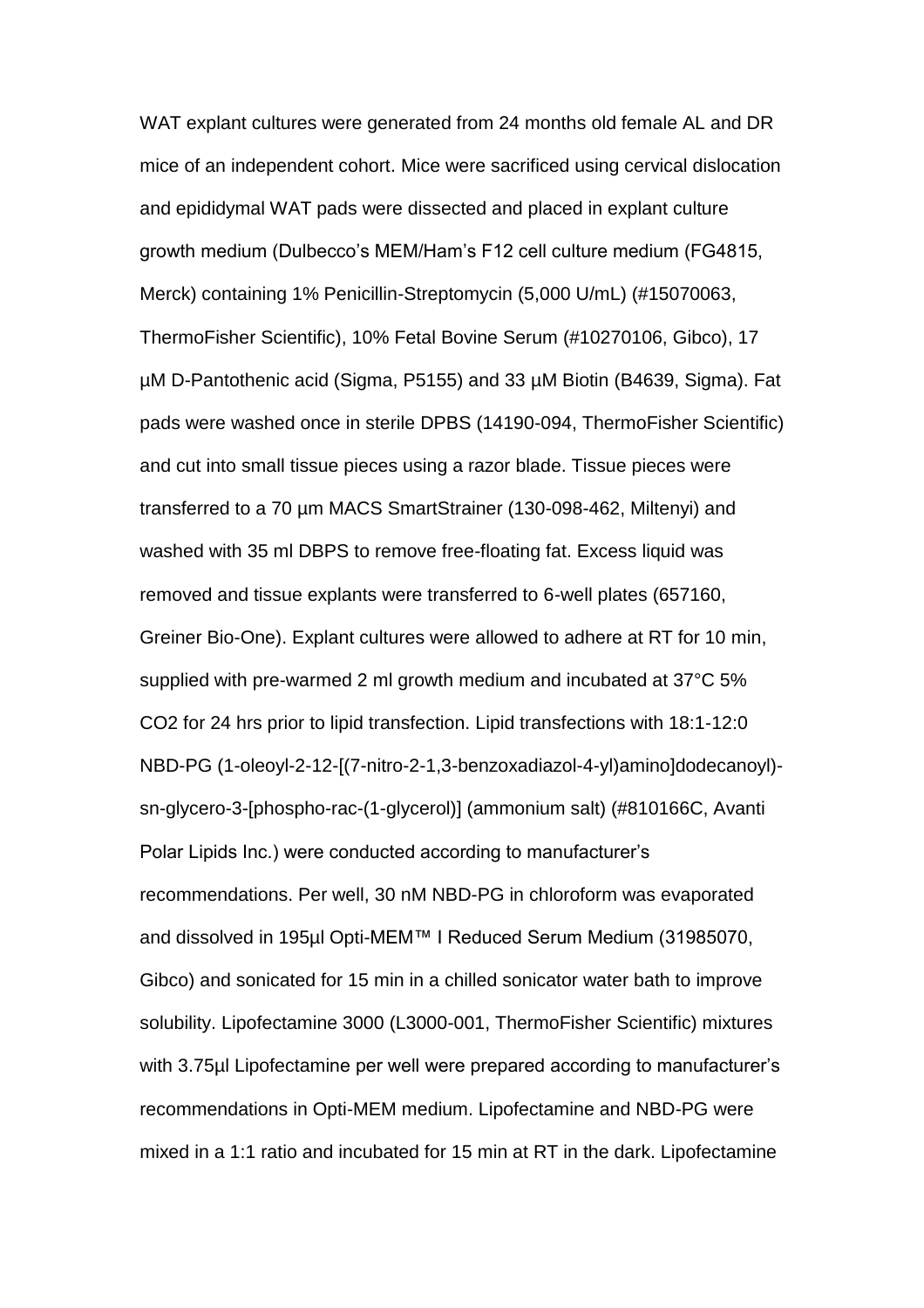control or NBD-PG were added drop-wise to the respective well, mixed. Explant cultures were incubated for 48h before samples were snap frozen and stored at -20°C.

### **Thin layer chromatography of lipids**

Extraction of lipids from adipose tissue was performed according to  $76$  with modifications. WAT explant cultures were homogenized in 500 µl of 255 mM ammonium carbonate by Precellys 24 beads beater (2 x 20 sec 6500 rpm with ceramic beads). 120 µl homogenate was mixed with 900 µl of chloroform/methanol (1:2 (v/v)). After mixing for 30 min, H<sub>2</sub>O (0.12 ml) was added followed by vortexing. After the addition of 0.3 ml chloroform and 0.3 ml H<sub>2</sub>O, the sample was mixed again for 10 min, and phase separation was induced by centrifugation (800g, 2 min). The lower chloroform phase was carefully transferred to a clean glass vial. The upper water phase was mixed with 10 µl 1N HCl and 300 µl chloroform and extraction was repeated. After phase separation, the lower chloroform phase was carefully transferred to the glass vial with the chloroform phase from the first extraction. The solvent was evaporated by a gentle stream of argon at 37°C. Lipids were dissolved in 100  $\mu$ l of chloroform/methanol (1:1 (v/v)). 4  $\mu$ l of the lipid samples were spotted on a HPTLC plate (Merck Silica gel 60  $F_{254}$ ) and developed with chloroform/methanol/water/triethylamine 30:35:7:35 (v/v/v/v). Analysis of fluorescent signals was performed using the Typhoon Trio laser scanner (λem=526nm, λex= 488 nm) and the ImageQuant software (GE Healthcare). TLC plates were stained with 470 mM CuSO4 in 8.5% o-phosphoric acid and subsequently incubated for 10 min at 180°C.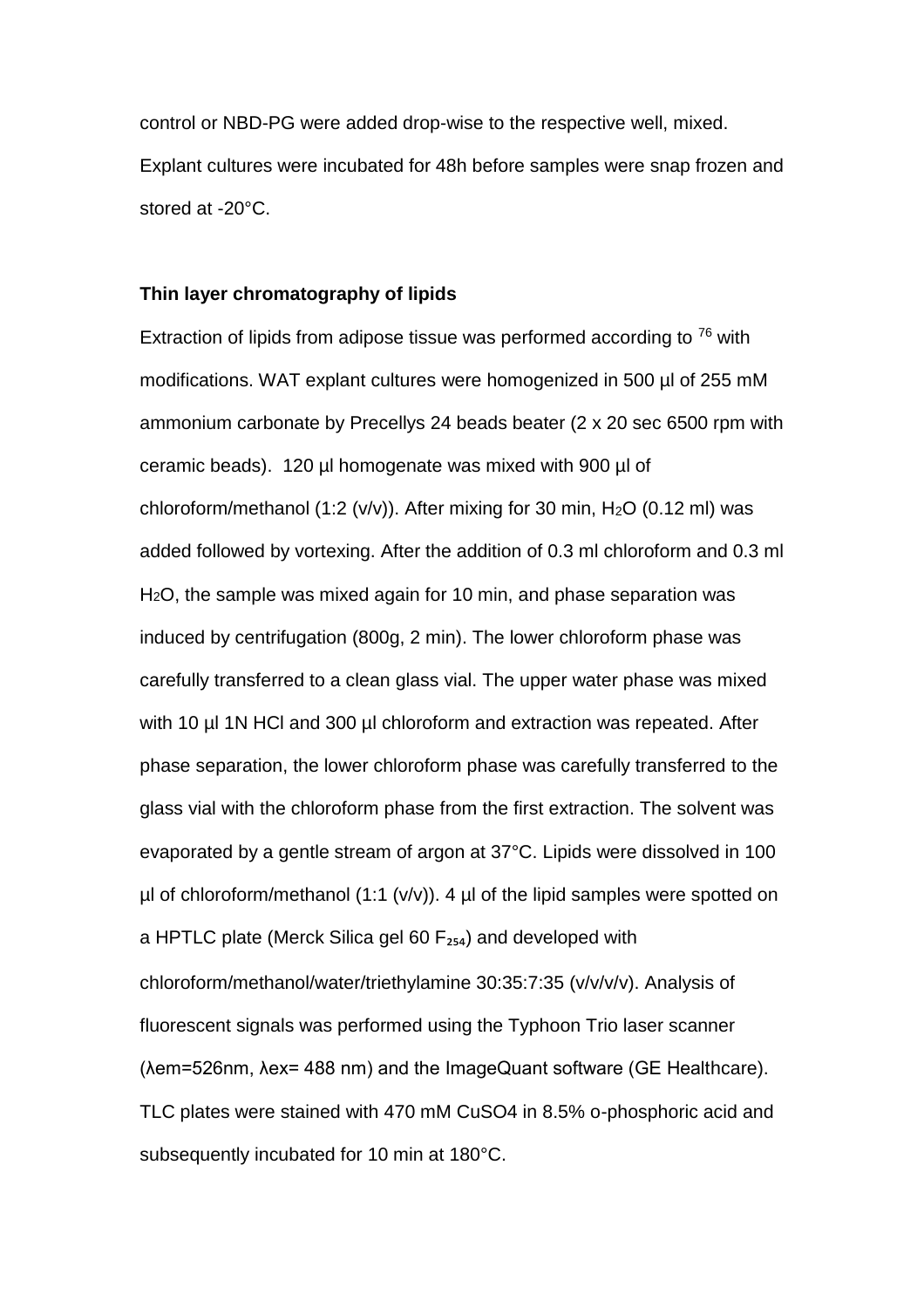#### **Thin layer chromatography fluorescent signal analysis**

Distribution of fluorescent signal was analysed with Fiji <sup>73</sup>. First, the distribution and width of each fluorescent band was quantified by vertical paths run through the centre of each lane using 'integrated density' as measurement. Since there was no fluorescent signal from cells incubated without NBD-PG, it can be assumed that all the fluorescence in the NBDtransfected cells was originally PG. Thus, the sample-wise relative distribution of fluorescent signal (i.e. relative conversion rate of PG into other lipid species) can be obtained by normalising against the total sum of the integrated signal, thereby removing potential differences in cell number or PG uptake. Data from technical replicates were averaged after quantification. Fluorescent and non-fluorescent lipid standards were run in parallel to identify individual lipid classes and to estimate the influence of the fluorescent label on the retention behaviour of the TLC. TG band was identified as the top most running band after CuSO4 staining and scanning.

Next, the fluorescent signal of each band was measured using the 'regions of interest' option in Fiji. For each band (TG, CL, PG, etc.) the selected area was of equal size across all samples. Measured values were normalised against the sample-wise, total fluorescent signal quantified by a bin spanning all bands together. Data from technical replicates were averaged after quantification.

#### **Lipid reaction network analysis**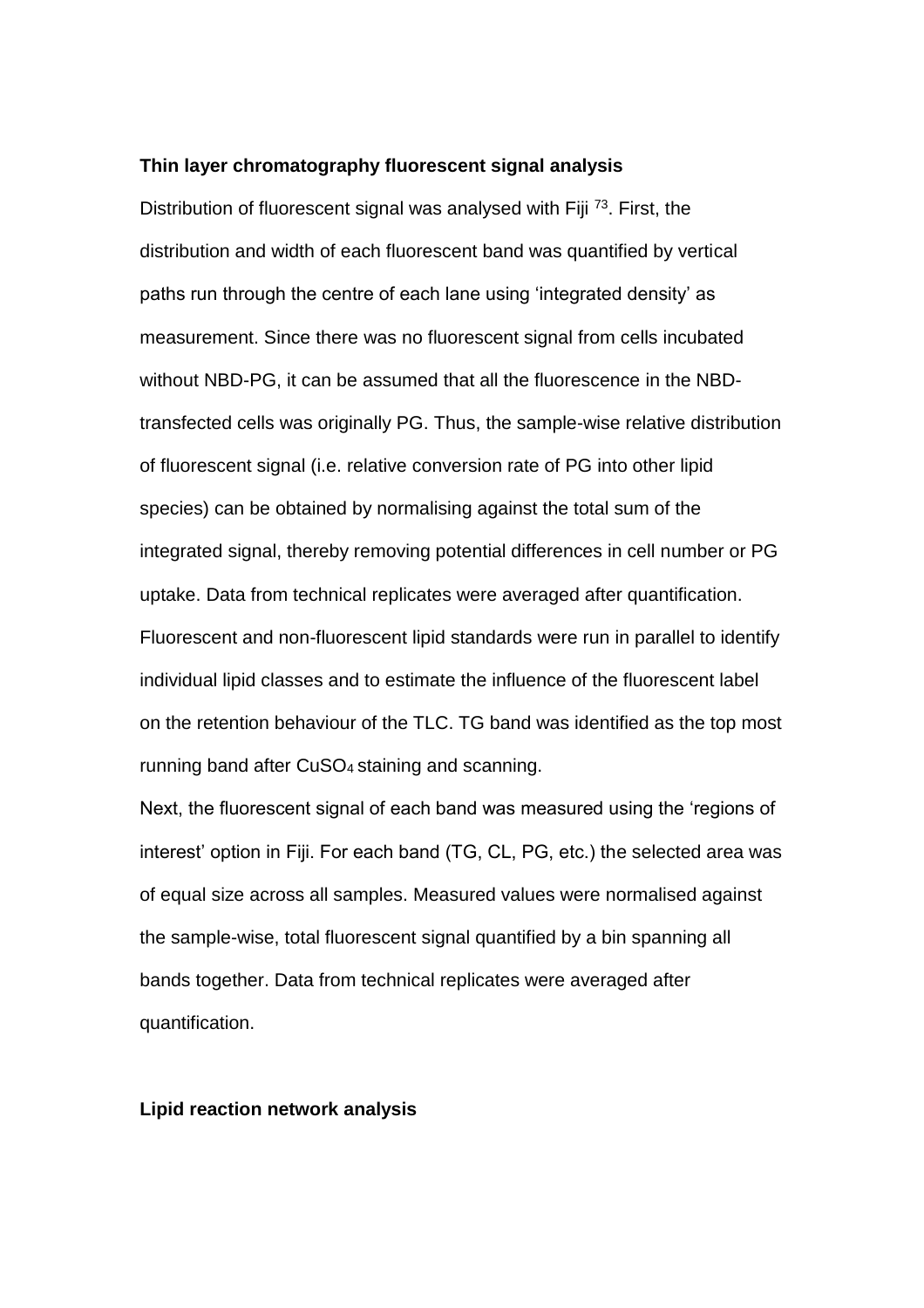Reaction network analysis was performed as described previously in <sup>38</sup>. This method calculates statistical z-scores for all possible lipid pathways in order to predict whether a particular pathway is active or inactive under DR as opposed to AL-fed mice. Reactions with higher z-scores were classified as active. First, we retrieved all publicly annotated reactions and lipid pathways from Reactome <sup>77</sup> to construct a network of reactions. Using the lipidomics dataset, we calculated the molecular concentrations for each lipid species and class, before computing for each reaction the so-called reaction weight (*ω*) as a ratio of product over substrate. Next, we performed, for each reaction, onesided t-tests using the weights observed under chronic DR or AL feeding, to identify reactions with differential activity. Resulting p-values were converted to z-scores using the qnorm function (call:  $qnorm(1 - p-value)$ ) provided by the R package 'stats'. We chose the significance level (p-value) to be 0.05, corresponding to a z-score  $Z_i > 1.645$  for reaction i to be determined as significantly active under DR as opposed to AL. For visualization, we multiplied the z-score with -1 for cases where the reaction was significantly more active under AL as opposed to DR.

Finally, we calculated an average z-score for each possible combination of reactions (i.e. pathways) to detect consistent changes in the flux across multiple reaction steps. With A  ${A_1, A_2, \ldots, A_k}$  being the pathway of interest, where  $A_i$  (i=1,2,...,) are metabolites, we calculate the average z-score  $Z_A$  of the pathway as follows:

$$
Z_A = \frac{1}{\sqrt{k-1}} \sum_{i=1}^{k-1} Z_i
$$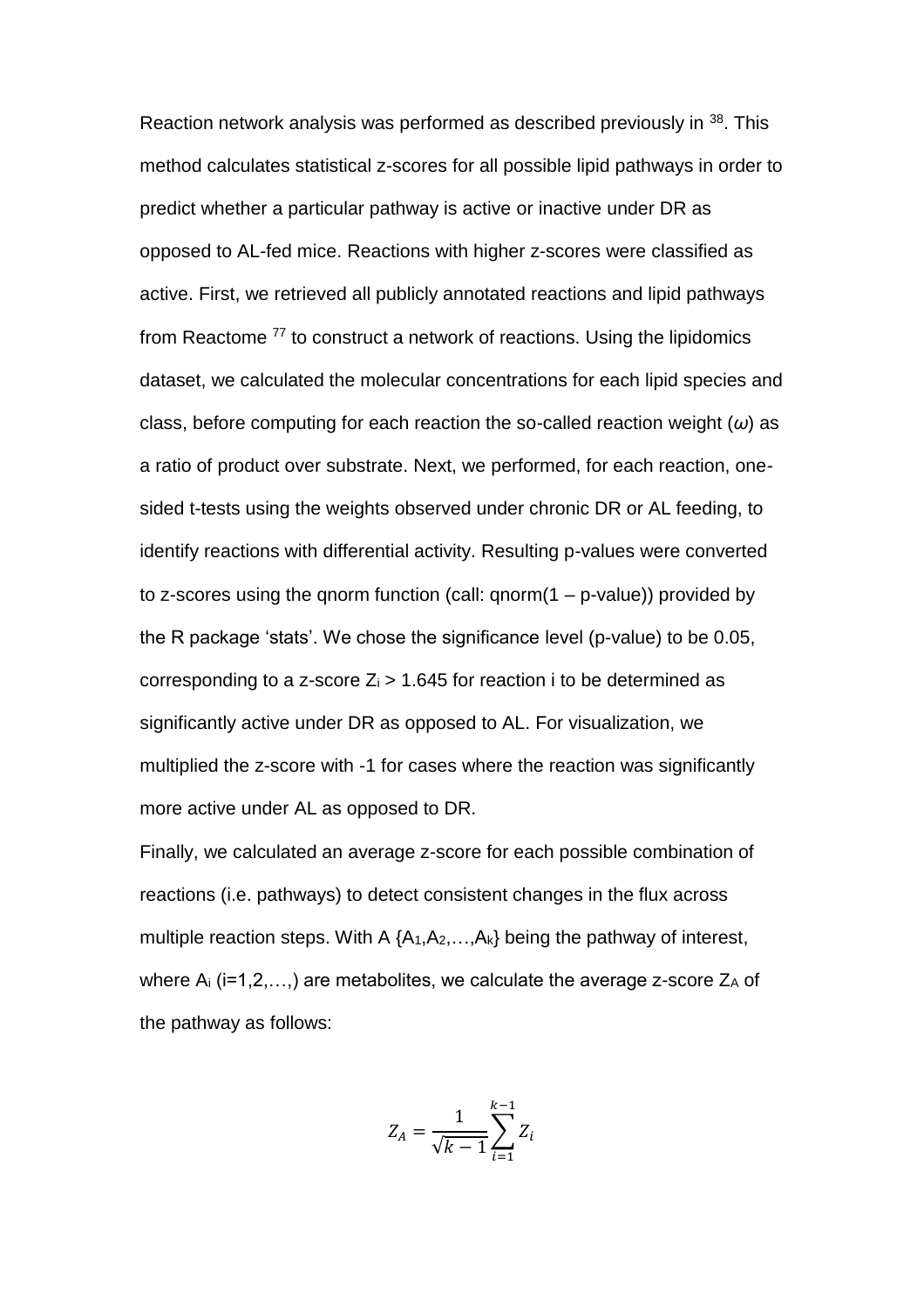Equation 1.

Z<sup>i</sup> represents the z-score for each reaction involved in the pathway. As shown in  $38$ , Z<sub>A</sub> follows a normal distribution. To determine if a pathway A was significantly active under DR compared to AL-fed mice, we chose the significance level (p-value) to be 0.05, corresponding to a  $Z_A > 1.645$ . For visualization, we multiplied the ZA with -1 for cases where the pathway was significantly more active under AL as opposed to DR. We repeated the analysis correspondingly for the ALDR and DRAL groups with AL-fed mice used as reference.

## **Quantification and statistical analysis**

### **Statistical analysis and sample sizes**

RStudio (https://www.rstudio.com/) and Deseq2<sup>70</sup> were used for statistical analysis. Data are expressed as mean  $\pm$  SEM. P-values were calculated using the following tests: Deseq2's Wald test (RNA-seq data), Fisher's exact test (enrichment analysis); Wald and likelihood ratio test (Cox regression); ttest with Pearson's product-moment correlation (correlation between weight/weight change and age at death); t-test (fluorescent signal intensity), one-sided t-test (lipid reaction network activity); one-way ANOVA followed by a post-hoc Tukey test for pairwise comparisons (if not specified). Quantilequantile plots were analyzed to confirm that data met assumptions of the statistical approach when t-tests and regression were used. Schoenfeld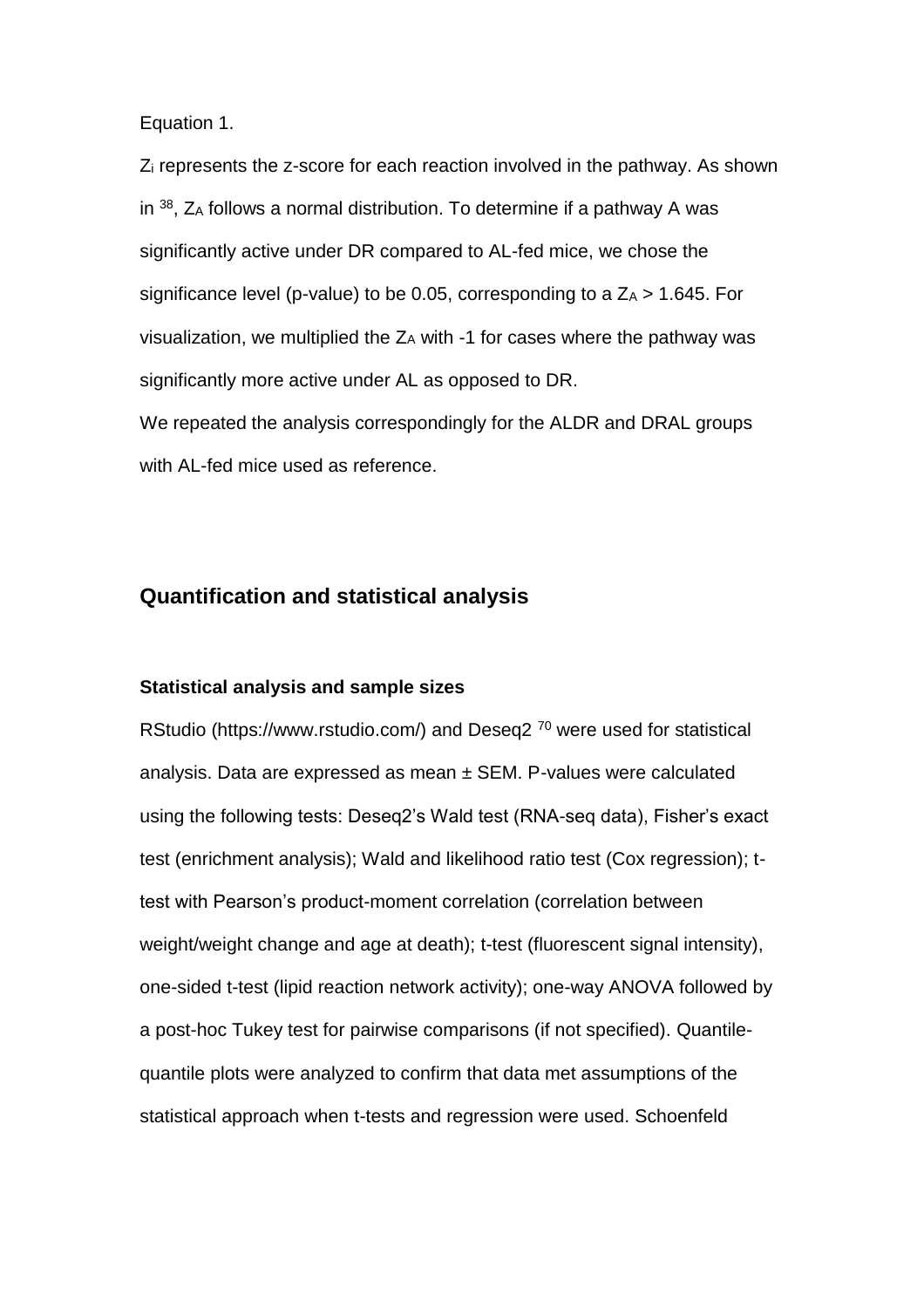residuals were analyzed to confirm that the data underlying the Cox regression in Fig. 1C met the proportionality assumption.

P-values less than 0.05 were considered statistically significant with a type II error of  $\beta$  = 0.2. Where multiple testing was performed, the adjusted p-values were used to determine significance. q-values < 0.0001 were marked with \*\*\*. When comparing values measured under chronic DR were compared with those observed under DRAL and ALDR, and in both tests the q-values were below 0.05, the larger of the two was indicated in the figure (Reporting Summary).

## **Data availability**

The data that support the findings of this study are available from the corresponding authors upon request. Raw bulk RNA-sequencing data are available under accession numbers GSE92486 and GSE124772 on the NCBI Gene expression Omnibus database. Analysed lipidomics data are available under Supplementary Table 5.

## **References**

- 1. Fontana, L. & Partridge, L. Promoting health and longevity through diet: from model organisms to humans. *Cell* **161,** 106–118 (2015).
- 2. Hine, C. *et al.* Endogenous Hydrogen Sulfide Production Is Essential for Dietary Restriction Benefits. *Cell* **160,** 132–144 (2015).
- 3. Fabbiano, S. *et al.* Caloric Restriction Leads to Browning of White Adipose Tissue through Type 2 Immune Signaling. *Cell Metabolism* **24,** 434–446 (2016).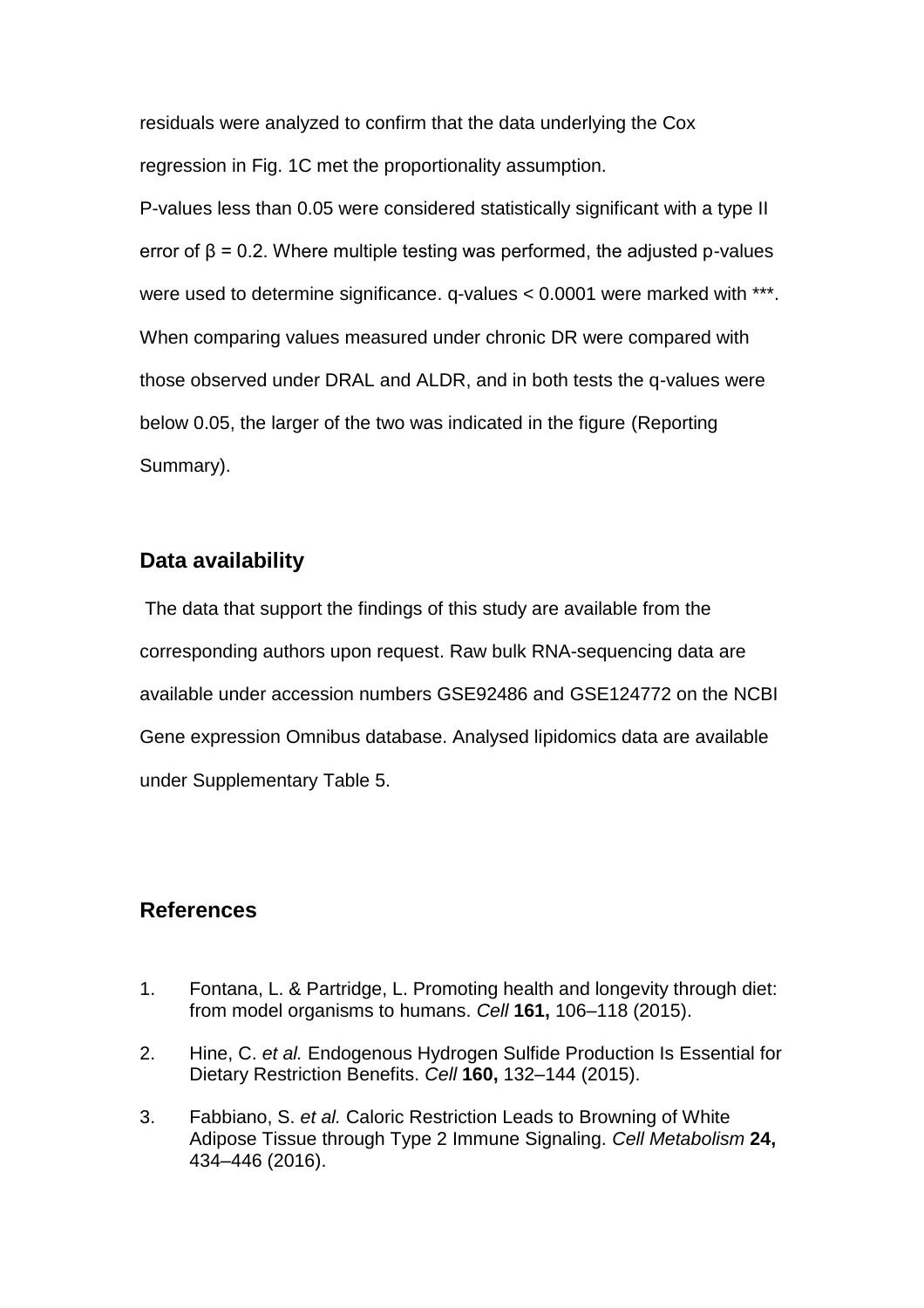- 4. Kobara, M. *et al.* Short-Term Caloric Restriction Suppresses Cardiac Oxidative Stress and Hypertrophy Caused by Chronic Pressure Overload. *J. Card. Fail.* **21,** 656–666 (2015).
- 5. Partridge, L., Deelen, J. & Slagboom, P. E. Facing up to the global challenges of ageing. *Nature* **561,** 45–56 (2018).
- 6. Mair, W., Goymer, P., Pletcher, S. D. & Partridge, L. Demography of dietary restriction and death in Drosophila. *Science* **301,** 1731–1733 (2003).
- 7. Weindruch, R. The retardation of aging by caloric restriction: studies in rodents and primates. *Toxicol Pathol* **24,** 742–745 (1996).
- 8. Merry, B. J., Kirk, A. J. & Goyns, M. H. Dietary lipoic acid supplementation can mimic or block the effect of dietary restriction on life span. *Mechanisms of Ageing and Development* **129,** 341–348 (2008).
- 9. Forster, M. J., Morris, P. & Sohal, R. S. Genotype and age influence the effect of caloric intake on mortality in mice. *FASEB J.* **17,** 690–692 (2003).
- 10. Dhahbi, J. M., Kim, H.-J., Mote, P. L., Beaver, R. J. & Spindler, S. R. Temporal linkage between the phenotypic and genomic responses to caloric restriction. *Proc. Natl. Acad. Sci. U.S.A.* **101,** 5524–5529 (2004).
- 11. Vaupel, J. W. *et al.* Biodemographic trajectories of longevity. *Science* **280,** 855–860 (1998).
- 12. Carey, J. R. What demographers can learn from fruit fly actuarial models and biology. *Demography* **34,** 17–30 (1997).
- 13. Jiang, T., Liebman, S. E., Lucia, M. S., Phillips, C. L. & Levi, M. Calorie restriction modulates renal expression of sterol regulatory element binding proteins, lipid accumulation, and age-related renal disease. *J. Am. Soc. Nephrol.* **16,** 2385–2394 (2005).
- 14. Swindell, W. R. Genes and gene expression modules associated with caloric restriction and aging in the laboratory mouse. *BMC Genomics* **10,** 585 (2009).
- 15. Kuhla, A., Blei, T., Jaster, R. & Vollmar, B. Aging Is Associated With a Shift of Fatty Metabolism Toward Lipogenesis. *J. Gerontol. A Biol. Sci. Med. Sci.* **66A,** 1192–1200 (2011).
- 16. Gillespie, Z. E., Pickering, J. & Eskiw, C. H. Better Living through Chemistry: Caloric Restriction (CR) and CR Mimetics Alter Genome Function to Promote Increased Health and Lifespan. *Front Genet* **7,** 142 (2016).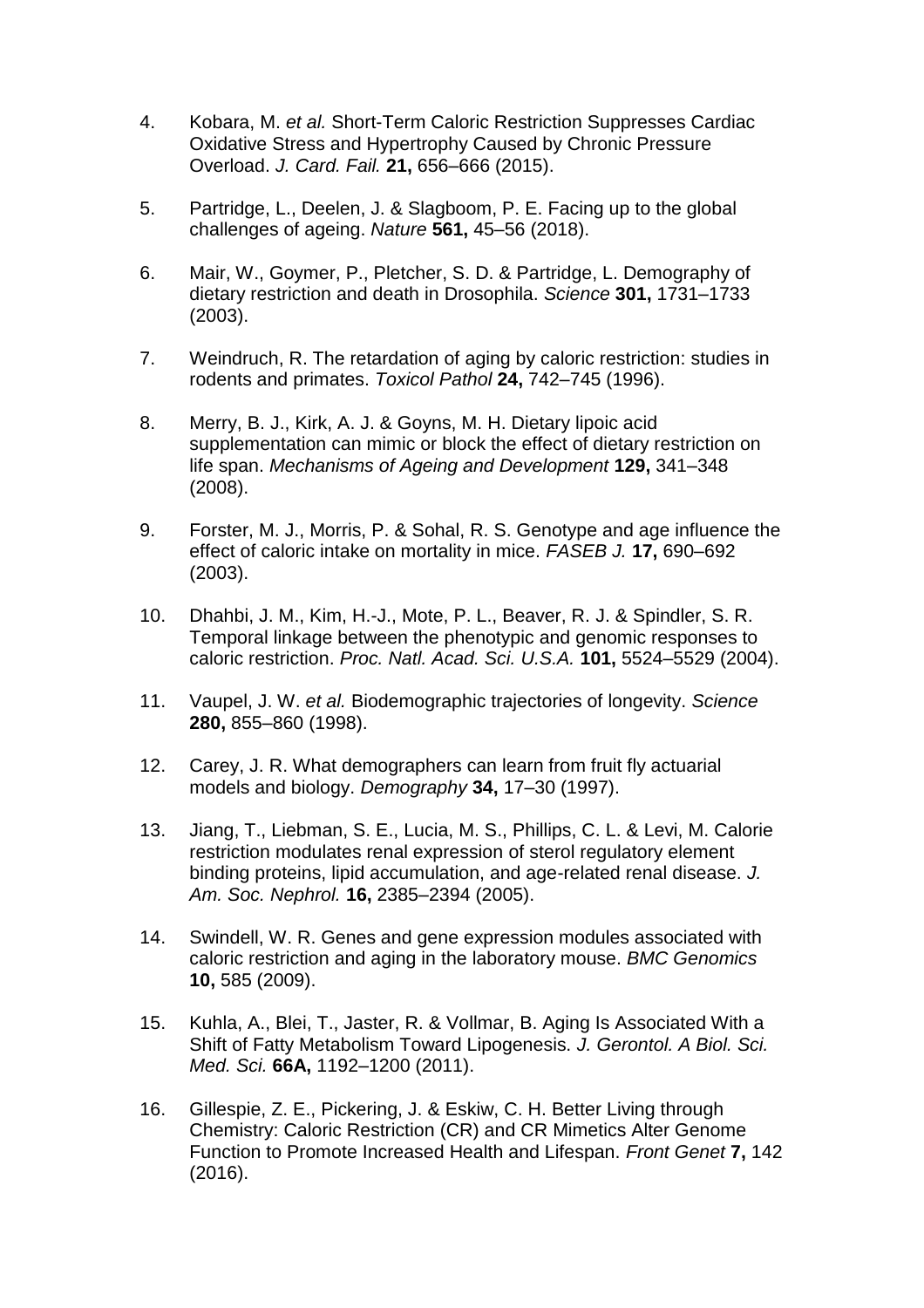- 17. Rhoads, T. W. *et al.* Caloric Restriction Engages Hepatic RNA Processing Mechanisms in Rhesus Monkeys. *Cell Metabolism* **27,** 677– 688.e5 (2018).
- 18. Plank, M., Wuttke, D., van Dam, S., Clarke, S. A. & de Magalhães, J. P. A meta-analysis of caloric restriction gene expression profiles to infer common signatures and regulatory mechanisms. *Mol Biosyst* **8,** 1339– 1349 (2012).
- 19. Papsdorf, K. & Brunet, A. Linking Lipid Metabolism to Chromatin Regulation in Aging. *Trends Cell Biol.* (2018). doi:10.1016/j.tcb.2018.09.004
- 20. Mitchell, S. J. *et al.* Effects of Sex, Strain, and Energy Intake on Hallmarks of Aging in Mice. *Cell Metabolism* **23,** 1093–1112 (2016).
- 21. Liao, C.-Y. *et al.* Fat maintenance is a predictor of the murine lifespan response to dietary restriction. *Aging Cell* **10,** 629–639 (2011).
- 22. Hahn, O. *et al.* Dietary restriction protects from age-associated DNA methylation and induces epigenetic reprogramming of lipid metabolism. *Genome Biol* **18,** 56 (2017).
- 23. Charles, K. N. *et al.* Uncoupling of Metabolic Health from Longevity through Genetic Alteration of Adipose Tissue Lipid-Binding Proteins. *CellReports* **21,** 393–402 (2017).
- 24. Weindruch, R., Walford, R. L., Fligiel, S. & Guthrie, D. The retardation of aging in mice by dietary restriction: longevity, cancer, immunity and lifetime energy intake. *J. Nutr.* (1986).
- 25. Rogers, N. H. & Smith, R. G. Brown-to-white transition in subcutaneous fat: linking aging and disease. *Aging (Albany NY)* **4,** 728–729 (2012).
- 26. Berry, D. C. *et al.* Cellular Aging Contributes to Failure of Cold-Induced Beige Adipocyte Formation in Old Mice and Humans. *Cell Metabolism* **25,** 166–181 (2017).
- 27. Wang, W. *et al.* A PRDM16-Driven Metabolic Signal from Adipocytes Regulates Precursor Cell Fate. *Cell Metabolism* **30,** 174–189.e5 (2019).
- 28. Pisco, A. O. *et al.* A Single Cell Transcriptomic Atlas Characterizes Aging Tissues in the Mouse. *bioRxiv* 661728 (2019).
- 29. Konishi, M. *et al.* Role of Fgf10 in cell proliferation in white adipose tissue. *Mol. Cell. Endocrinol.* **249,** 71–77 (2006).
- 30. Petrus, P. *et al.* Transforming Growth Factor-β3 Regulates Adipocyte Number in Subcutaneous White Adipose Tissue. *CellReports* **25,** 551– 560.e5 (2018).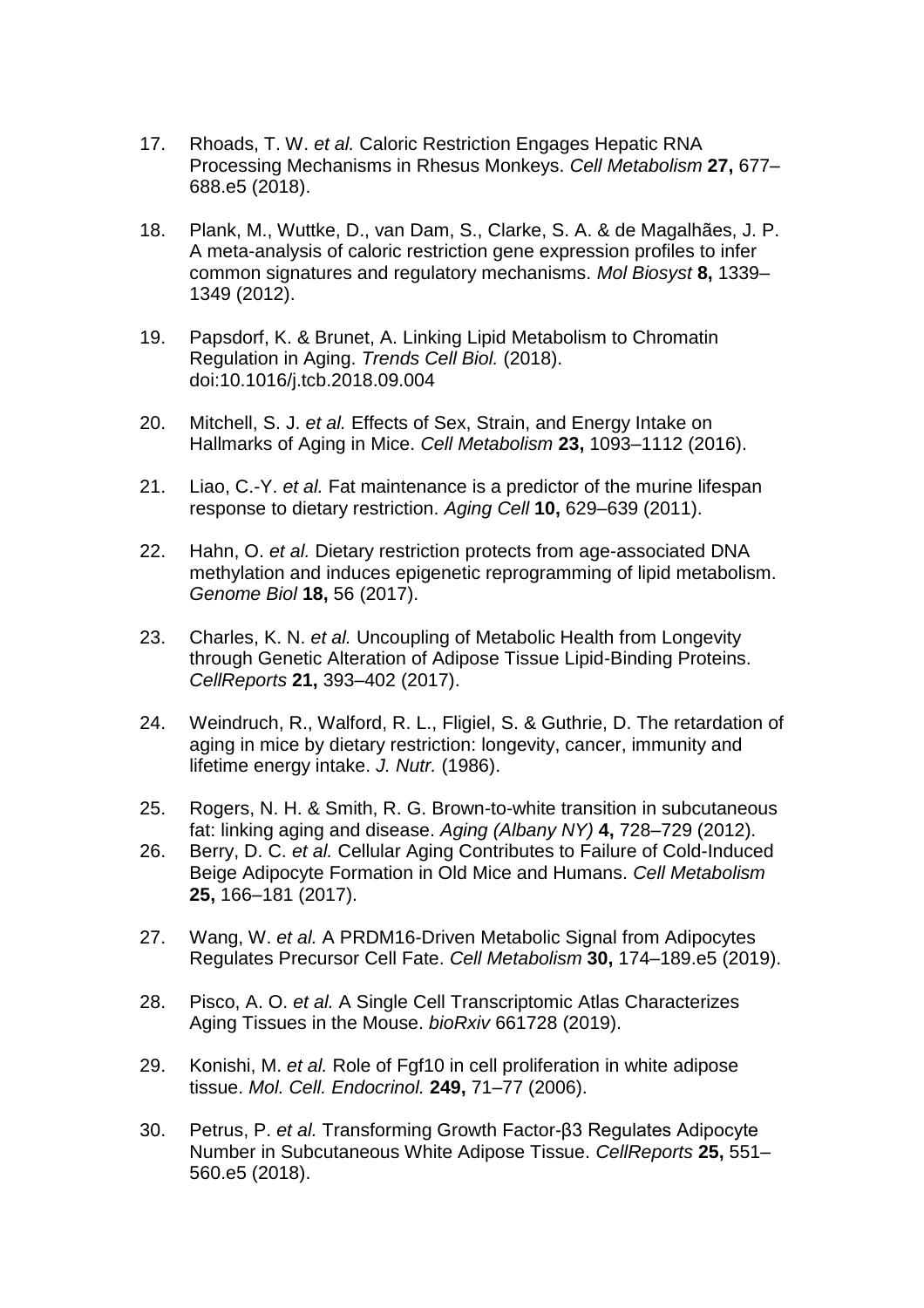- 31. Townsend, K. L. & Tseng, Y.-H. Brown fat fuel utilization and thermogenesis. *Trends Endocrinol. Metab.* **25,** 168–177 (2014).
- 32. Kazak, L. *et al.* A creatine-driven substrate cycle enhances energy expenditure and thermogenesis in beige fat. *Cell* **163,** 643–655 (2015).
- 33. Ikeda, K. *et al.* UCP1-independent signaling involving SERCA2bmediated calcium cycling regulates beige fat thermogenesis and systemic glucose homeostasis. *Nature Medicine* **23,** 1454–1465 (2017).
- 34. Wang, Y., Viscarra, J., Kim, S.-J. & Sul, H. S. Transcriptional regulation of hepatic lipogenesis. *Nat Rev Mol Cell Biol* **16,** 678–689 (2015).
- 35. van Meer, G., Voelker, D. R. & Feigenson, G. W. Membrane lipids: where they are and how they behave. *Nat Rev Mol Cell Biol* **9,** 112–124 (2008).
- 36. Shindou, H. & Shimizu, T. Acyl-CoA:Lysophospholipid Acyltransferases. *J. Biol. Chem.* **284,** 1–5 (2008).
- 37. Potting, C. *et al.* TRIAP1/PRELI complexes prevent apoptosis by mediating intramitochondrial transport of phosphatidic acid. *Cell Metabolism* **18,** 287–295 (2013).
- 38. Nguyen, A., Rudge, S. A., Zhang, Q. & Wakelam, M. J. Using lipidomics analysis to determine signalling and metabolic changes in cells. *Curr. Opin. Biotechnol.* **43,** 96–103 (2017).
- 39. Zimmermann, R. *et al.* Fat mobilization in adipose tissue is promoted by adipose triglyceride lipase. *Science* **306,** 1383–1386 (2004).
- 40. Haemmerle, G. *et al.* Defective lipolysis and altered energy metabolism in mice lacking adipose triglyceride lipase. *Science* **312,** 734–737 (2006).
- 41. van der Veen, J. N. *et al.* The critical role of phosphatidylcholine and phosphatidylethanolamine metabolism in health and disease. *BBA - Biomembranes* **1859,** 1558–1572 (2017).
- 42. Osman, C., Haag, M., Wieland, F. T., Brügger, B. & Langer, T. A mitochondrial phosphatase required for cardiolipin biosynthesis: the PGP phosphatase Gep4. *EMBO J.* **29,** 1976–1987 (2010).
- 43. Tamura, Y. *et al.* Role for two conserved intermembrane space proteins, Ups1p and Ups2p, [corrected] in intra-mitochondrial phospholipid trafficking. *J. Biol. Chem.* **287,** 15205–15218 (2012).
- 44. Saita, S. *et al.* PARL partitions the lipid transfer protein STARD7 between the cytosol and mitochondria. *EMBO J.* **37,** (2018).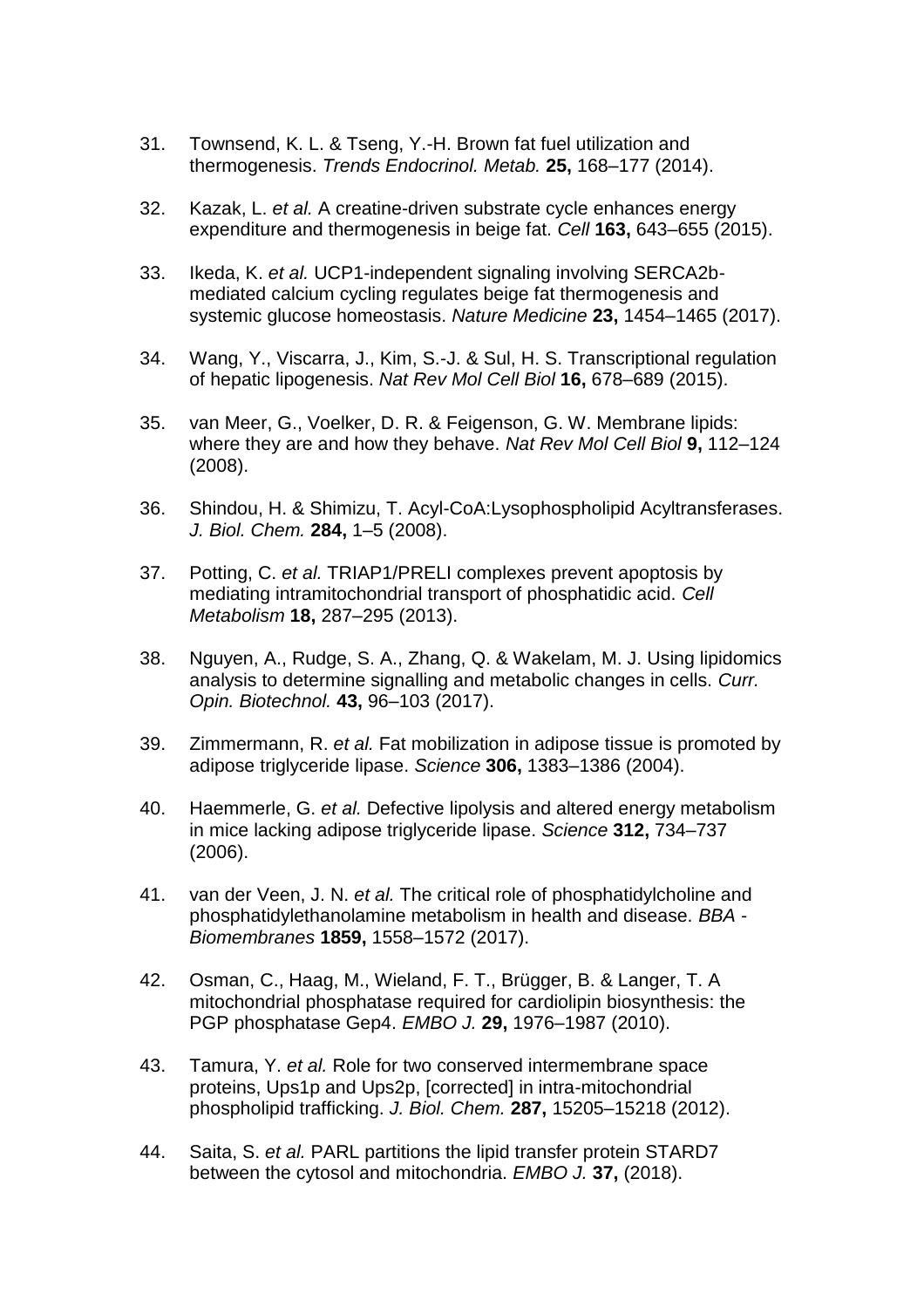- 45. Horibata, Y. & Sugimoto, H. StarD7 mediates the intracellular trafficking of phosphatidylcholine to mitochondria. *J. Biol. Chem.* **285,** 7358–7365 (2010).
- 46. Horibata, Y. *et al.* StarD7 Protein Deficiency Adversely Affects the Phosphatidylcholine Composition, Respiratory Activity, and Cristae Structure of Mitochondria. *J. Biol. Chem.* **291,** 24880–24891 (2016).
- 47. Harrison, D. E. *et al.* Rapamycin fed late in life extends lifespan in genetically heterogeneous mice. *Nature* **460,** 392–395 (2009).
- 48. Ikeno, Y. *et al.* Do Ames dwarf and calorie-restricted mice share common effects on age-related pathology? *Pathobiol Aging Age Relat Dis* **3,** (2013).
- 49. Brandhorst, S. & Longo, V. D. Fasting and Caloric Restriction in Cancer Prevention and Treatment. *Recent Results Cancer Res.* **207,** 241–266 (2016).
- 50. Zhang, C. *et al.* Structural modulation of gut microbiota in life-long calorie-restricted mice. *Nat Commun* **4,** 2163 (2013).
- 51. Fabbiano, S. *et al.* Functional Gut Microbiota Remodeling Contributes to the Caloric Restriction-Induced Metabolic Improvements. *Cell Metabolism* (2018). doi:10.1016/j.cmet.2018.08.005
- 52. Florian, M. C. *et al.* A canonical to non-canonical Wnt signalling switch in haematopoietic stem-cell ageing. *Nature* **503,** 392–396 (2013).
- 53. Kalamakis, G. *et al.* Quiescence Modulates Stem Cell Maintenance and Regenerative Capacity in the Aging Brain. *Cell* **176,** 1407–1419.e14 (2019).
- 54. Lee, M.-W. *et al.* Activated type 2 innate lymphoid cells regulate beige fat biogenesis. *Cell* **160,** 74–87 (2015).
- 55. Huang, Z. *et al.* The FGF21-CCL11 Axis Mediates Beiging of White Adipose Tissues by Coupling Sympathetic Nervous System to Type 2 Immunity. *Cell Metabolism* **26,** 493–508.e4 (2017).
- 56. Wang, W. & Seale, P. Control of brown and beige fat development. *Nat Rev Mol Cell Biol* **17,** 691–702 (2016).
- 57. Schaum, N. *et al.* The murine transcriptome reveals global aging nodes with organ-specific phase and amplitude. *bioRxiv* 662254 (2019).
- 58. Fujii, N. *et al.* Sterol regulatory element-binding protein-1c orchestrates metabolic remodeling of white adipose tissue by caloric restriction. *Aging Cell* **16,** 508–517 (2017).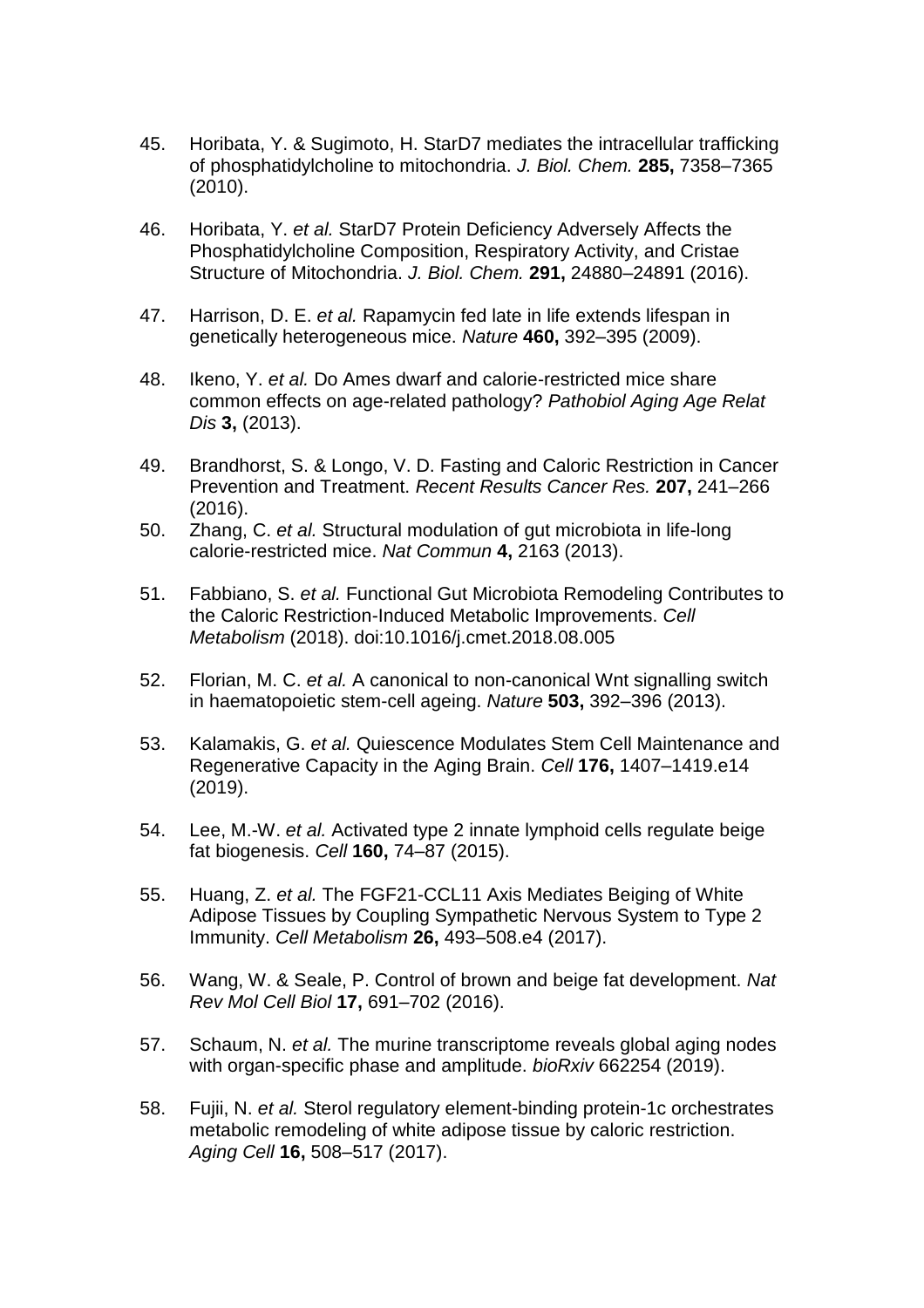- 59. Soare, A., Cangemi, R., Omodei, D., Holloszy, J. O. & Fontana, L. Long-term calorie restriction, but not endurance exercise, lowers core body temperature in humans. *Aging (Albany NY)* **3,** 374–379 (2011).
- 60. Lapa, C. *et al.* Whitening and Impaired Glucose Utilization of Brown Adipose Tissue in a Rat Model of Type 2 Diabetes Mellitus. *Nature Publishing Group* **7,** 16795 (2017).
- 61. Corrales, P. *et al.* Long-term caloric restriction ameliorates deleterious effects of aging on white and brown adipose tissue plasticity. *Aging Cell* **18,** e12948 (2019).
- 62. Valle, A., García-Palmer, F. J., Oliver, J. & Roca, P. Sex differences in brown adipose tissue thermogenic features during caloric restriction. *Cell. Physiol. Biochem.* **19,** 195–204 (2007).
- 63. Cao, H. *et al.* Identification of a lipokine, a lipid hormone linking adipose tissue to systemic metabolism. *Cell* **134,** 933–944 (2008).
- 64. Lynes, M. D. *et al.* Cold-Activated Lipid Dynamics in Adipose Tissue Highlights a Role for Cardiolipin in Thermogenic Metabolism. *CellReports* **24,** 781–790 (2018).
- 65. Sustarsic, E. G. *et al.* Cardiolipin Synthesis in Brown and Beige Fat Mitochondria Is Essential for Systemic Energy Homeostasis. *Cell Metabolism* **28,** 159–174.e11 (2018).
- 66. Tain, L. S. *et al.* A proteomic atlas of insulin signalling reveals tissuespecific mechanisms of longevity assurance. *Mol Syst Biol* **13,** 939 (2017).
- 67. Kajimura, S., Spiegelman, B. M. & Seale, P. Brown and Beige Fat: Physiological Roles beyond Heat Generation. *Cell Metabolism* **22,** 546– 559 (2015).
- 68. Sultan, M. *et al.* A simple strand-specific RNA-Seq library preparation protocol combining the Illumina TruSeq RNA and the dUTP methods. *Biochem. Biophys. Res. Commun.* **422,** 643–646 (2012).
- 69. Kim, D. *et al.* TopHat2: accurate alignment of transcriptomes in the presence of insertions, deletions and gene fusions. *Genome Biol* **14,** R36 (2013).
- 70. Love, M. I., Huber, W. & Anders, S. Moderated estimation of fold change and dispersion for RNA-seq data with DESeq2. *Genome Biol* **15,** 550 (2014).
- 71. Alexa, A. & Rahnenfuhrer, J. *Bioconductor - topGO*. (R package version, 2010).
- 72. Stuart, T. *et al.* Comprehensive Integration of Single-Cell Data. *Cell*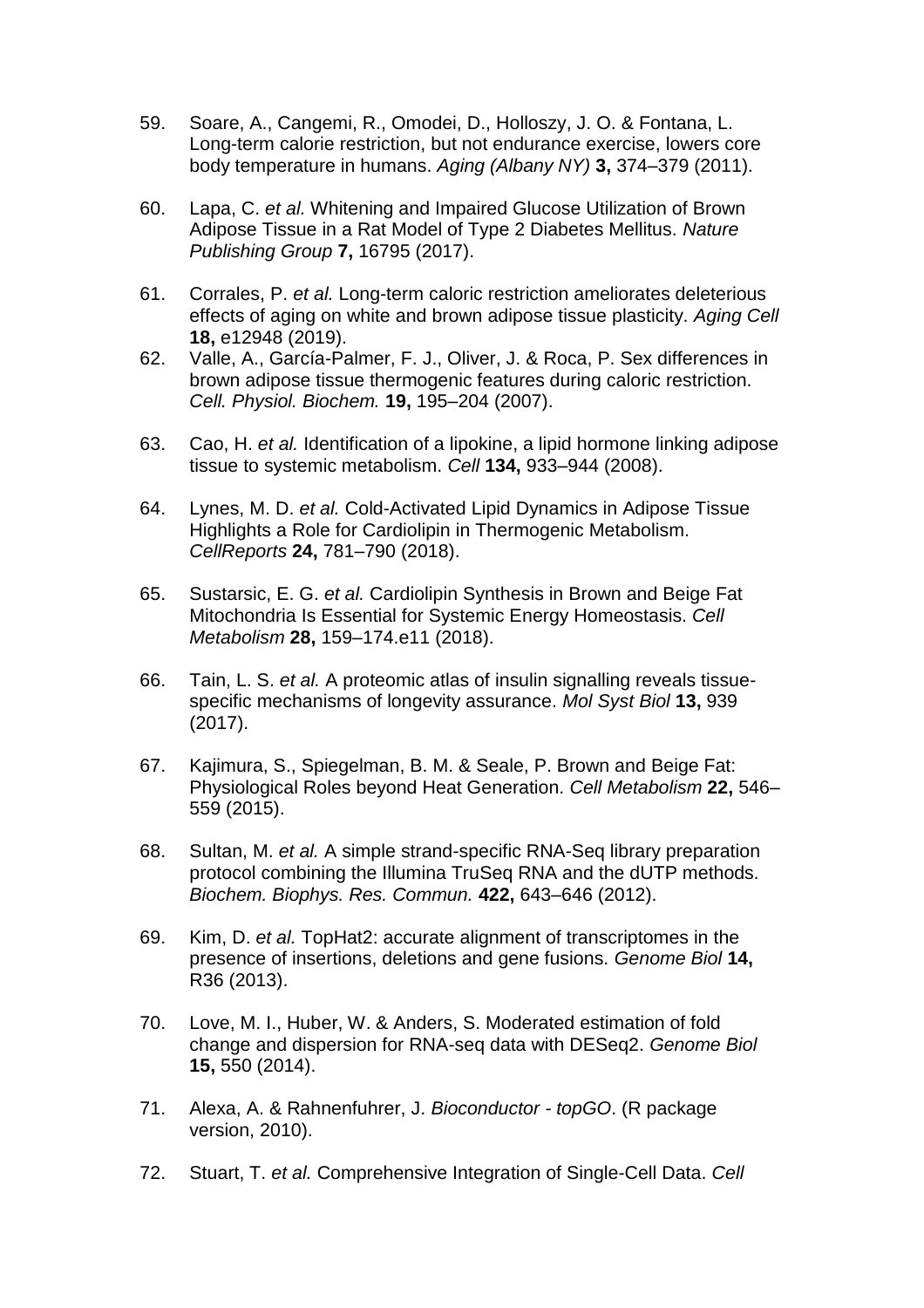**177,** 1888–1902.e21 (2019).

- 73. Schindelin, J. *et al.* Fiji: an open-source platform for biological-image analysis. *Nat Meth* **9,** 676–682 (2012).
- 74. Peck, B. *et al.* Inhibition of fatty acid desaturation is detrimental to cancer cell survival in metabolically compromised environments. *Cancer Metab* **4,** 6 (2016).
- 75. Clark, J. *et al.* Quantification of PtdInsP3 molecular species in cells and tissues by mass spectrometry. *Nat Meth* **8,** 267–272 (2011).
- 76. Bligh, E. G. & Dyer, W. J. A rapid method of total lipid extraction and purification. *Can J Biochem Physiol* **37,** 911–917 (1959).
- 77. Fabregat, A. *et al.* The Reactome Pathway Knowledgebase. *Nucleic Acids Research* **46,** D649–D655 (2018).

## **Corresponding authors**

Correspondence to Michael J.O. Wakelam, Andreas Beyer, Sebastian Grönke or Linda Partridge.

## **Acknowledgments**

We thank Richard Weindruch, James Nelson, Rich Miller, Colin Selman, Dominic Withers and Friedemann Kiefer for their advice on the mouse dietary restriction protocol and Dietmar Vestweber and the Max-Planck-Institute for Molecular Biomedicine, Münster, for kindly allowing us to conduct our studies at their facilities. We further thank Ina Gravemeier, Ulrich Hill, Jennifer Matutat, Andrea Mesaros and Brit Neuhaus for assistance with mouse work. We thank Tony Wyss-Coray and the *Tabula Muris* consortium for kindly granting access to their single-cell transcriptome atlas, and for advice and supervision during the corresponding analysis.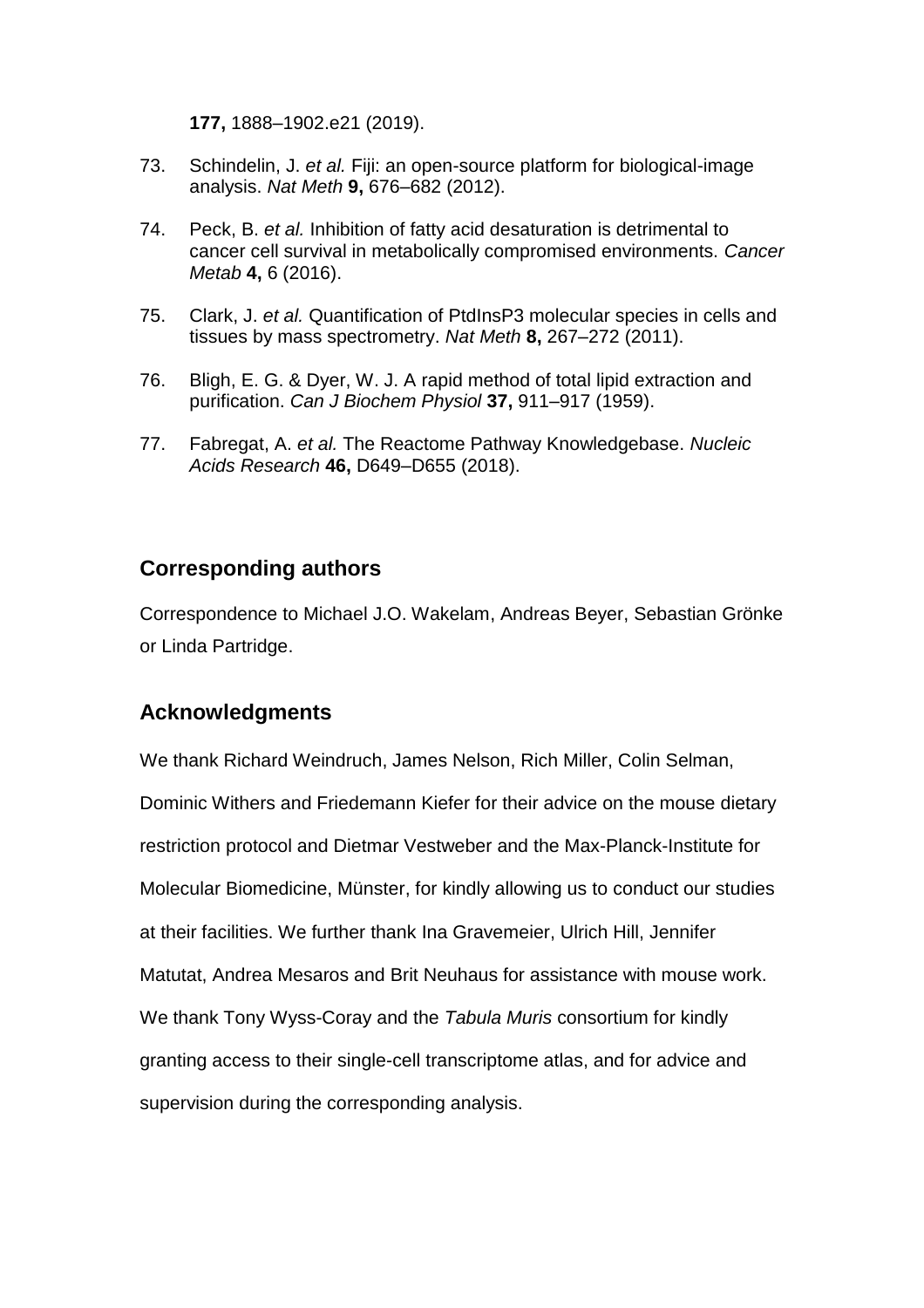We acknowledge funding from the Max Planck Society, Bundesministerium für Bildung und Forschung Grant SyBACol 0315893A-B (to AB and LP) and the European Research Council under the European Union's Seventh Framework Programme (FP7/2007-2013)/ERC grant agreement number 268739 to LP. MJOW, AN and QZ thank the BBSRC (BB/P013384/1) and the MRC (MR/M004821/1) for financial support.

## **Contributions**

SG, AB, MJW and LP designed the experiments and drafted the manuscript together with OHa. SP conceptualized and performed power analyses to determine the required number of animals for the switch experiments, and guided the mortality data analysis. OHe performed the RNA-seq. LFD performed qPCR and western blot experiments. TT and TL designed and conducted the in-vitro pulse chase experiments with LFD and LG. QZ and MJW conducted the lipidomic profiling. AN conceptualized and performed the lipidome network analysis. OHa performed most of the lifespan and bioinformatic analyses. All authors read and approved the final manuscript.

## **Competing interests**

The authors declare no competing interests.

## **Figure legends**

**Fig. 1**

**Demography of dietary restriction in mice**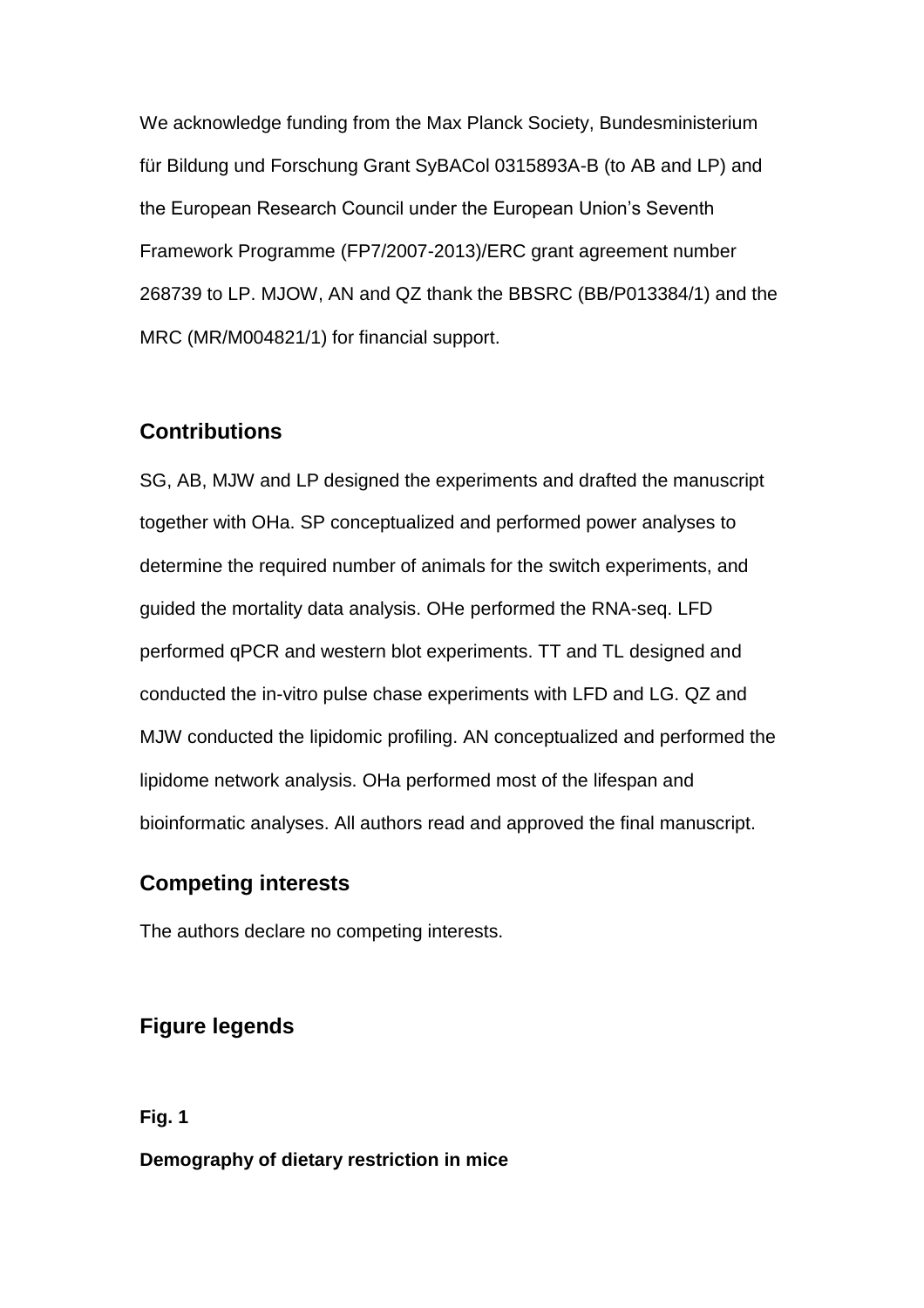**a**, Schematic representation of the switch experiment. Animal numbers per treatment group are indicated. **b**, Body weights for chronic and switch diet cohorts (mean ± 95% confidence intervals). Solid lines indicate when chronic DR and diet switches were applied. Dashed line indicates tissue collection time point. n=45 biologically independent animals per diet. **c**, Post-switch Kaplan-Meier survival curves for chronic and switch diet cohorts. Data represents n=157 (AL), n=157 (DR), n=190 (DR) and n=194 (DRAL) biologically independent animals. Solid lines represent KM fit, shaded area represent the 95% confidence interval. Cox regression was used to avoid making assumptions about the shape of the trajectories. Late-onset DR (ALDR) mice differed significantly in their hazard ratio from both chronically DR fed (hazard ratio = 1.16,  $p < 0.0001$ ; Wald statistic) and ad libitium (AL) fed mice (hazard ratio =  $-0.46$ ,  $p < 0.0001$ ; see inset; Wald statistic). Lateonset AL (DRAL) mice differed significantly in their hazard ratios to both chronically AL fed (hazard ratio =  $-1.05$ , p<0.0001) and DR fed mice (hazard ratio =  $0.5$ ,  $p < 0.0001$ ; see inset). Centres represent hazard ratio, error bars the standard error (SE). **d**, Post-switch hazard ratios of ALDR fed mice relative to chronic AL fed animals (middle columns) and DRAL fed mice relative to chronic DR fed animals (right columns). To profile age-specific effects, Cox regression analysis was restricted to animals dying before indicated age. Green mark indicates median lifespan of ALDR cohort. **e**, **f** Age-specific, log-transformed mortality rates of mice in response to ALDR **e** and DRAL **f** switch diets. Mortality rates were truncated after the AL cohort had reached 20% survival (30 mice <). Data represents n=157 (AL), n=157 (DR), n=190 (DR) and n=194 (DRAL) biologically independent animals. **g**,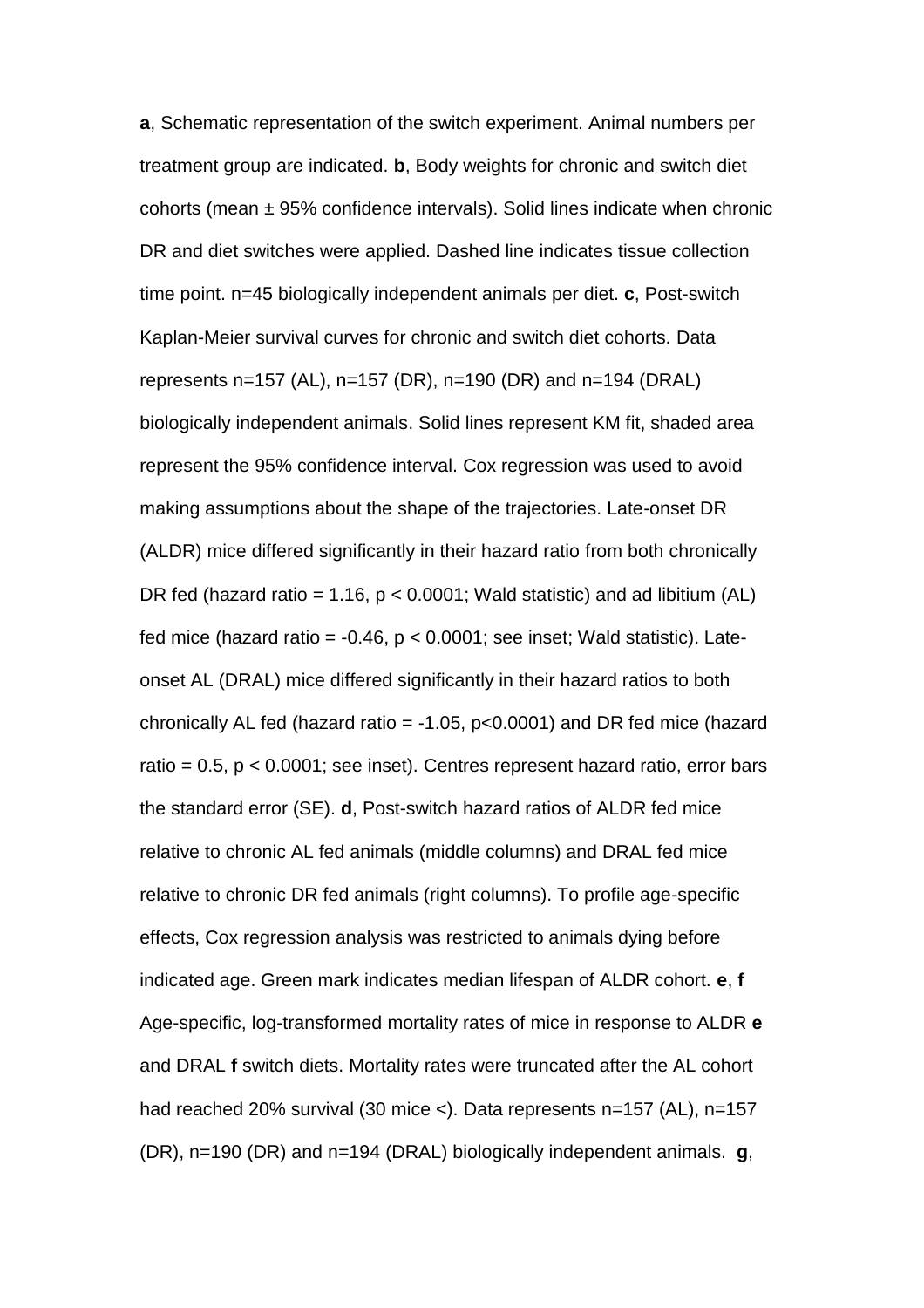Hazard ratio difference between both switch diets after normalizing against corresponding pre-switch diet groups (Wald statistic). Cox regression analysis was restricted to animals dying before indicated age or until the AL cohort had reached 25% survival (40 mice).

**Fig. 2**

# **Post-switch weight change correlate with survival outcome under lateonset DR**

**a**, Scatterplot representation of mouse-specific rates of weight change versus mouse-specific age at death for both ALDR and DRAL switch cohorts. Linear regression analysis found a significant association for weight change and age at death for the ALDR switch cohort. Animals with a weight loss higher than 0.2 g/d are marked. **b**, Scatterplot representation of mouse-specific weights at switch date versus mouse-specific age at death for both ALDR (green) and DRAL (orange) switch cohorts. Linear regression found no significant association. Animals with a weight loss higher than 0.2 g/d are marked. n=45 biologically independent animals per diet.

## **Fig. 3**

# **Detection of an age- and tissue-specific transcriptional memory of prior AL feeding**

**a**, Organ weight of gonadal fat pads at dissection time point (805 days). Oneway ANOVA followed by two-sided post-hoc Tukey test; n=10 biologically independent animals per diet. Means ± SEM. **b-d**, Principal component analysis plot of RNA-seq data in **b** liver, **c** brown adipose tissue (BAT) and **d** gonadal white adipose tissue (WAT). **e**-**f**, Venn diagrams depicting the overlap of differentially expressed genes in liver, BAT and WAT **e** under DR feeding,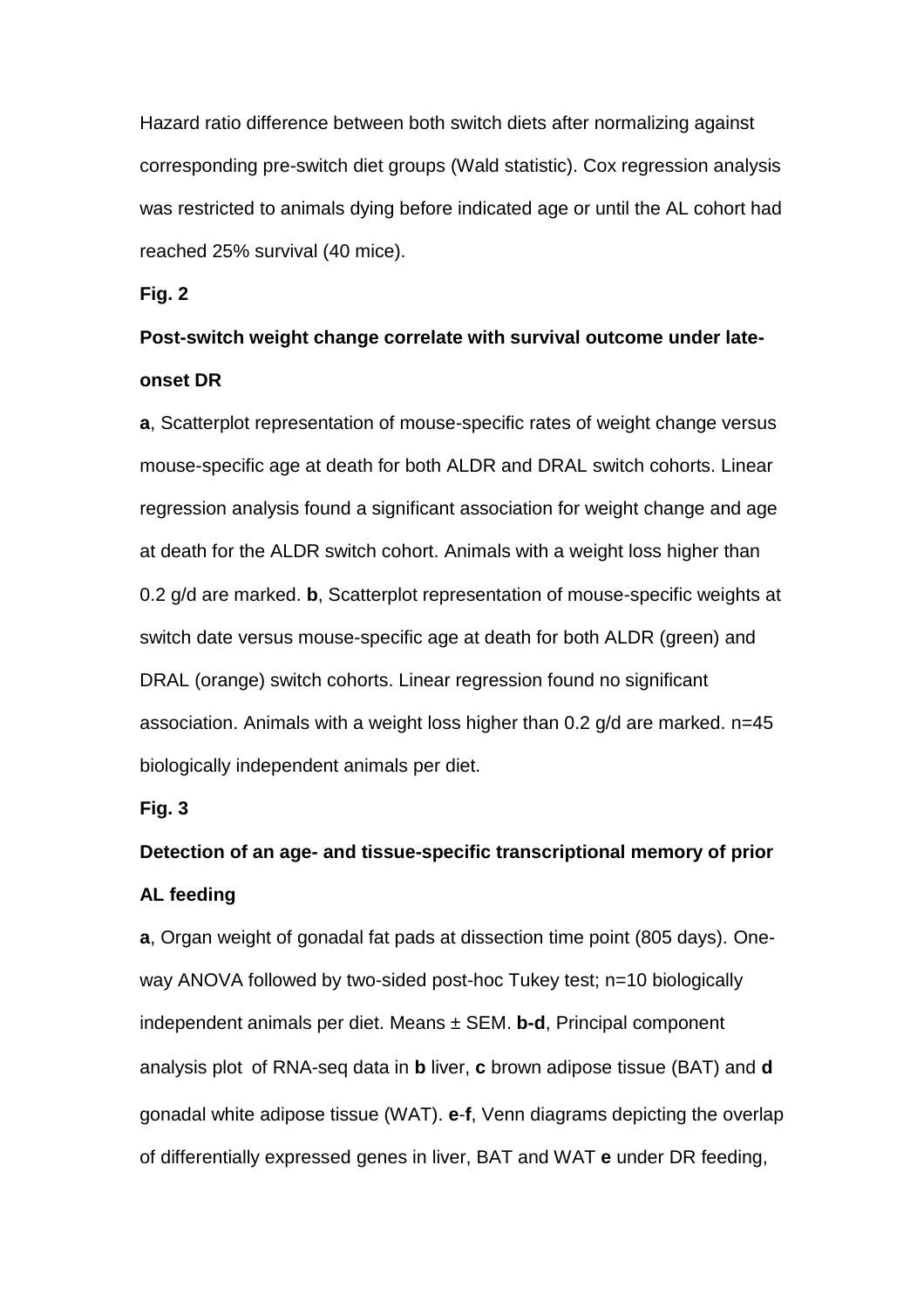relative to the AL or ALDR group; and **f** under AL feeding, relative to the DR or DRAL groups. Switch-resistant genes are highlighted in red. **g,** Boxplot representation of scaled expression levels of differentially up- and downregulated genes under chronic DR as opposed to chronic AL controls in all three tissues. Expression levels of ALDR switch-resistant genes are indicated Boxplots. Scatterplots depicting the expression change for each gene under DR or ALDR feeding (relative to AL). Whiskers represent 1<sup>st</sup> and 5<sup>th</sup> quartile, box edges represent 2<sup>nd</sup> and 4<sup>th</sup> quartile and centre line represents 3<sup>rd</sup> quartile/median. **h**, Heatmap of unsupervised clustering of expression changes for ALDR switch-resistant genes in WAT; color bar represents *z*score range. **i**, Schematic representation of the DR switch experiment in young mice. **j**, Boxplot representation of scaled expression levels of differentially up- and down-regulated genes under chronic DR as opposed to chronic AL controls in BAT and WAT of ALDR switch mice at young age. Boxplots are defined as in **g**, **k** Representative Gene ontology (GO) enrichment of ALDR switch-resistant genes in BAT (left) and WAT (right). Lengths of bars represent negative ln-transformed p-values using two-sided Fisher's exact test. Cells indicate gene-wise log2-foldchanges (log2FC) between DR and ALDR fed mice. The complete list of enriched GO terms can be found in Supplementary Tables 2 and 3. Biologically independent animals used for RNA-seq: Liver: n=3 (AL, DR, ALDR, DRAL, ALDR 5m, AL 5m); BAT: n=3 (AL, DR, DRAL, AL 5m, ALDR 5m) n=5 (ALDR); WAT: n=3 (AL, DR, ALDR, AL 5m) n=5 (ALDR, DRAL). \*\*\* p<0.0001.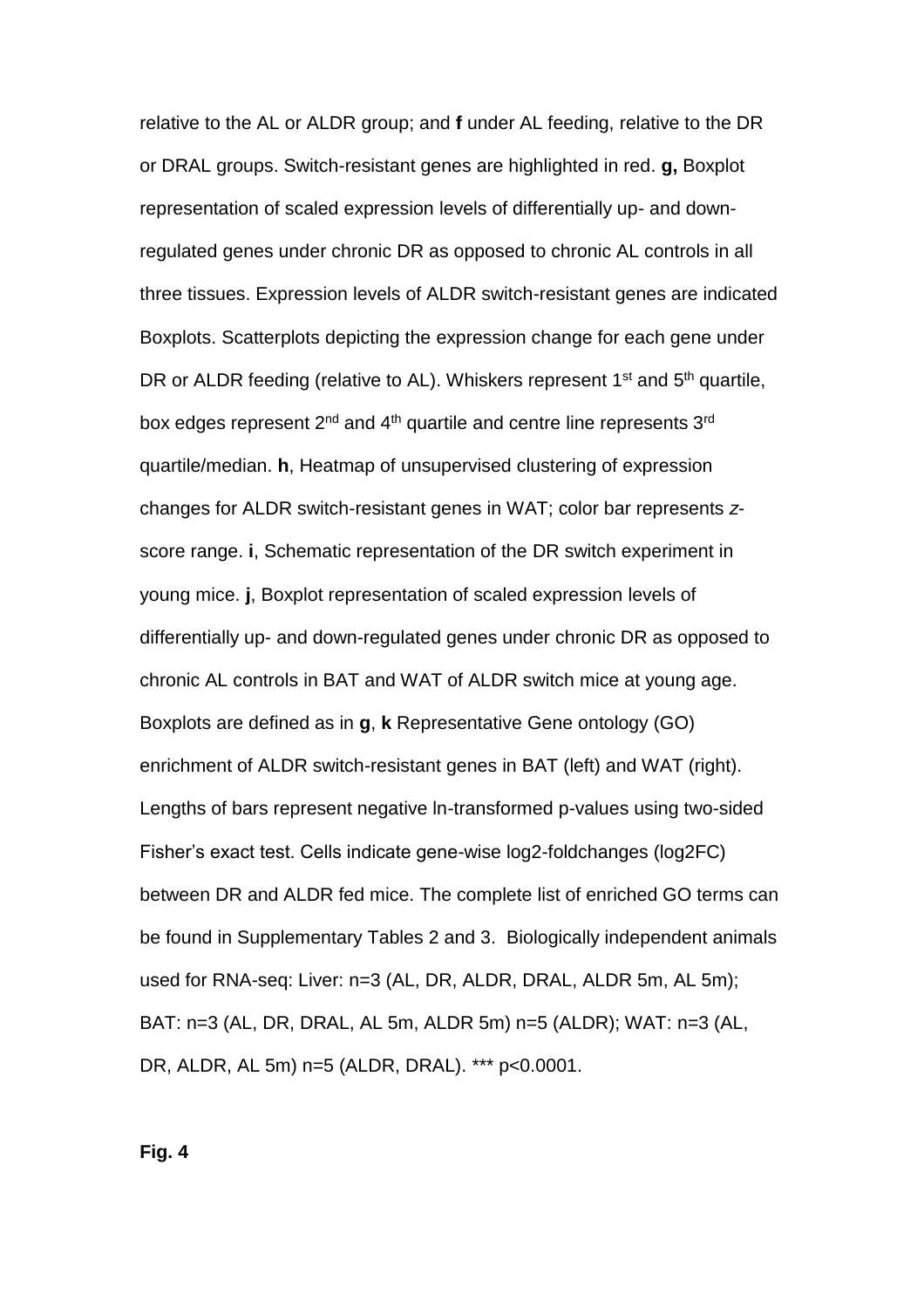## **White adipose tissue-specific impairment of mitochondrial biogenesis under late-onset DR.**

**a**, Distribution of gene-wise expression changes in WAT under chronic DR and switch diets relative to chronic AL feeding for genes associated with the GO term 'Mitochondrion' ( $n = 1299$  genes). Whiskers represent 1<sup>st</sup> and 5<sup>th</sup> quartile, box edges represent  $2<sup>nd</sup>$  and  $4<sup>th</sup>$  quartile and centre line represents 3<sup>rd</sup> quartile/median. Two-sided Wilcoxon rank-sum test, adjusted for multiple testing. **b**, Pgc1*α (Ppargc1a)* mRNA expression (RNA-seq) in WAT. Twosided Wald test, adjusted for multiple testing. **c**, mtDNA copy number in WAT. One-way ANOVA, two-sided Tukey post hoc test. **d**, Western blot analysis of mtCO1 and NDUFA9 in WAT with *α*-tubulin as loading control. One-way ANOVA, two-sided Tukey post hoc test. **e**, Propionyl- and Succinyl-CoA levels in WAT. One-way ANOVA, two-sided Tukey post hoc test. **f**, mRNA expression (RNA-seq) of thermogenic marker genes in WAT. Two-sided Wald test, adjusted for multiple testing. **g**, mRNA expression (qRT-PCR) of *Ucp1*, *Srebf1*, *Acaca (ACC)*, *Fasn* and *Elovl6* in the WAT relative to *Pol2ri*. One-way ANOVA, two-sided Tukey post hoc test. Biologically independent animals used: RNA-seq: n=3 (AL, DR, ALDR, AL 5m) n=5 (ALDR, DRAL); Western blot, qPCR and lipidomics: n=4 per diet. Means ± SEM, \*\*\* q<0.0001.

### **Fig. 5**

# **White adipose tissue-specific transcriptional memory predicts impaired activation of de-novo lipogenesis under late-onset DR.**

**a**, Scatterplots depicting the expression change for each gene under DR or ALDR feeding (relative to AL) in WAT. The top 50 switch-resistant genes are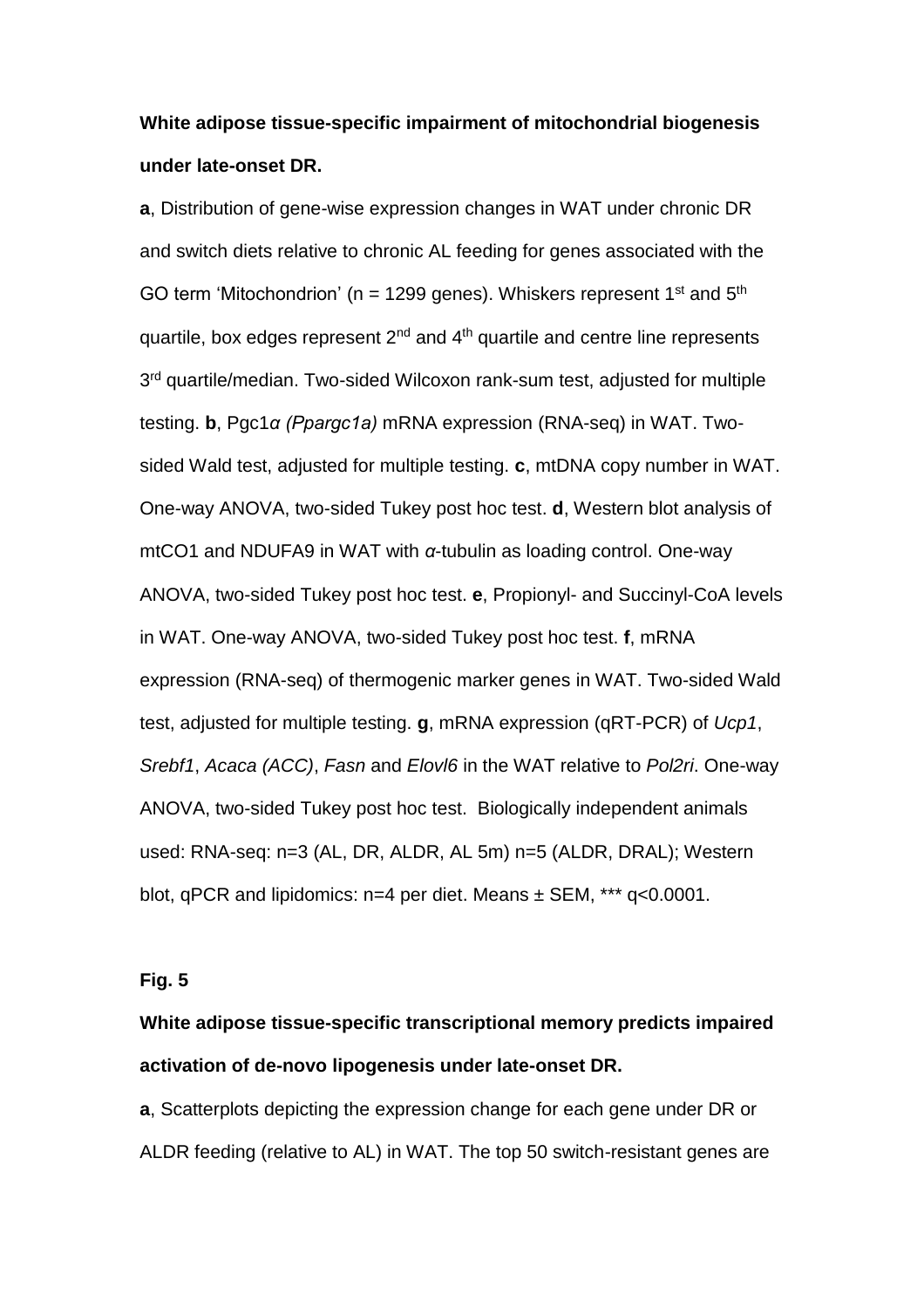highlighted in red. **b**, Gene-wise Cook's distances from weighted linear regression analysis of expression changes under DR or ALDR feeding (relative to AL) in WAT. **c**, GO enrichment of the top 50 ALDR switch-resistant genes. Cells indicate gene-wise log2-foldchanges (log2FC) between DR and ALDR fed mice. Lengths of bars represent negative ln-transformed p-values using two-sided Fisher's exact test. **d**, *Srebf1* mRNA expression (RNA-seq). **e**, mRNA expression (RNA-seq) of key *de-novo* fatty acid synthesis genes in WAT. Two-sided Wald test, adjusted for multiple testing. **f**-**h**, Abundance of **f** the total pool of free fatty acids, **g**, Palmitate and **h**, Palmitoleate in WAT. One-way ANOVA followed by two-sided post-hoc Tukey test. **i**, Heatmap of unsupervised clustering of abundance changes for measured lipid classes in WAT; color bar represents *z*-score range. Black box highlights lipids with induction specifically in young ALDR mice. Biologically independent animals used for RNA-seq: n=3 (AL, DR, ALDR, AL 5m) n=5 (ALDR, DRAL). The RNA-seq experiment has been done once. Biologically independent animals used for Lipidomics:  $n=4$  per diet. Means  $\pm$  SEM, \*\*\* q<0.0001.

### **Fig. 6**

### **DR remodels lipid flux in adipose tissue**

**a**, Abundance of lipid classes involved in synthesis of complex lipid molecules as measured in WAT; n=4 biologically independent animals per diet. One-way ANOVA followed by two-sided post-hoc Tukey test. Triglycerides were extracted separately and absolute lipidome values cannot directly be compared to other lipid classes. **b**, Schematic representation of the WAT explant culture experiment. The experiment was done once with n=3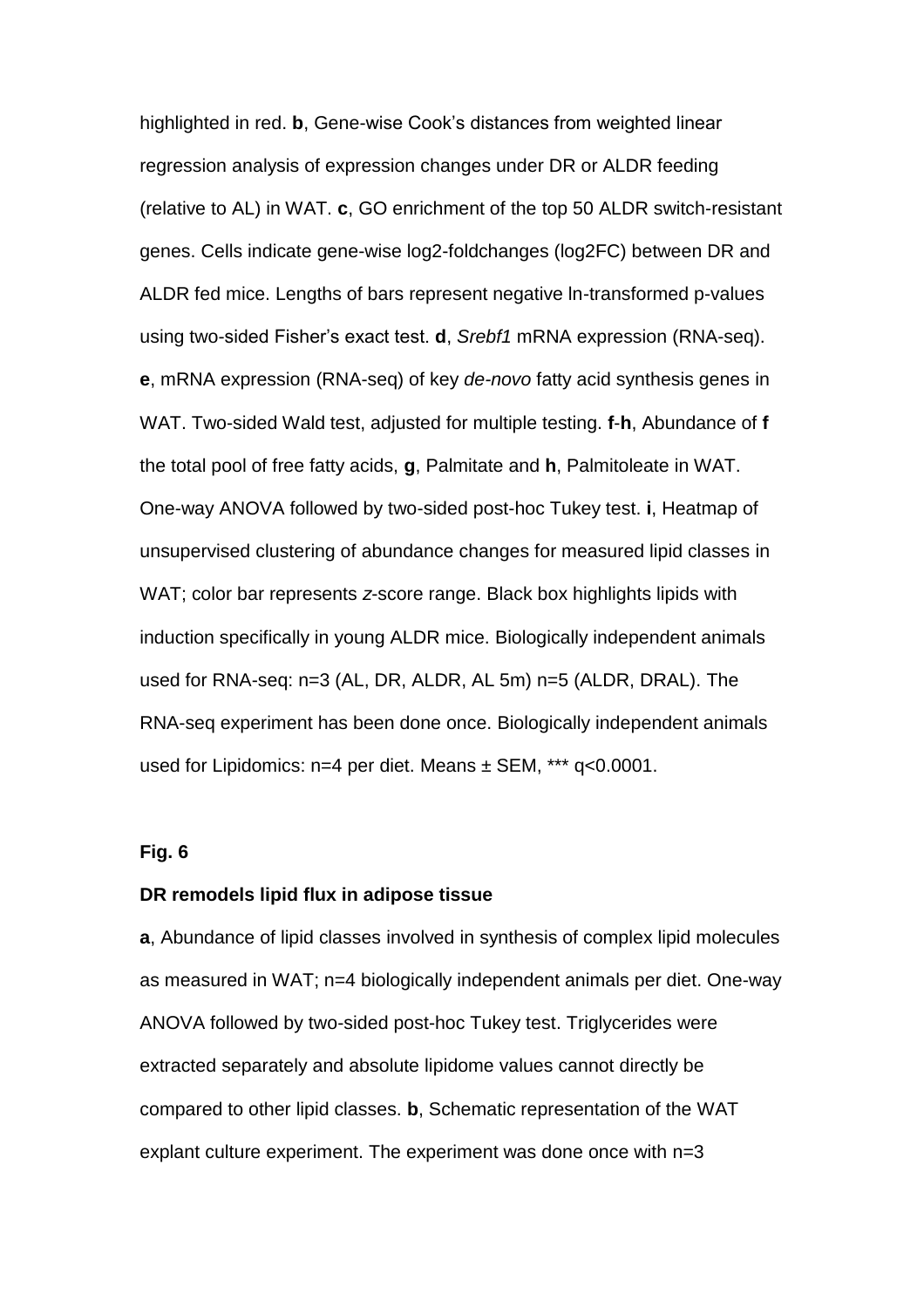biologically independent, 24 months old animals per diet. Each isolated WAT depot was equally distributed across three wells and incubated with NBD-PG and transfectant (n=2 technical replicates) or transfectant only (n=1 negative control) **c**, Representative cellular uptake profiles of exogenously supplied NBD-PG explant-cultured adipocytes. Lipids were separated by TLC and analyzed by fluorescence scanning. Lipid species with low polarity run on top. Standard phospholipids allowed the identification of lipid spots representing triglyceride (TG), diglyceride (DG) and PG levels (the asterisks indicate unidentified lipid species). Full TLC scan and analysis details are presented in Extended Data Fig. 8. **d**, Relative fluorescence intensity profile in AL- and DRderived explant cultures (biological replicates n=3; technical replicates n=2; the asterisks indicate unidentified lipid species). **e**, Relative fluorescent signal in the TG band. n=3 biologically independent, 24 months old animals per diet; technical replicates were averaged prior analysis. Two-sided t test. Means ± SEM, \*\*\* q<0.0001.

**Fig. 7**

# **Chronic, but not late-onset DR reprograms lipid synthesis to promote mitochondrial membrane synthesis**

**a**, Analysis of lipid pathway activity in WAT of DR fed mice relative to AL control. Red and blue arrows show reactions with positive and negative activity, respectively. Colored circles indicate relative log2-transformed abundance of lipid classes. Green arrows indicate the major predicted lipid flux across the network. **b**, Active and **c**, inactive pathways under DR and switch diets relative to AL control (dashed line indicates significance threshold). One-sided t tests (forward or reverse reaction) were used to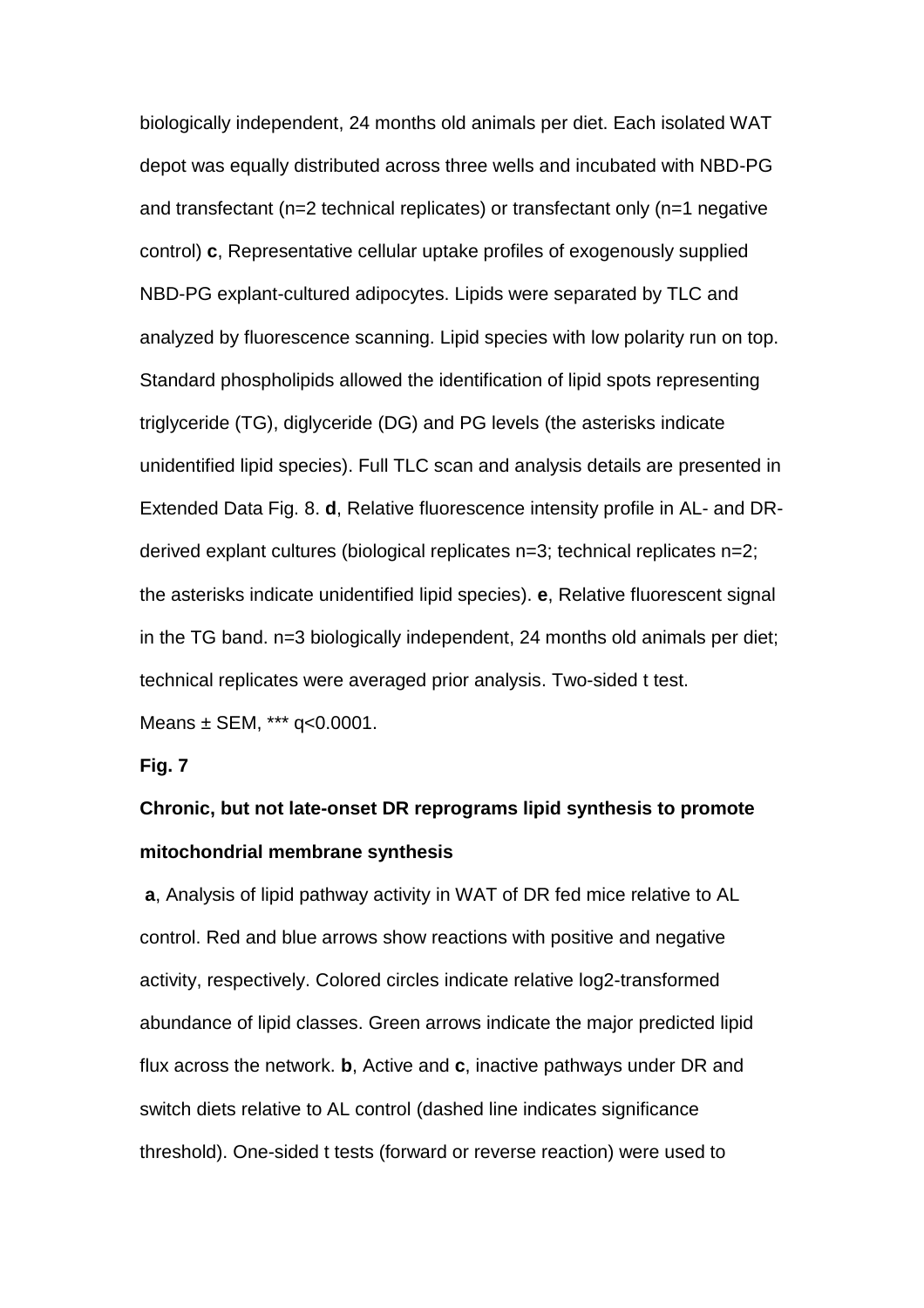calculate p values before z transformation. P values above bar graph indicates significance for same pathway relative to DR. Pathway activity was predicted based on lipidomics data with n=4 biologically independent animals per diet. **d**, mRNA expression (RNA-seq) of key genes in PC synthesis (Cept1) and transport (Stard7), which map to differentially active pathways. Two-sided Wald test, adjusted for multiple testing. **e**, Cardiolipin levels in WAT of chronic or switch diet fed mice (lipidomics). One-way ANOVA followed by two-sided post-hoc Tukey test. (F) Schematic representation of the reprogrammed transcriptome and lipidome in the WAT of chronically DR fed mice. Processes with impaired activation as a result of prior AL feeding are indicated. Biologically independent animals used: RNA-seq: n=3 (AL, DR, ALDR, AL 5m) n=5 (ALDR, DRAL); Lipidomics: n=4 per diet. Means ± SEM, \*\*\*  $q<0.0001$ , \*\*  $q<0.01$ .

#### **Extended Data Fig. 1**

### **Food intake of AL and DRAL mice.**

Body weights for chronic and switch AL cohorts. Solid lines indicate when chronic DR and diet switches were applied. Dashed lines indicate linear fit of weight gain for both cohorts. Slope of linear fits are indicated below. n=45 biologically independent animals per diet. **b**, Averaged daily food intake per mouse. Each point represents the values from one cohort, encompassing 6 cages each. n=3 cohorts per diet. **c**, Average daily food uptake for 3- and 5 weeks post-switch, split by cohorts and individual cage. n=6 biologically independent cages per diet and cohort. Two-sided Wilcoxon rank-sum test, adjusted for multiple testing. **d**, Averaged daily food intake per mouse after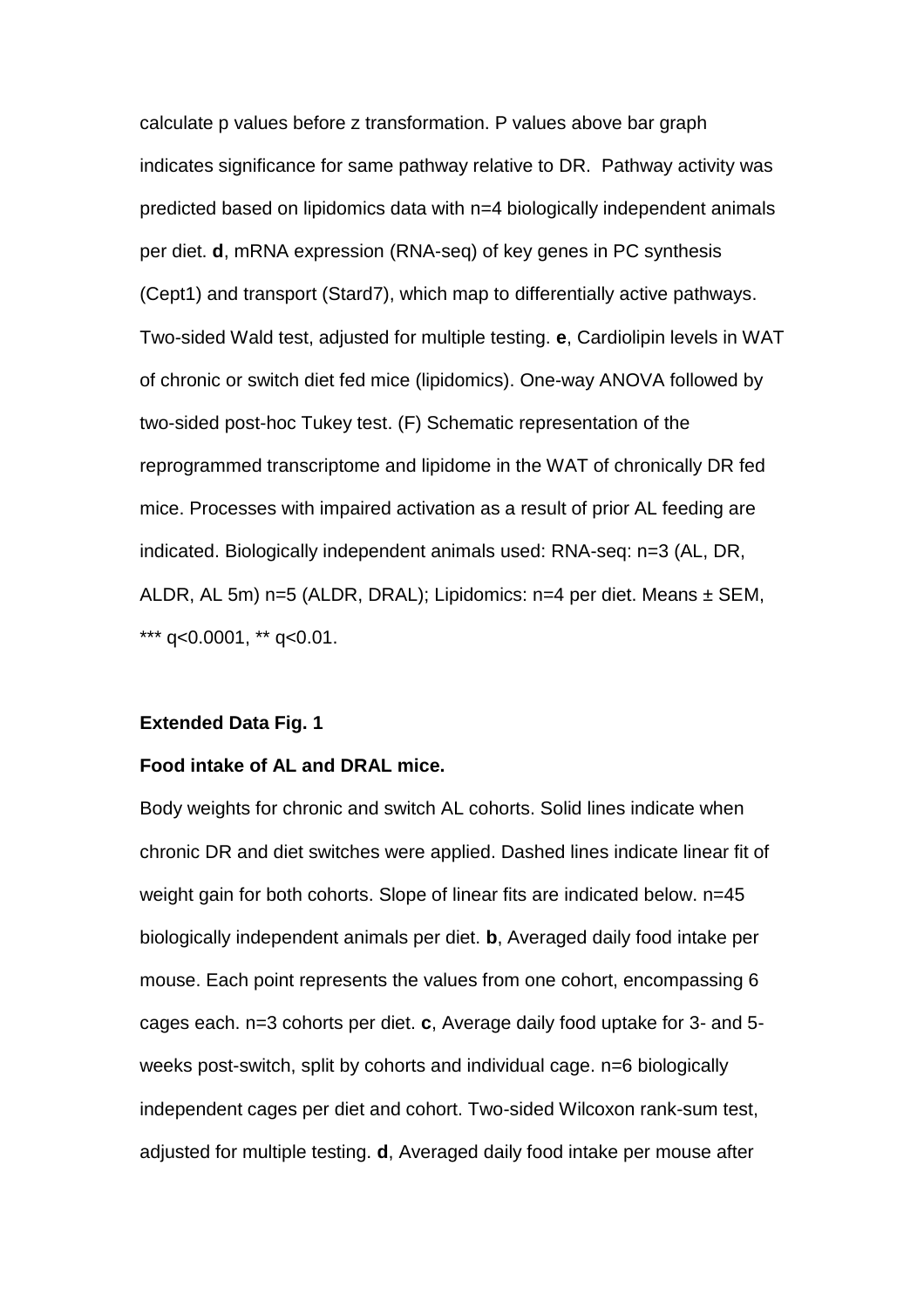normalizing against average body weight. Each point represents the values from one cohort, encompassing 6 cages.  $n=3$  cohorts per diet. Means  $\pm$  SEM.

### **Extended Data Fig. 2**

# **Demography of dietary restriction for each of the three breeding cohorts.**

**a**, Pre- and post-switch weight curves for chronic and switch diet mice from the 3 breeding cohorts  $(± 95%$  confidence intervals). Solid and dashed lines indicate the time point for diet switch and tissue collection, respectively. Tissues were collected from the F3 cohort only. Number above graph indicates total cohort size at birth. n=15 biologically independent animals per diet and cohort. **b**, Cohort-specific post-switch Kaplan-Meier survival curves for chronic and switch diet cohorts. Cox regression (dashed line) was used to avoid making assumptions about the shape of the trajectories. **c**, Cohortspecific distribution of p-values as computed from n=1000 Cox regression analyses with random down-sampling of DRAL and DR cohorts to match the size of AL/ALDR cohorts. Analyses were run relative to the pre- and postswitch control. Dashed line indicates significance threshold. Whiskers represent  $1^{st}$  and  $5^{th}$  quartile, box edges represent  $2^{nd}$  and  $4^{th}$  quartile and centre line represents 3rd quartile/median. Outliers are marked by points. **b**, **c**  Biologically independent animals per cohort at start of switch: F1: n=58 (AL) n=69 (DR), n=72 (DRAL), n=57 (ALDR); F2: n=55 (AL) n=69 (DR), n=69 (DRAL), n=56 (ALDR); F=3: n=44 (AL) n=52 (DR), n=53 (DRAL), n=44  $(ALDR)$ . Means  $\pm$  SEM.

### **Extended Data Fig. 3**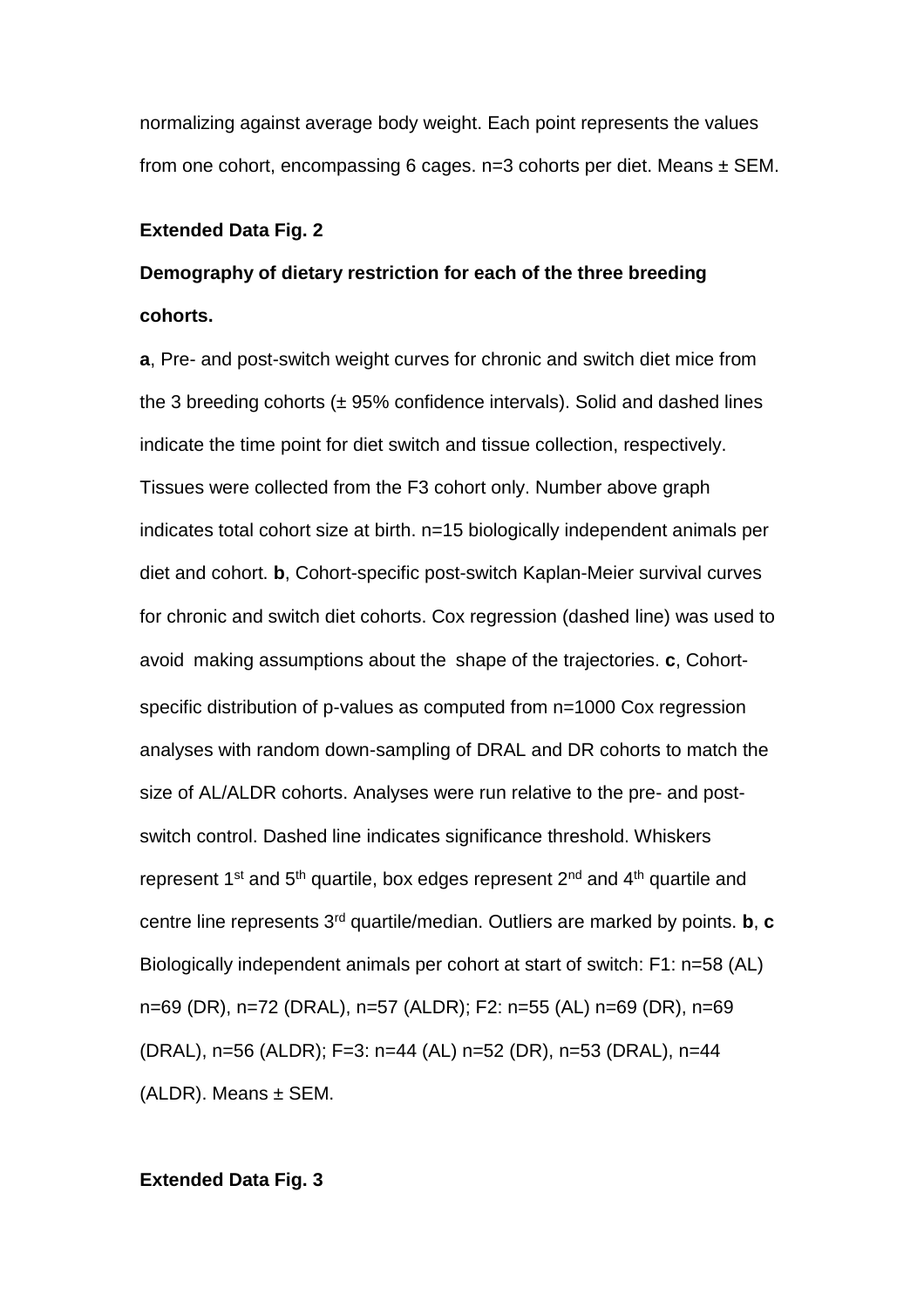**Transcriptional reprogramming in response to early-onset DR and lateonset AL.**

**a**, Heatmap of unsupervised clustering of expression changes for ALDR switch-resistant genes in BAT (n = 3-5 per group; color bar represents *z*-score range). **b**, Boxplot representation of scaled expression levels of differentially up- and down-regulated genes under chronic DR as opposed to chronic AL controls in liver of ALDR switch mice at young age. Whiskers represent 1<sup>st</sup> and 5<sup>th</sup> quartile, box edges represent 2<sup>nd</sup> and 4<sup>th</sup> quartile and centre line represents 3rd quartile/median. **c**-**d**, Heatmap of expression changes for ALDR switch-resistant genes in **c** BAT and **d** WAT of young ALDR switch mice (n = 3 per group; color bar represents *z*-score range). Biologically independent animals used for RNA-seq: Liver: n=3 (AL, DR, ALDR, DRAL, ALDR 5m, AL 5m); BAT: n=3 (AL, DR, DRAL, AL 5m, ALDR 5m) n=5 (ALDR); WAT: n=3 (AL, DR, ALDR, AL 5m) n=5 (ALDR, DRAL).

### **Extended Data Fig. 4**

# **scRNA-seq profiling of the stromal-vascular-fraction in young and old WAT**

**a**, t-SNE visualization of scRNA-seq data (FACS Smart-seq2) from the GAT stromal-vascular-fraction, split by age. Preadipocytes as annotated by the Tabula Muris Consortium are colored by age. **b**, Scatterplot representation of average expression levels of genes of young and old preadipocytes. Differentially expressed genes (DEGs) are indicated in blue. **c**, Representative Gene ontology (GO) enrichment of top 300 differentially expressed genes between old and young preadipocytes. Lengths of bars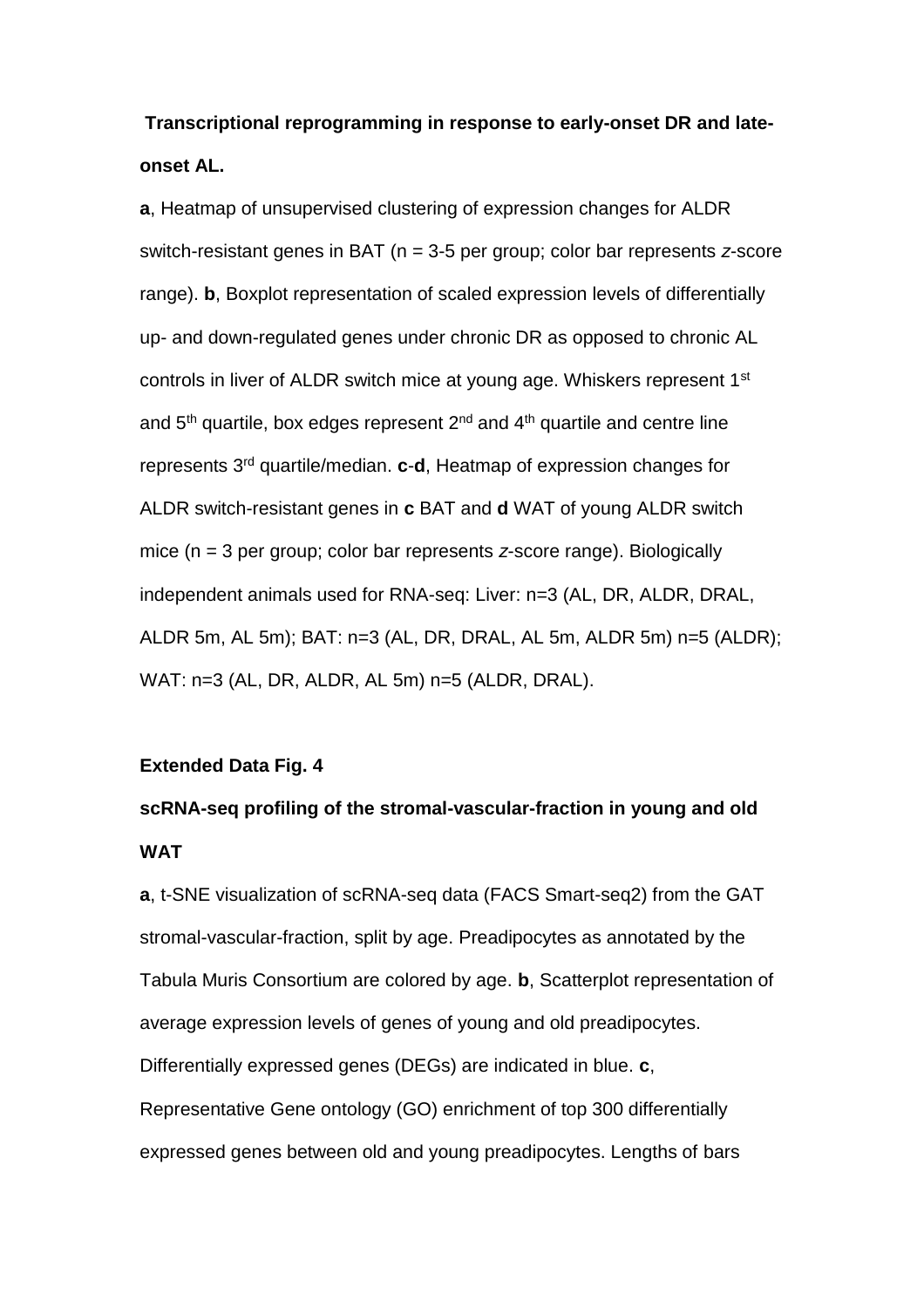represent negative ln-transformed p-values using two-sided Fisher's exact test. **d**, t-SNE visualisation of scRNA-seq data colored by expression of two regulated genes, Ccl7 and Tgfb3. **e**, Scatterplot of expression differences between old and young preadipocytes (by scRNA-seq) versus expression differences between DR and AL (by bulk RNA-seq). Number of common DEGs in each quadrant is indicated in blue, ALDR switch-resistant genes are indicated in red. There was a significant inverse association as determined by two-sided Fisher's exact test for common DEGs ( $p = 0.0026$ ) and when limiting to ALDR switch-resistant genes (p=0.003). **f**, Representative GO enrichment of 91 switch-resistant genes following the inverse association in **e**. Lengths of bars represent negative ln-transformed p-values using two-sided Fisher's exact test. The complete list of enriched GO terms can be found in Supplementary Table 1. **g**, Violin plot representing expression of selected genes across all profiled cell types. Points indicate cell-wise expression levels and violin indicates average distribution of expression split by age. **h**, mRNA expression (RNA-seq) of the same genes WAT. *Scd1* expression is shown in Fig. 5. Two-sided Wald test, adjusted for multiple testing. All scRNA-seq data represents cells that were derived and processes from n=4 biologically independent mice per age group, encompassing a total of n=1962 biologically independent cells. Biologically independent animals used for bulk RNA-seq: n=3 (AL, DR, ALDR, AL 5m) n=5 (ALDR, DRAL). Means ± SEM, \*\*\* p<0.0001.

#### **Extended Data Fig. 5**

**Extended functional enrichment analysis of liver.**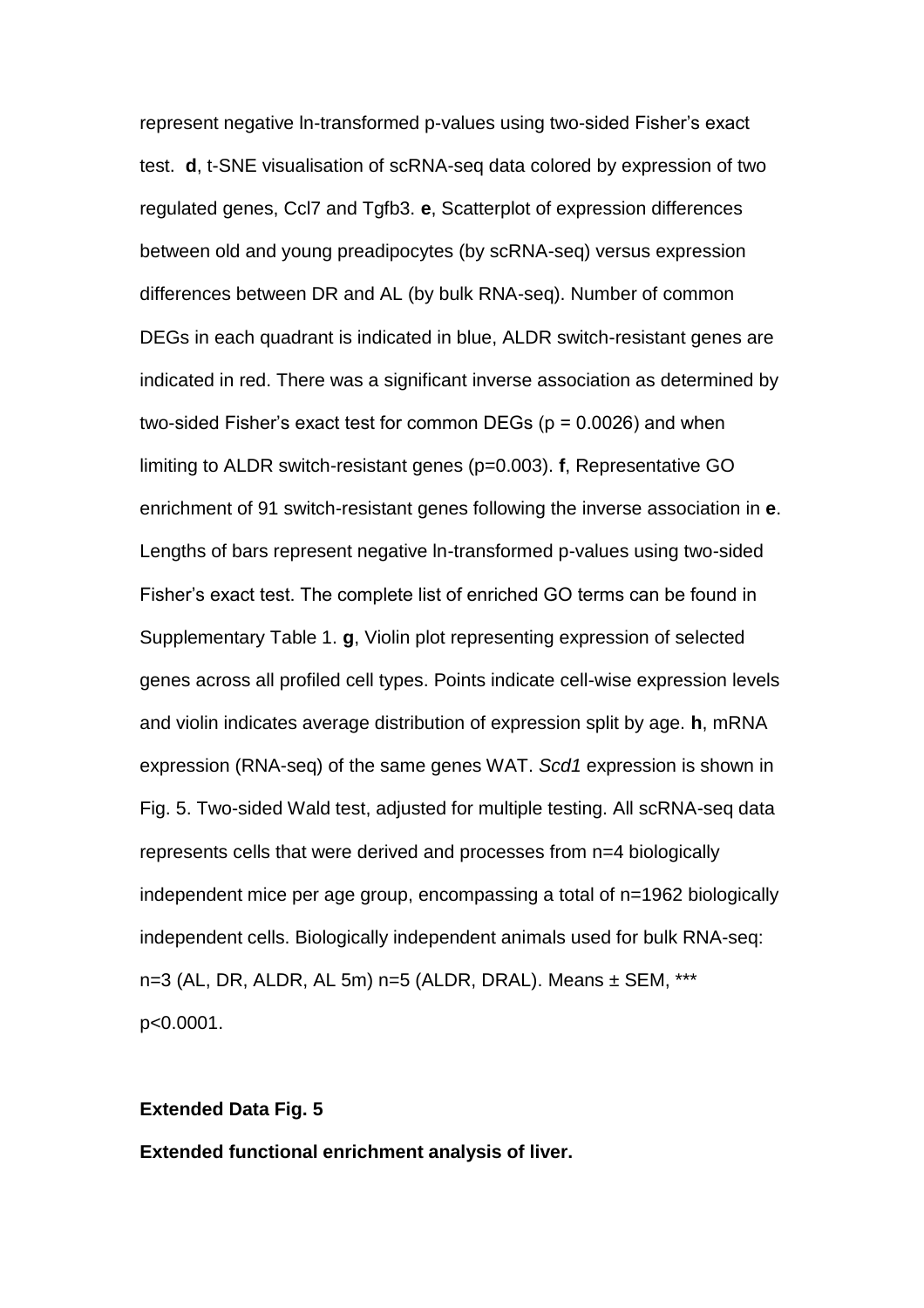Representative GO enrichment of ALDR switch-resistant genes in the liver. Lengths of bars represent negative ln-transformed p-values using two-sided Fisher's exact test. Biologically independent animals used for RNA-seq: n=3.

### **Extended Data Fig. 6**

### **Thermogenic marker expression in WAT and BAT.**

**a**, Distribution of gene-wise expression changes in BAT under chronic DR and switch diets relative to chronic AL feeding for genes associated with the GO term 'Mitochondrion'. (n = 1299 genes). Whiskers represent  $1<sup>st</sup>$  and  $5<sup>th</sup>$ quartile, box edges represent  $2<sup>nd</sup>$  and  $4<sup>th</sup>$  quartile and centre line represents 3 rd quartile/median. Two-sided Wilcoxon rank-sum test, adjusted for multiple testing. **b**, mRNA expression (RNA-seq) of thermogenic marker genes in BAT. **c**, mRNA expression (RNA-seq) of marker for thermogenesis and mitochondrial biogenesis in BAT. **d**, Apoe mRNA expression (RNA-seq) in BAT. Two-sided Wald test, adjusted for multiple testing. **e**, Whole LICOR western blot image of Fig.4D. **f**, Western blot analysis of UCP1 in WAT with *α*tubulin as loading control. Tissue extract from one BAT sample (very right lane) was included as positive control for the UCP1 antibody. **g**-**h**, mRNA expression (RNA-seq) of uncoupling-independent, thermogenic marker genes in WAT for **g** creatine cycling and **h** Ca2+ cycling. Two-sided Wald test, adjusted for multiple testing. **i**, DRAL switch-resistant genes in WAT. Lengths of bars represent negative ln-transformed p-values using two-sided Fisher's exact test. The complete list of enriched GO terms can be found in Supplementary Table 4. Biologically independent animals used for RNA-seq: BAT: n=3 (AL, DR, DRAL, AL 5m, ALDR 5m) n=5 (ALDR); WAT: n=3 (AL,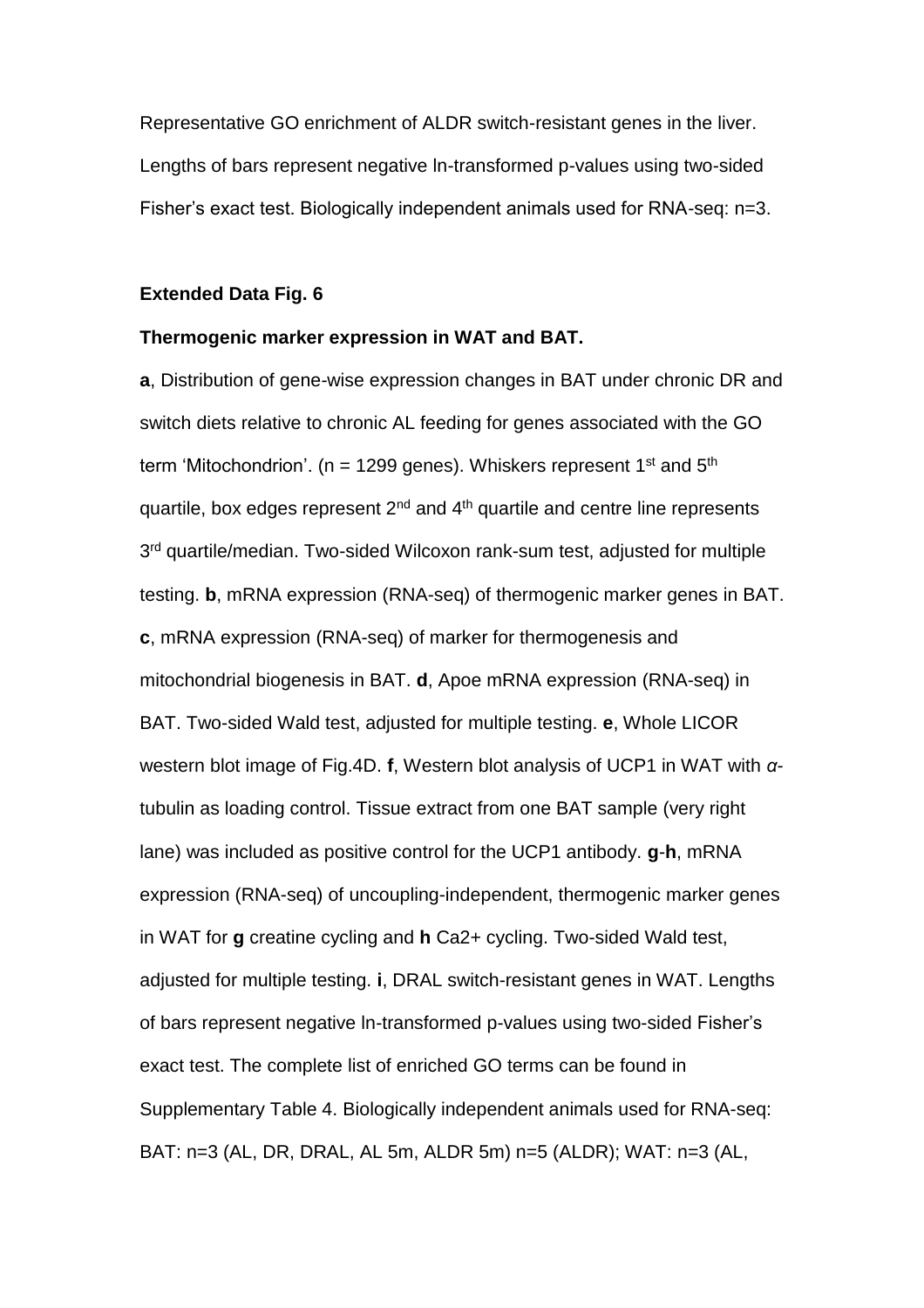DR, ALDR, AL 5m) n=5 (ALDR, DRAL). The Western blot analysis was done once using tissues of n=4 biologically independent animals per diet that were derived from the same cohort but were not identical to the mice used for RNAseq. Means ± SEM, \*\*\* q<0.0001.

### **Extended Data Fig. 7**

### **Triglyceride composition in WAT.**

**a**, Distribution of TG species for the switch at young (left) and old (right) age classified according to the number of carbon atoms as proxy for TGassociated fatty acid chain length. Values represent normalized relative abundances (0-100%) on a logarithmic scale. **b**, Selected TG groups classified according to associated fatty acid chain length. Values are identical to the ones in **a**. One-way ANOVA followed by two-sided post-hoc Tukey test. **c**, Distribution of TG species for the switch at (left) young and (right) old age classified according to the number of double bonds in TG-associated fatty acid chains. Values represent normalized relative abundances (0-100%) on a logarithmic scale. **d**, Selected TG groups classified according to the number of double bonds in associated fatty acids. Values are identical to the ones in **c**. One-way ANOVA followed by two-sided post-hoc Tukey test. Biologically independent animals used for Lipidomics: n=4 per diet. Means ± SEM, \*\*\* p<0.001.

### **Extended Data Fig. 8**

**Fluorescence signal analysis of pulse-chase experiment outcome.**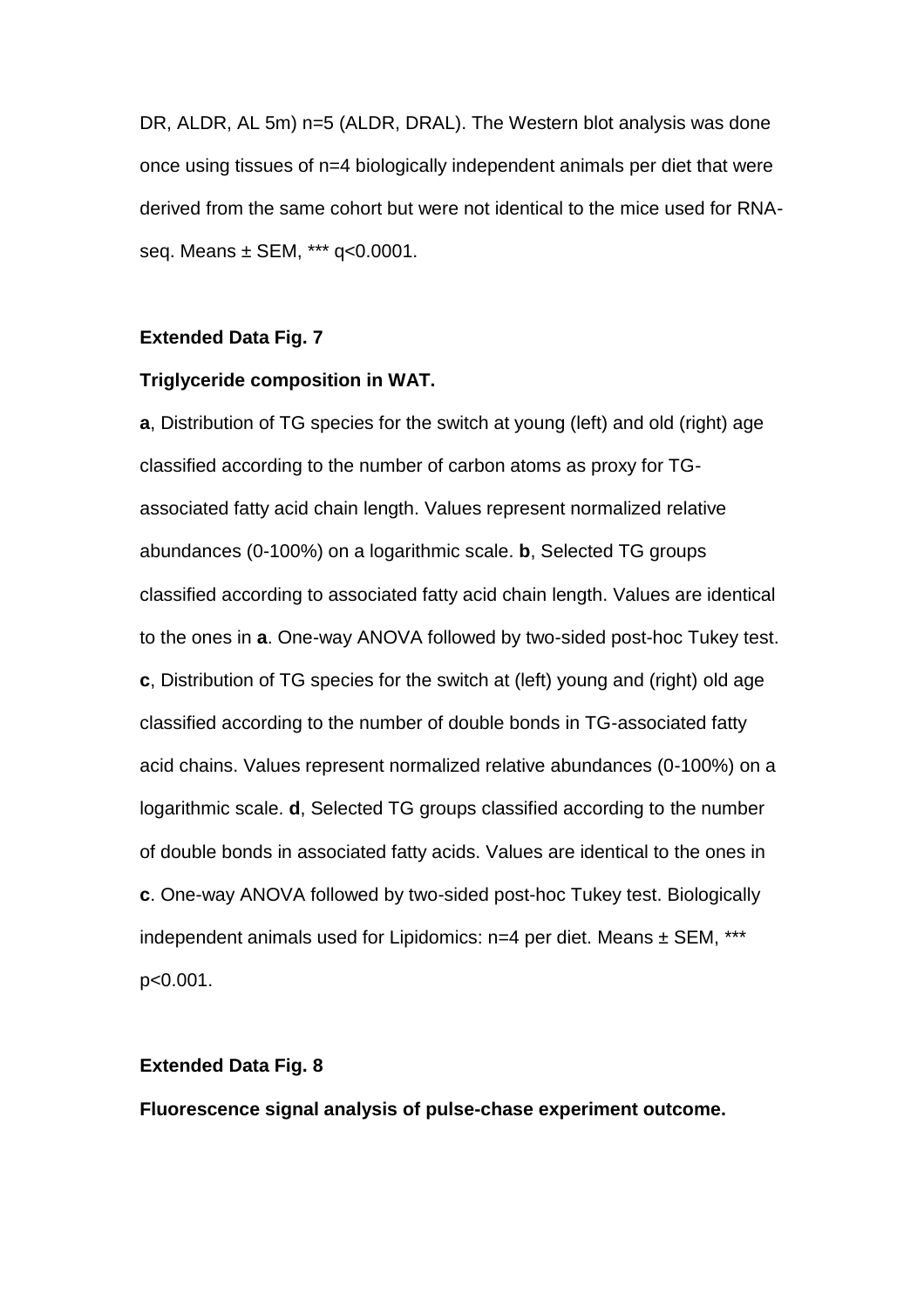**a**, Cellular uptake profiles of exogenously supplied NBD-PG by explantcultured adipocytes. Lipids were separated by TLC and analyzed by fluorescence scanning. The TLC analysis was done once with lipid extracts from n=3 biologically independent mice per diet (indicated above) with n=3 technical replicates each. For each biological replicate, two technical replicates were co-incubated with NBD and one with just the transfection agent. Dashed line represents the paths used to quantify fluorescent signal distribution in Fig. 6**d**. Dashed boxes represent the areas used to quantify individual bands. Lipid species with low polarity run on top, with TGs being represented by the top band. Fluorescent lipids run slightly lower than nonfluorescent lipids. Standard phospholipids allowed the identification of lipid spots representing triglyceride (TG), diglyceride (DG) and PG levels (the asterisks indicate unidentified lipid species). Applied non-fluorescent standard lipids involve: Tetra-oleoyl CL (TO-CL); CL-rich phospholipid-extract from heart; palmitoyl-oleoyl-DG (PODG), di-oleoyl-PG (DOPG); di-oleoyl-PA (DOPA). Fluorescent NBD-labeled lipids involve: PG, PA, PC, PE, PS. **b**, Relative fluorescent signal in each of the major bands. n=3 biologically independent, 24 months old animals per diet; technical replicates were averaged prior analysis. Two-sided t test. Data for TG band are shown in Fig. 6E. **c**, Non-fluorescent scans of identical TLC plate after staining with CuSO4. Due to high abundance of TGs (upper band) in adipocytes, no phospholipids can be observed. Standard phospholipids allowed the identification of lipid spots.

### **Extended Data Fig. 9**